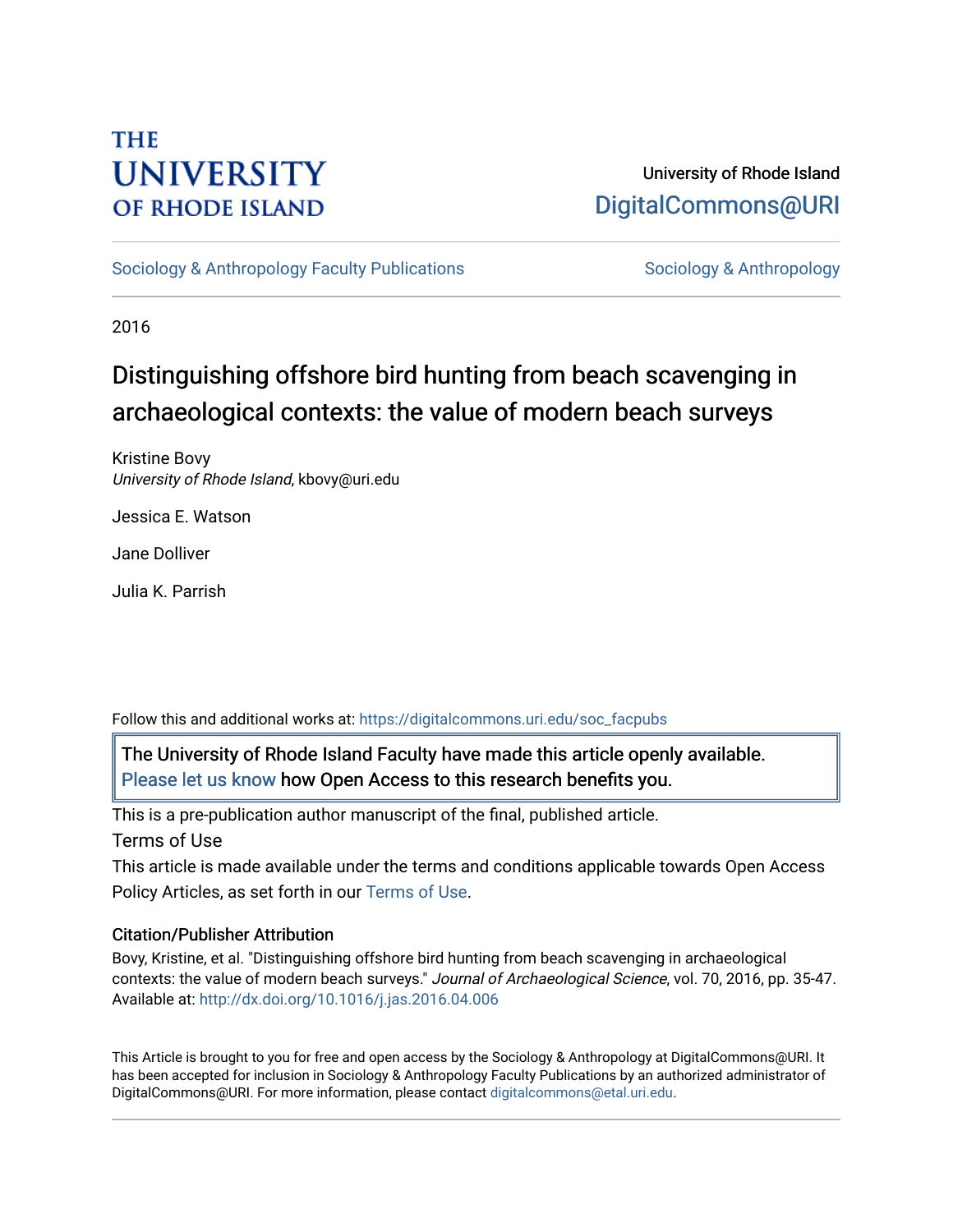#### Published in *Journal of Archaeological Science*, 2016

Distinguishing offshore bird hunting from beach scavenging in archaeological contexts: the value of modern beach surveys

Kristine M. Bovy $^{\sf a^*},$  Jessica E. Watson $^{\sf b}$ , Jane Dolliver $^{\sf c}$  and Julia K. Parrish $^{\sf d}$ 

*<sup>a</sup> Department of Sociology and Anthropology, University of Rhode Island, Chafee 507, Kingston, RI 02881-0808, United States*

*<sup>b</sup> Department of Anthropology, University at Albany, AS 237, Albany, NY 12222, United States, jewatson@albany.edu*

*c, d Coastal Observation and Seabird Survey Team (COASST), School of Aquatic and Fishery Sciences, University of* 

*Washington, Box 355020, 1122 NE Boat St., Seattle, WA 98105, United States, janedolliver@gmail.com, jparrish@uw.edu \* Corresponding author. kbovy@uri.edu*

#### **Abstract**

Determining whether seabirds recovered from coastal shell middens were obtained via active hunting or scavenging of beached carcasses is a challenge for archaeologists. Traditional methods have included analyzing skeletal part frequencies, abundance, age profiles, and contextual evidence. The assumption has been made, based on limited biological data, that an assemblage of carcasses scavenged from the beach will have more wing elements, and fewer legs and heads. Few studies, however, have embraced modern beaching data to verify this assumption and assess the potential faunal resources available for scavenging. We analyze the skeletal part representation of modern beached birds observed by the Coastal Observation and Seabird Survey Team (COASST), comparing the COASST dataset to two idealized hypotheses used by archaeologists: the human scavenging hypothesis (wings only are recovered, while heads and legs are absent) and the human hunting hypothesis (all body parts are found in equal proportions). Finally, we apply these results to analysis of the bird remains from the Minard site (45-GH-15), a late Holocene coastal site in Grays Harbor, Washington. We find that contemporary beached bird data are closer to replicating the human hunting hypothesis as compared to the human scavenging hypothesis, as >75% of the 19,599 carcasses in the COASST dataset had a combination of head, wings and legs. This result, and the similarity in taxonomic distribution between our contemporary beached bird data and Minard assemblage, suggests that indigenous peoples may have used scavenging as a viable means of resource acquisition in the past. Use of contemporaneous beached bird data may provide zooarchaeology with a statistically defensible baseline of information on the phenology, abundance and condition of bird carcasses.

*Keywords*: birds, zooarchaeology; scavenging; beached carcasses; Northwest Coast; skeletal part frequency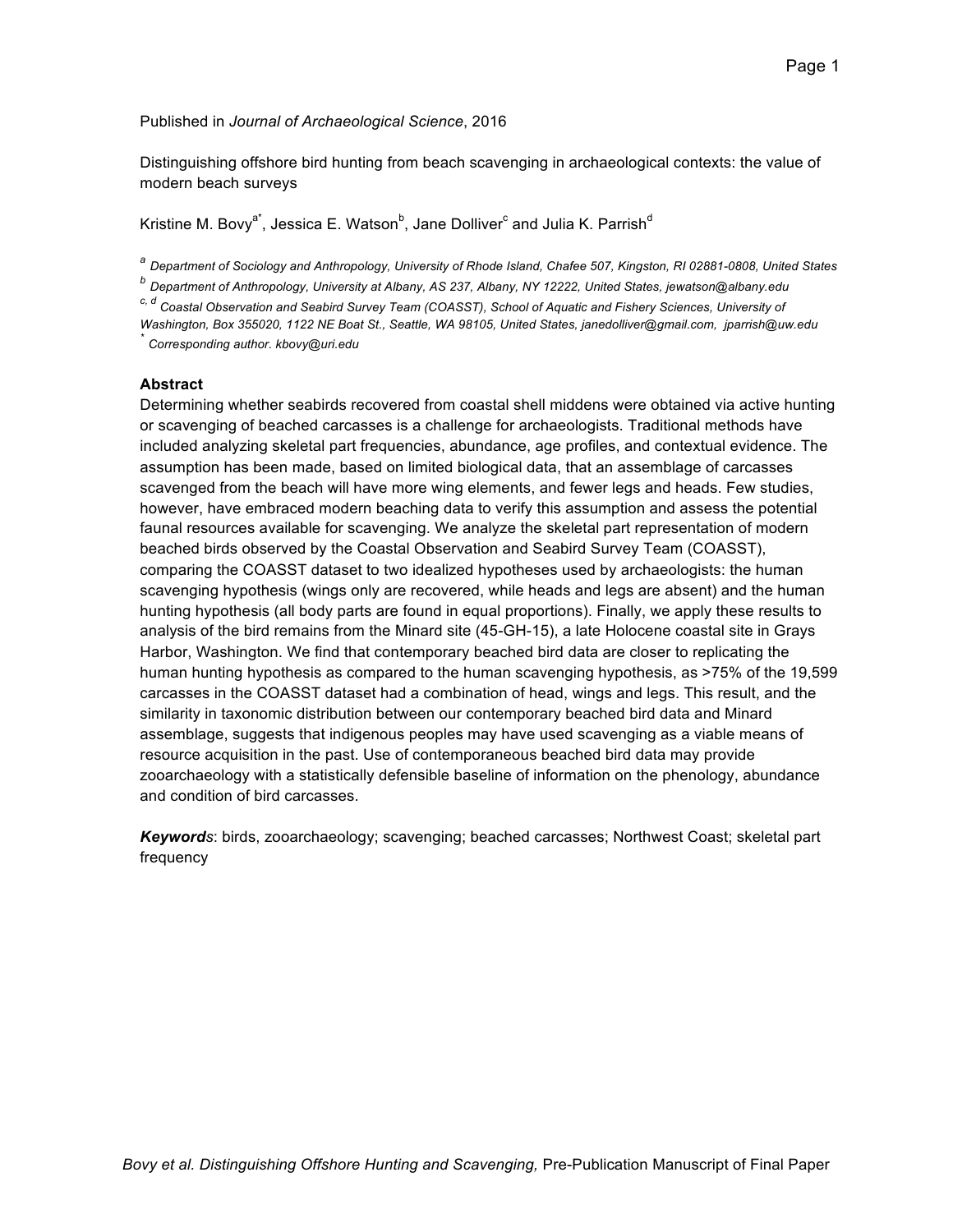#### **1. Introduction**

Humans have lived and foraged along coastlines for hundreds of thousands of years (Erlandson 2001; Erlandson and Fitzpatrick 2006; Parkington 2006). Early use of coastal resources likely involved the collection of shellfish and/or scavenging beached carcasses of marine mammals or birds (e.g. Braun et al. 2010; Jerardino and Parkington 1993; Klein et al. 2004; Marean et al. 2007; Stringer et al. 2008). Birds, in particular, may have been quite prevalent on shorelines after large storms or during certain times of year (e.g. Avery and Underhill 1986; Miller 1960; Schäfer 1972). During the early Holocene era—and perhaps as far back as the Pleistocene (Erlandson and Braje 2011:29; Pitblado 2011)—people in many coastal regions developed seaworthy boats allowing efficient hunting and fishing of offshore taxa (e.g. Erlandson et al. 1998; Glørstad 2013; Ward 2010; Whitaker and Byrd 2012). Birds may have been attracted to hunters by "chumming" (DePuydt 1994) and hunted via nets or with bow and arrows. Colonybased hunting may also have occurred during the breeding season.

Distinguishing whether people were actively hunting offshore animals or scavenging beached carcasses can be very challenging for archaeologists and is sometimes a matter of debate (Moss and Losey 2011). Assumptions of scavenging seem logical in early time periods such as the Middle Stone Age in South Africa (e.g. Avery 1981; Avery and Underhill 1986; Plug and Clark 2008), where no evidence for seagoing vessels has been recovered. Evidence of ocean vessel-based hunting may be ambiguous even in more recent times. For example, researchers have often assumed that pelagic birds found in archaeological sites in the southern Washington and Oregon coasts (USA) were scavenged from the beach (e.g. Bovy 2007; Greenspan and Wigen 1991; Losey 2002; Schalk 1993; 2003; Ulrich 2009), in part due to the relative scarcity of ethnographic accounts of offshore hunting (but see Minor 2001; Losey and Yang 2007).

Serjeantson (2009:240) notes that "very few ethnographic accounts make any reference to scavenging and in view of the range of simple as well as complex methods used to catch birds, scavenging may have been a rare strategy of last resort." While indigenous people certainly had many ingenious methods for hunting birds, beached carcasses may also have been opportunistically scavenged for their meat (when fresh), bones (for tools) or feathers (Avery 1981, 2011; Bovy 2002; Eda et al. 2015, Schalk 2003), and may represent the foraging efforts of women and children (Miller 1960:393).

How then can we distinguish the hunting of seabirds from scavenging beached carcasses in the past? Archaeologists have considered this question in other contexts and coastal regions (in addition to the Pacific Northwest), including Peru (deFrance 2005), South Africa (Avery 1981; Avery and Underhill 1986; Plug and Clark 2008), Tasmania (Dunnett 1992), and Japan (Eda et al. 2006, 2015). We briefly summarize previous archaeological attempts to evaluate hunting versus scavenging of birds as a precursor to developing quantitative hypotheses of skeletal part ratios. We then test these models against a large database of modern observations of beached bird carcasses by the Coastal Observation and Seabird Survey Team (COASST). Finally, we evaluate the bird assemblage from the Minard site (45-GH-15) in Washington State in light of these discussions to assess how well archaeologists can determine hunting versus scavenging of bird remains in coastal settings. Our results suggest that use of contemporaneous beached bird survey data may provide a more nuanced baseline than theoretical constructs against which zooarchaeological data can be assessed.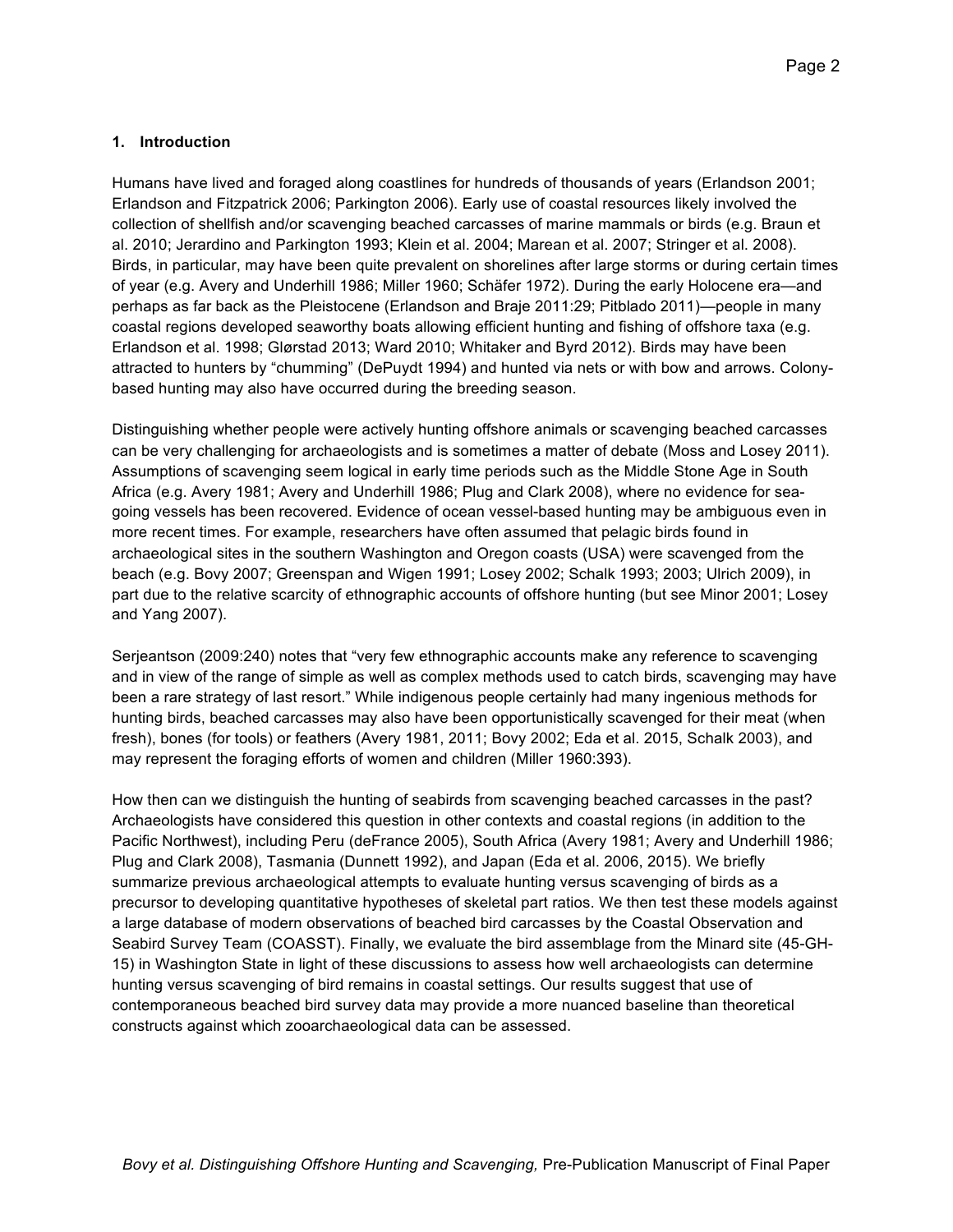#### **2. Previous Work: Hunting versus Scavenging of Birds**

As with mammals (e.g. Hildebrandt and Jones 1992; Klein 1982; Lyman 1989), distinguishing whether people hunted or scavenged birds is a difficult task requiring multiple lines of evidence (Serjeantson 2009:240), including skeletal part frequencies (discussed here), species composition and relative abundance (e.g. Avery 1981:85; Bovy 2007:1093; LeFévre 2010:127; Losey 2002:289), age profiles (e.g. Bovy 2011a; Eda et al. 2015), and contextual information (such as associated faunal remains, canoes or hunting technology). Unfortunately, significant ambiguities exist in the archaeological measures used to evaluate these two strategies. For example, while large numbers of chicks or juvenile birds in an archaeological assemblage may logically be interpreted as active hunting on nesting colonies, young individuals may also dominate beached carcasses at specific times of year, particularly immediately postbreeding when young-of-the-year are especially vulnerable to early fall storms (Harrison 1990:103-104).

In her study of the Late Pleistocene site of Quebrada Tacahuay in Southern Peru, deFrance (2005) presented a compelling argument for active hunting of a seabird assemblage by combining skeletal representation and age of individuals with taphonomic and contextual data. Her interpretations were also aided by great preservation and a unique context (a relatively short term occupation capped by a debris flow deposit, possibly resulting from an El Niño event). deFrance (2005:1134) provides a useful table of archaeological correlates for a number of different human behaviors, such as scavenging of dead birds and the hunting of stressed birds versus healthy birds.

Analyzing skeletal part frequencies is one of the more common methods of determining whether faunal assemblages result from hunting or scavenging. Numerous researchers, including biologists, paleontologists, and archaeologists, have noted that wing and pectoral elements may be more common on beached carcasses than other body parts, such as the head and legs (e.g. Bovy 2002; deFrance 2005; Eda et al. 2015; Emslie et al. 1996; Ericson 1987; Schäfer 1972; Schalk 2003; see Lyman 1994 and Serjeantson 2009 for detailed summaries of these studies). In one commonly cited report of observations on a mallard duck disintegration, Schäfer (1972:48) describes the disarticulation of birds that die at sea: "As the disintegrating body is repeatedly lifted and dropped by water, the hind limbs finally separate from the trunk, the pelvis from the lumbar vertebrae, and are transported away. Wings, coracoid, clavicle, and sternum continue to hold together as a unit for a long time" and are most likely to wash ashore. Scavenging both at sea and on shore may exacerbate the tendency for wings/pectoral elements to survive relative to other body parts (e.g. Oliver and Graham 1994).

Based on these studies, archaeologists have assumed that if bones of the wing and pectoral region heavily dominate seabird assemblages to the exclusion of other elements at a site, they were likely scavenged from the beach (Bovy 2002, 2012; deFrance 2005; Lyman 2003; Ulrich 2009). If more equally distributed skeletal element proportions are found (seen by the inclusion of legs, skull, and pelvis in addition to wings), the birds were more likely actively hunted from breeding colonies or the open water.

#### **3. Research Questions & Hypotheses**

In order to make arguments about the hunting or scavenging of birds more rigorous, we examine skeletal part frequencies in light of modern surveys of beached carcasses along the Pacific Northwest Coast by the Coastal Observation and Seabird Survey Team. Our goals are to assess the validity of the human scavenging hypothesis and explore the potential of using data on modern beached carcasses to aid archaeological interpretations. Specifically, we address four main questions: (1) What birds are most frequently beached today? (2) How complete are modern beached carcasses? (3) How do the COASST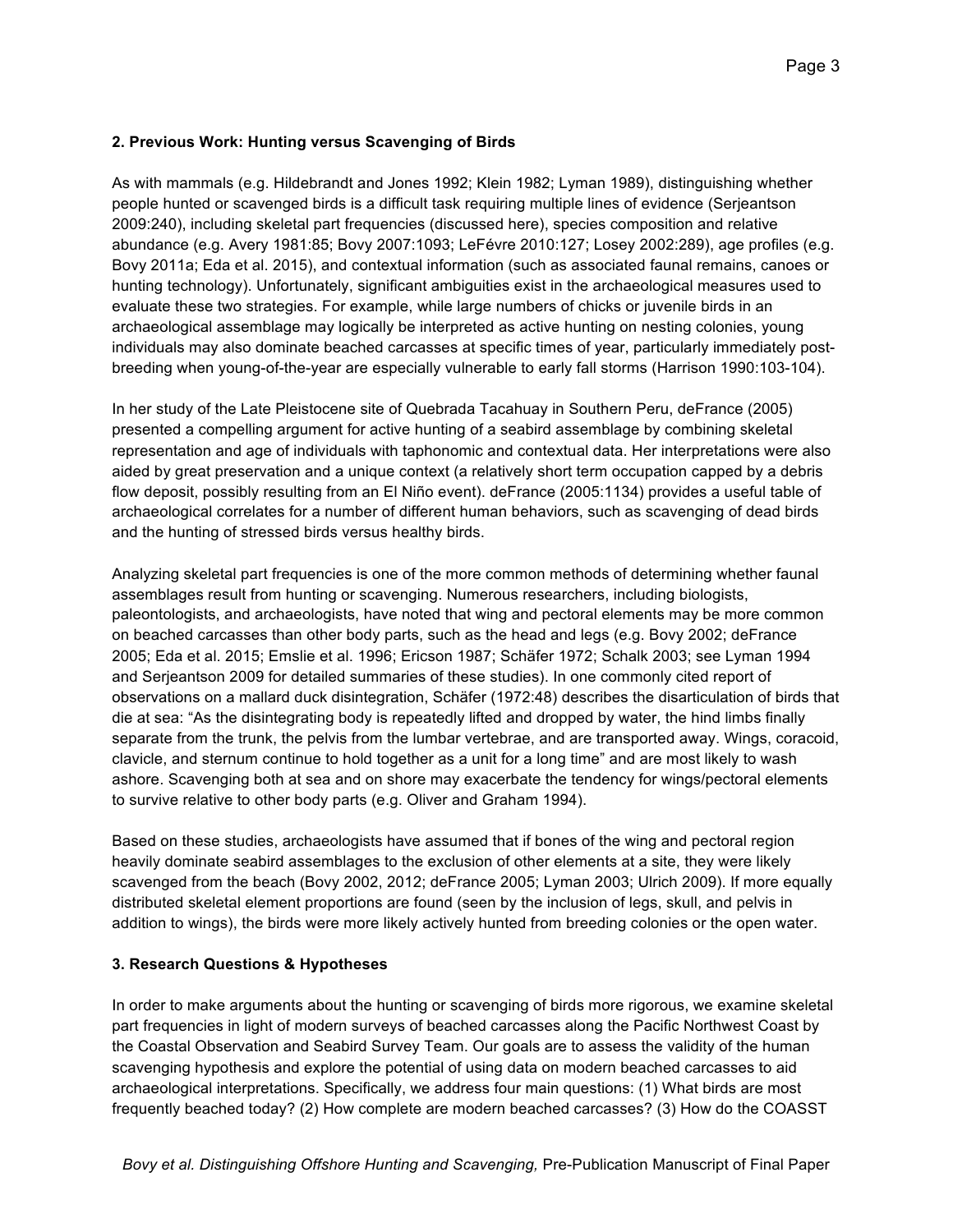data compare to the human scavenging and human hunting hypotheses? (4) Were the seabirds at the Minard site hunted or scavenged?

#### *3.1 What birds are most frequently beached today?*

The large COASST dataset allows for detailed examination of the bird taxa that are most commonly recovered on beaches along the southern Washington and Oregon coasts. Although the relative abundance of birds may have varied through time, knowing which species are commonly beached today, and during what season and point in their life cycle this occurs, may help us better understand the resources available to past occupants of the coast.

#### *3.2 How complete are modern beached carcasses?*

We compare the COASST data to the skeletal part frequencies expected in complete birds to assess the overall completeness of the beached carcasses, and examine trends between different taxonomic groups.

#### 3.3 *How do the COASST data compare to the human scavenging and human hunting hypotheses?*

Assuming that the COASST dataset is a proxy for what might have been found on the beach by indigenous peoples, we evaluate whether skeletal part frequencies derived from the COASST dataset conform to the "human scavenging hypothesis" outlined above (Section 2): are modern beached carcasses primarily comprised of wings? For the sake of this analysis, we also compare the COASST data to a "human hunting hypothesis," which predicts that relatively whole carcasses are returned to sites, and thus all body parts should be found in equal proportions. Our quantitative analyses are primarily focused on a comparison of idealized hypotheses versus modern beached bird data:

- Human scavenging hypothesis: *only* wings would be found by human scavengers and returned to sites.
- Human hunting hypothesis: the frequency of wings, legs, and heads returned to sites would be equal.

However, because there may be additional factors affecting which skeletal elements end up at a site, including differential transport, preservation, and/or processing/ cooking techniques (Bovy 2002, 2012; Lyman 1994; Serjeantson 2009), we also discuss these potential biases.

#### *3.4 Were the seabirds at the Minard site hunted or scavenged?*

Bovy (2005, 2007) previously analyzed the birds from the Minard site on the southern Washington coast and hypothesized that some of the seabird remains from the site may have been collected from the beach. We compare the species composition at Minard to that of the COASST assemblage to help assess this hypothesis. The northern spit of Grays Harbor, where the Minard site is located (Fig.1), has the longest-running beached carcass monthly monitoring dataset of any in the COASST sample, with systematic observations from multiple beaches dating back to 2000. To further evaluate how the prehistoric assemblage may have been created, we focus on the most abundant species at Minard, and statistically compare these data to three skeletal part distributions: the idealized scavenging hypothesis (wings only), the COASST dataset (representing a more realistic scavenging hypothesis in terms of expected skeletal frequencies) and the expected frequencies in a complete bird (representing the hunting hypothesis).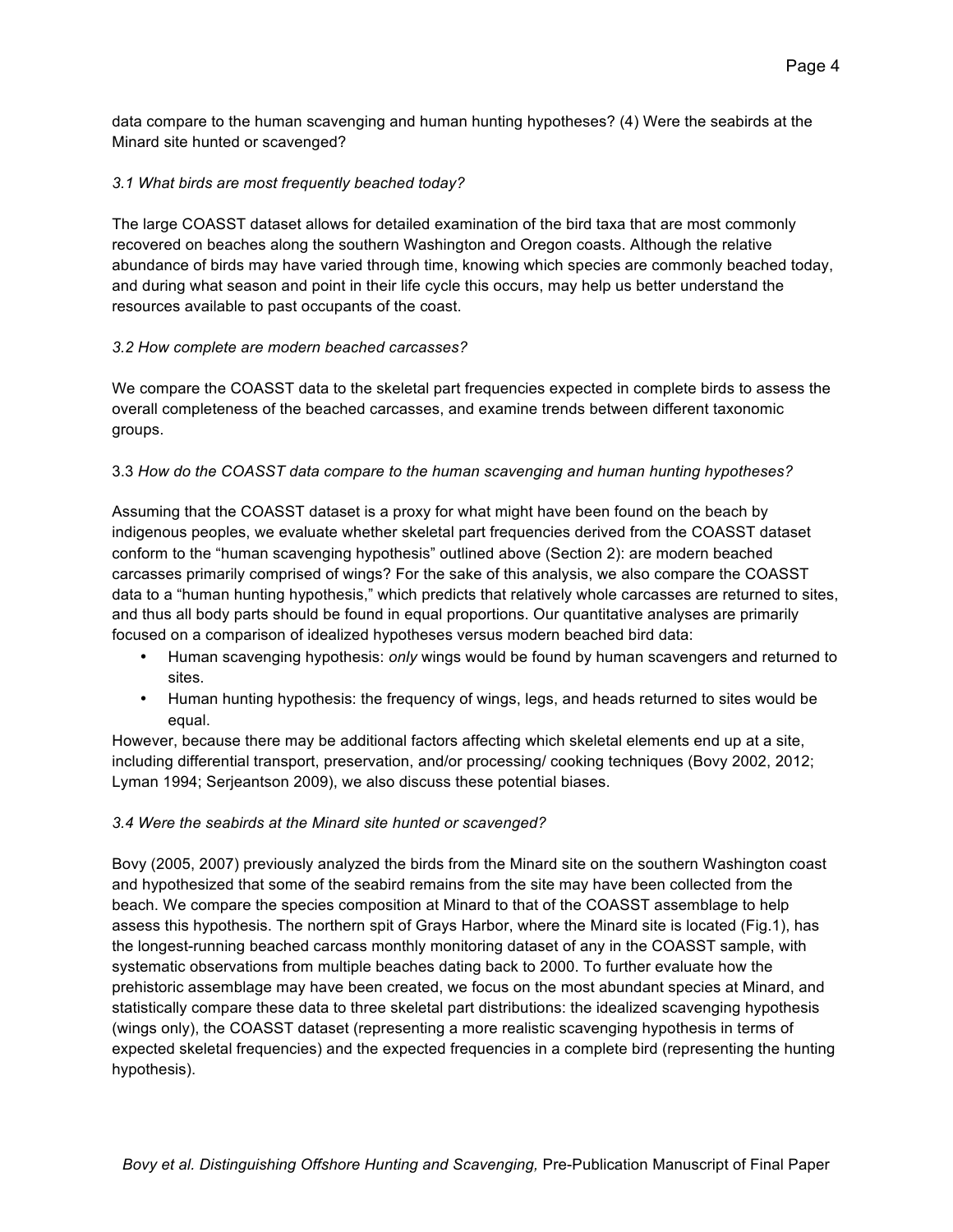#### **4. Materials/ Methods**

#### *4.1 The Coastal Observation and Seabird Survey Team (COASST)*

COASST is an independently funded, citizen science organization housed at the University of Washington that is dedicated to monitoring marine ecosystem health through the collection of standardized, effort-controlled, and verified data on the identity, condition and abundance of beached birds. In a single 5-hour expert-led session, coastal community members are trained in survey techniques and in species identification using a dichotomous key to beached birds (Hass and Parrish 2000). Data also include morphometrics (wing, culmen, and tarsus), foot type, carcass condition and presence of body parts. All species identifications are independently confirmed by staff experts using raw data (measurements, foot type, plumage characteristics) and photographs collected by COASST participants. Because all carcasses are marked, double counting of carcasses found on previous surveys is prevented. Following training, pairs or larger teams of participants select and monitor specific sites on a monthly basis. At present, COASST monitors approximately 450 sites from Mendocino, California to Kotzebue, Alaska and west to Adak, Alaska. Since the program began in 2000, observations have been made on more than 25,000-beached carcasses along the southern Washington and Oregon coasts. Thus the database that COASST has created represents a substantial resource that can augment archaeological observations about the role of human scavenging of beached carcasses along the Northwest coast.

We compiled data on all "finds," or the first time a COASST participant encountered a carcass, to generate comparative representations for this project; only carcasses identified to species (~92% of the entire COASST dataset) are used. We chose to focus on data from the southern Washington and Oregon coasts (hereinafter referred to as the Northwest Coast or NWC dataset; Fig. 1) because of the ongoing debate in this region about whether native peoples hunted offshore (Minor 2001; Losey and Yang 2007). The Minard site is found within the Washington "South Coast" region of the COASST program, and specifically within the Grays Harbor area. Therefore, we also created a subset of the NWC dataset targeting a 10-kilometer radius around Minard (between 6 and 14 beaches surveyed annually by COASST; hereinafter referred to as the Grays Harbor or GH dataset). We compressed all taxonomic information into frequency distributions of all carcasses identified (and verified) to species, regardless of date, season or year. The NWC dataset was sampled from 2005 through 2013, whereas the GH dataset was assembled from 2000 through 2013. The difference in temporal coverage reflects more recent expansion of the program into southern Oregon such that data prior to 2005 were unevenly distributed seasonally and sparse spatially in this part of the state.

In this study, we used five categories of body part presence recorded by data collectors (shown in Fig. 2):

- 1. "Intact": a carcass was designated as intact if all major parts of the body are present (head, breast, wings, and legs) *and* the carcass was devoid of obvious wounds. In general, "intact" signifies that the carcass is relatively fresh and that no scavenging has occurred.
- 2. "Head": presence/absence.
- 3. "Legs": presence recorded if *at least* one leg was present.
- 4. "Wings": presence recorded if *at least* one wing was present.
- 5. "Wings only": presence recorded if *only* wings (one or both) were present.

According to the COASST protocol, a carcass can only be counted as a "COASST bird" if one of the three morphometric measurements (culmen, tarsus, wing chord) can be reliably made; thus volunteers will never record truly disarticulated or rotting carcasses, or bones only.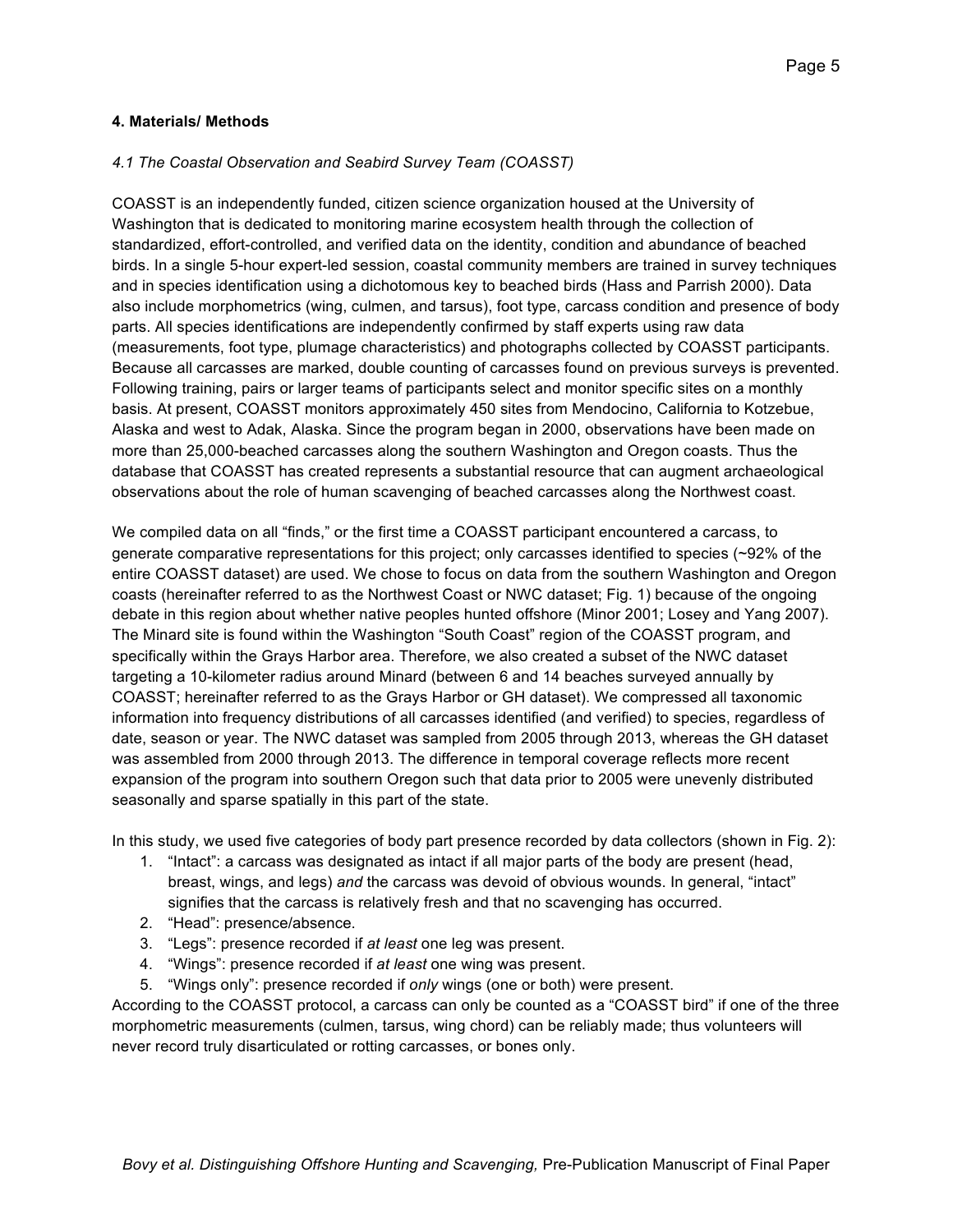#### *4.2 The Minard Site*

The Minard site is a late prehistoric shell midden, which was excavated by Washington State University students in 1969 and 1970 under the direction of Tom Roll (Roll 1974). The site, located approximately 640 m east of the Pacific shore (prior to historic landscape changes), was continuously occupied from approximately AD 1000-1600, with some use after European contact (Bovy 2007). The midden was excavated using 20-centimeter arbitrary levels and screened through 0.64 cm (1/4") screens. All vertebrate remains collected are curated at the Museum of Anthropology, Washington State University. Analysis of the Minard bird bone assemblage was initially undertaken to help assess the role of climate change, seasonality, tectonic activity, and human impacts on bird populations during the late Holocene.

Bovy completed identification of the large (n=3498) and diverse (at least 67 taxa) bird assemblage from Minard using the extensive zoological reference collection at the Burke Museum of Natural History and Culture. She identified all bone fragments (whole elements, articular ends, shafts), excluding vertebrae and ribs, to element and taxon, if possible. Bovy attempted to refit specimens from the same level bags, and refit specimens were counted only once. Measurements were used to distinguish closely related species, such as Surf (*Melanitta perspicillata*) and White-winged Scoters (*Melanitta fusca*), and Sooty (*Puffinus griseus*) and Short-tailed Shearwaters (*Puffinus tenuirostris*; Bovy 2005).

A number of quantitative measures are used to describe the most abundant taxa (NISP> 100) in the Minard assemblage, including Number of Identified Specimens (NISP), Minimum Number of Elements (MNE), and Minimum Number of Individuals (MNI). NISP is correlated with both MNE and MNI and is simpler to calculate (Grayson 1984; Grayson and Frey 2004). However, MNE values are also provided due to differential fragmentation of certain elements in the assemblage; for example, only 1% (2 out of 174) of shearwater humeri specimens in the assemblage are complete, while 78% (80 out of 102) shearwater femora are complete. Bovy calculated the MNE values using recorded observations on the side, segment (distal, proximal, shaft), portion (landmarks), and estimated completeness (%) for each specimen. Given that the collection had already been returned, she was not able to directly check for overlap on broken specimens; the MNE values are therefore conservative estimates given that more overlap may have existed than was captured in her coding system for landmarks. In addition, we calculated MNE values for the entire assemblage, rather than by the arbitrary 20-centimeter excavation levels, to avoid problems with aggregation (Grayson 1984).

#### *4.3 Comparing the two datasets*

It is challenging to compare modern survey data, which record presence/absence data for numerous body parts on individual bird carcasses, to archaeological bird assemblages, which often contain isolated skeletal elements from many different individuals and accumulate over larger periods of time (Avery and Underhill 1986:357). We adapt a standardized anatomical region approach developed by Stiner (1994:240, Table 9.4), who compared ungulate bones from Mousterian cave sites to assemblages created by modern hyenas. Briefly, this method tallies individual elements within an anatomical region, allowing the comparison of expected frequencies among regions. Stiner identified nine anatomical regions in her study; however, we are only able to compare three regions (Head, Wings, Legs), given how the COASST data were collected. Expected MNE values for each anatomical region are calculated as follows: Head  $\frac{1}{2}$  mandible= 2;  $\frac{1}{2}$  skull= 2; Total Head= 4), Wings (humerus= 2; radius= 2; ulna= 2; carpometacarpus= 2; Total Wing= 8), and Legs (femur= 2; tibiotarsus= 2; tarsometatarsus= 2; Total Leg= 6). Pectoral elements and the pelvis/synsacrum are excluded because their presence was not recorded for the beached carcasses. The rear phalanges, distal wing digits, and carpals are excluded because they are less likely to be recovered in 0.64 cm mesh (Bovy 2011b), and were not always identified to species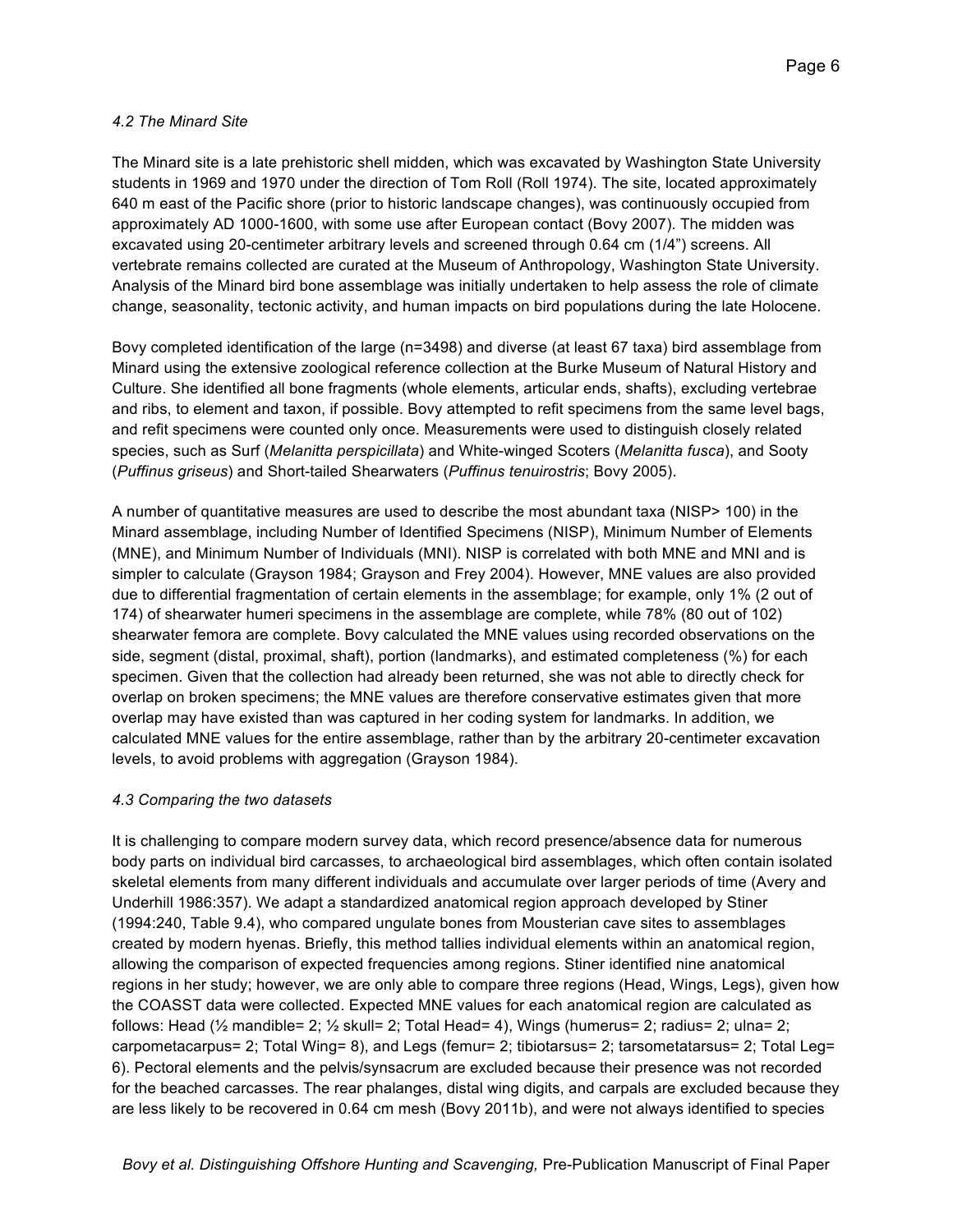(Bovy 2005). We use the ratio of expected MNE values following Stiner (1994) in two ways. First, we generate ratios representing the human scavenging and human hunting hypotheses and test these against the Minard MNE values. Second, we standardize the Minard MNE values according to these ratios, which allows direct comparison to the COASST datasets.

#### **5. Results**

#### *5.1 Species frequency distributions within the COASST datasets*

The NWC dataset tallied 21,280 birds over the past decade; 19,750 were identified to species (2005- 2013; Supplementary Table 1). COASST participants identified the carcasses of 124 species, encompassing seabirds, waterfowl, shorebirds, and terrestrial birds. We classified all species into larger taxonomic groups (subfamily, family, order), and removed any group with fewer than 100 specimens from further analysis to avoid overemphasizing rare species; these included hawks, falcons, herons, owls, turkeys, pheasants, coots, chickens, boobies and passerines. The remaining assemblage (19,599 specimens) contained 90 species and one species group – large immature gulls (*Larus spp.*). Of these, the majority were Alcids (auks; 42.7%), especially Common Murres (*Uria aalge*; n = 6,125) and Rhinoceros Auklets (*Cerorhinca monocerata*; n = 1,449). Procellariiformes (tubenoses) comprised an additional 27.9% of the assemblage, including Northern Fulmars (*Fulmaris glacialis*; n = 4,281) and Sooty Shearwaters (*Puffinus griseus*; n = 855), while albatrosses (*Phoebastria spp*) and storm-petrels (*Oceanodroma spp.*) collectively comprised only 1.1% of the total. The third most abundant taxon was the Laridae (14.7%), including a variety of gulls, kittiwakes and terns, and the multi-species category large immature gulls.

Within the more spatially proscribed GH dataset, COASST participants identified 4,738 specimens to one of 86 species (Supplementary Table 2). Once rare species and terrestrial species had been removed (see procedure above), 4,704 specimens from 12 taxon groups remained, comprising 69 species. The frequency distribution of species largely mirrored the NWC dataset (Fig. 3), with minor differences: Northern Fulmars, large immature gulls and Sooty Shearwaters were relatively more frequent, and Common Murres, Rhinoceros Auklets, and the cormorants were comparatively under-represented. Of the species found at Minard (see 5.4) and prevalent in the COASST datasets, only Common Murres occurred at statistically different frequencies across the NWC and GH datasets (Fig. 3).

#### *5.2 Skeletal part distributions within the COASST datasets*

Summed across all species in the NWC dataset, wings were the most observed body part (Table 1). Almost all (98.2%) of the observed carcasses were found with at least one wing. However, only 10.4% of carcasses were found as *only* wings, suggesting that most carcasses survive with multiple skeletal elements. In fact, 78.3% of identified carcasses were found with heads, and 85.1% had one or more legs. Intact birds, those carcasses without any sign of trauma, predation or scavenging, represented a minority of the dataset (16.6%).

The relative abundance of major skeletal elements was a function of taxonomic group (Fig. 4). We compared group-specific frequencies of body part occurrence against the global (N = 19,599 carcasses) distribution. Because percentages were derived from the cumulative dataset, rendering statistical measures of variability moot, we used a threshold of 10% difference as a threshold over (under) which we reasoned anomalies may be indicative of a larger and/or persistent pattern. Shorebirds, gulls and especially ducks were far more likely to be discovered as "wings only" relative to the overall average. Almost 40% of the ducks, including 78.8% of Green-winged Teal (*Anas carolinensis*), 54% of Bufflehead (*Bucephala albeola*), and 42% of Northern Pintail (*Anas acuta*)—the three most abundant small ducks in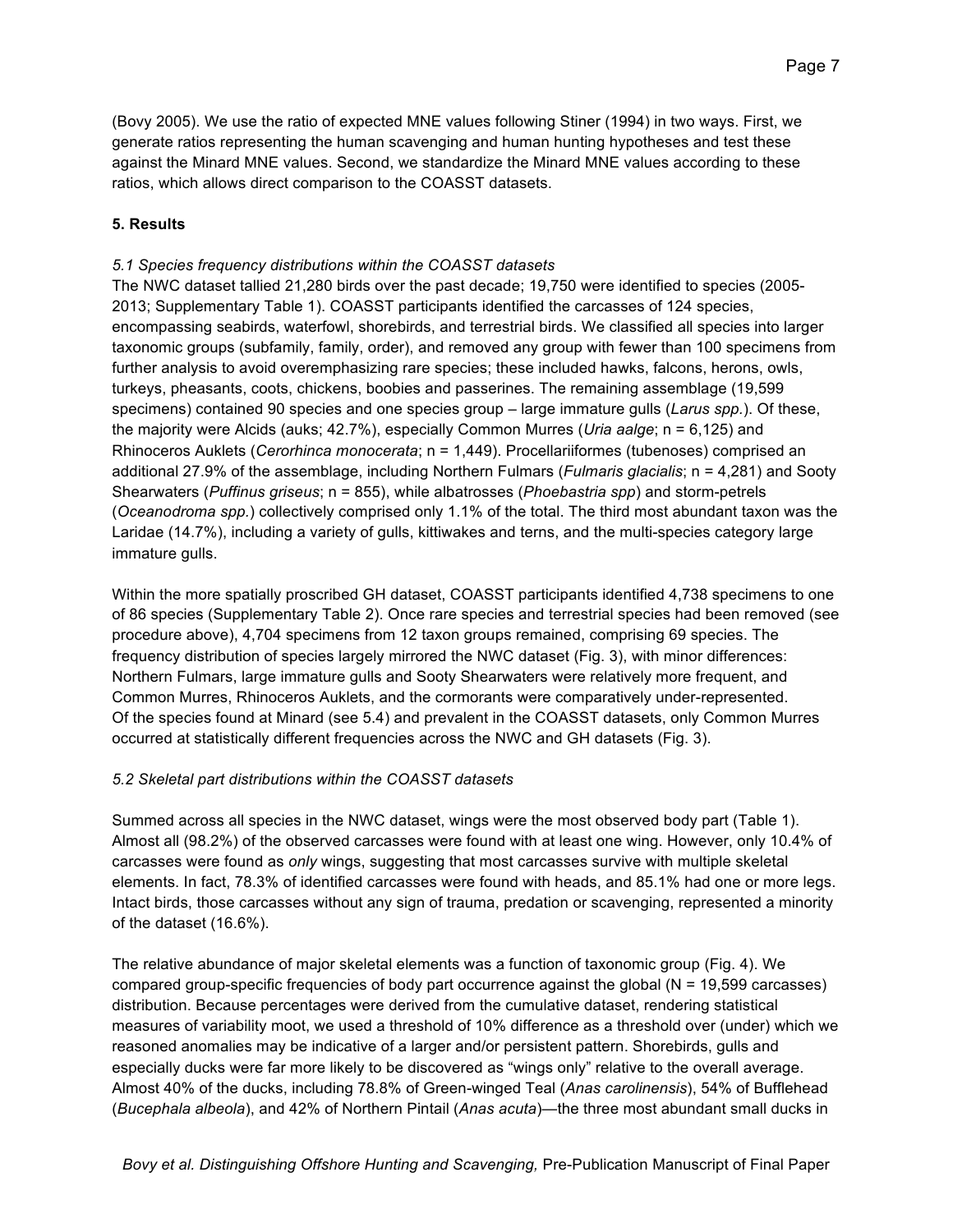the dataset (Supplemental Table 1)—were found as "wings only." By contrast, heads and legs of these taxonomic groups were comparatively less likely to be discovered.

Paradoxically, shorebirds were also slightly more likely to be found as intact carcasses. This trend, however, is rooted in a single mass mortality event of post-breeding, migrating Red Phalaropes (*Phalaropus fulicarius*) in 2005 when birds were literally alighting on the beach exhausted and dying during COASST surveys. In this single event, half  $(n = 33)$  of all phalaropes in the dataset were found. Podicipeds were more likely than average to be found with heads. This trend is artificially inflated as identification of Western (*Aechmophorus occidentalis*) versus Clark's (*A. clarkii*) Grebes by COASST volunteers necessitates the presence of a head (i.e., whether the eye is contained in the dark or light facial plumage). Thus, headless large grebes cannot be identified to species and are not represented in the dataset.

To statistically compare the patterns of body part occurrence between the NWC and GH datasets, we narrowed our focus to the suite of species that were prevalent in the Minard dataset (Table 2), with one exception. The albatross bones at Minard most closely resemble the Short-tailed Albatross (*Phoebastria albatrus*) in size (Bovy 2005:324). As this species is extremely rare today and COASST participants did not record any finds of this species, we substituted both Black-footed (*P. nigripes*) and Laysan Albatross (*P. immutabilis*) for comparison. Across all taxa, only Common Murres had statistically different skeletal part distributions (Table 2). We therefore use the NWC dataset as representative of the finer scale Gray's Harbor area (for both species and carcass condition), but also include the GH murre data in subsequent analyses.

#### 5.3 *Comparing COASST data to the human scavenging and human hunting hypotheses*

Focusing on the major species occurring at Minard and present in the COASST dataset, only a minority were found as either intact or "wings only" by COASST participants (Table 3). Most carcasses were discovered with multiple skeletal elements, albeit rarely without any signs of predation or scavenging (i.e., intact). Contrary to the human scavenging hypothesis, however, only the scoters had higher "wings only" counts. All other species were indistinguishable (albatrosses) or had intact carcass counts 2-3 times as large as "wings only" counts. Common Murres in the Gray's Harbor region actually had intact counts that were more than an order of magnitude higher (17x) than "wings only" counts.

A strict interpretation of the human scavenging hypothesis predicts that only wings would wash ashore. The COASST dataset clearly belies this pattern (Fig. 5A-C and inset). To statistically compare the COASST dataset to the human scavenging hypothesis, we created a "wings only" distribution based on the total number of carcasses found within species, and added a minimal count value to the head and leg cells (n = 5) to facilitate the use of chi-square contingency tables. All species were significantly different from a "wings only" distribution (Table 3), with fairly consistent percent deviations of head (+35-40%) and legs (+35-41%). To compare the COASST dataset to the human hunting hypothesis, we created an ideal distribution of body parts (head, wings, legs), scaled to the maximum count (always wings) within each species (e.g., for Surf Scoters, the HH distribution would be head=156, wings=156, legs=156; Table 3; Fig. 5A-C and inset). The majority of the principal species examined have "on-the-beach" (i.e. COASST) skeletal element distributions that are significantly divergent from those expected in a complete bird (the strict interpretation of the hunting hypothesis). Only albatrosses, White-winged Scoters, and Common Murres (in the restricted Gray's Harbor dataset) are indistinguishable from hunting, and scoters marginally so. For species with significant differences in skeletal part distribution, heads were less prevalent than predicted by the hunting hypothesis and/or wings were more prevalent than expected, with percent deviations ranging upwards of 20% (e.g. Cassin's Auklet heads).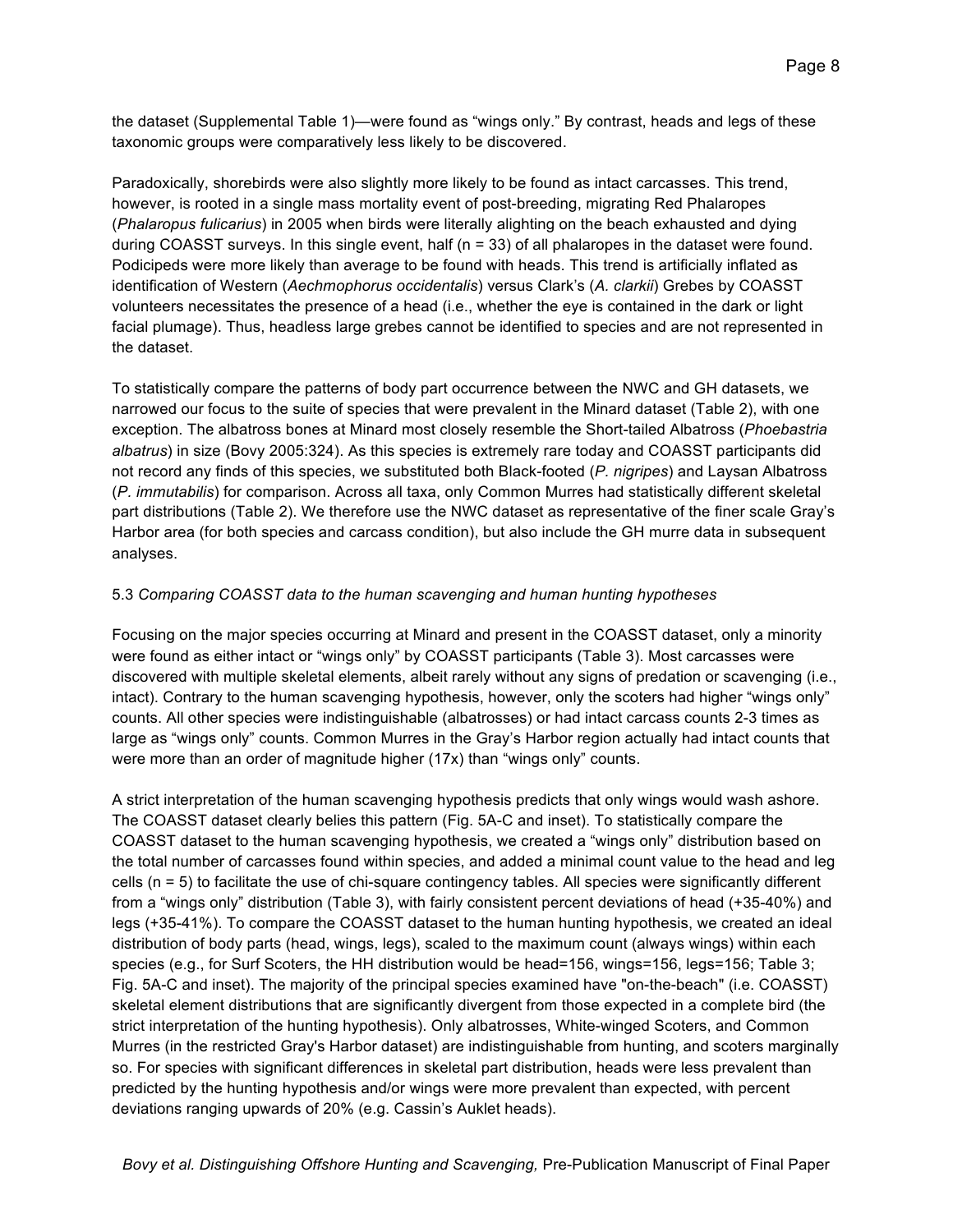In sum, the COASST data are closer to replicating an equal occurrence of body parts as compared to only wings available. In three cases (White-winged Scoters, Albatrosses, and Common Murre at Gray's Harbor sites), there is no statistical difference between the COASST data and an equal availability of body parts. However, in all cases there is a highly significant (and absolutely larger percent deviation) difference between the COASST data and the prediction that only wings would be available (Table 3).

#### 5.4 *The Minard Site: Hunting or Scavenging?*

Although the Minard assemblage includes at least 45 marine bird species (SupplementaryTable 3), only a few species predominate: Surf Scoter, White-winged Scoter, Short-tailed Albatross, Northern Fulmar, Sooty Shearwater, Cassin's Auklet (*Ptychoramphus aleuticus*), and Common Murre. Of these, five are also abundant in the COASST datasets (Fig. 3), including the top two species found by COASST participants, murres and fulmars.

The skeletal part frequency (NISP, MNE, MNI) for the seven most abundant taxa at Minard (NISP>100) indicate a high degree of fragmentation (Table 4), seen in the discrepancy between the NISP and MNE values, particularly in long and thin elements such as the humerus, ulna, radius and tibiotarsus. The MNI values take both portion and side (left or right) into account; for example, the MNI of 65 for Cassin's Auklet was calculated based on the number of proximal right ulnae.

For all taxa at Minard except the Sooty Shearwater, wings were the most abundant body part (Fig. 5D-F). To compare the Minard data to the human scavenging hypothesis, we created a distribution based on the maximum MNE within each taxon, and maintained otherwise zero cells (i.e., head, legs) at n = 5 or an exact numeric match in cases where the relevant MNE was <5. This made the comparison conservative relative to the strict human scavenging hypothesis, but preserved the integrity of the contingency table comparison. Although several species exhibited highly significant statistical differences from the scavenging hypothesis, Northern Fulmars were only marginally significantly different and albatrosses were indistinguishable (Table 5).

To compare the Minard findings to the human hunting hypothesis, we created skeletal element distributions based on the standardized anatomical region ratios scaled to the maximum MNE count within each species (e.g., for Surf Scoters, the scaled distribution was head= 31, wing= 62, leg= 47). The equal skeletal element distribution was significantly different from the Minard dataset (Table 5) in all cases except albatross. Far fewer cranial elements were found than expected (percent deviation ranged from 38-94%). Legs were also somewhat less represented than expected.

The COASST dataset represents an alternate (third) base comparison for the human scavenging hypothesis, as it may be the closest to what would have been available to human foragers along the Northwest Coast. Anatomical part comparisons between the COASST dataset and the Minard archaeological data suggest that in all cases, COASST and Minard distributions of body parts are significantly different (Fig. 5, Table 5). Excluding albatrosses (for which low counts at Minard rendered statistical power insufficient), the percent deviation in cranial elements in the Minard data were 71-95% lower than expected. In fact, four of the seven species pulled out for more detailed study had actual (i.e. Minard) versus expected (i.e. COASST) head counts that were over 90% lower.

In sum, the Minard dataset does not easily match any of the three potential comparisons (Table 5). Albatrosses (not shown) were not statistically different from any hypothesis, although this was most probably a function of low counts in the Minard dataset. White-winged scoters were significantly and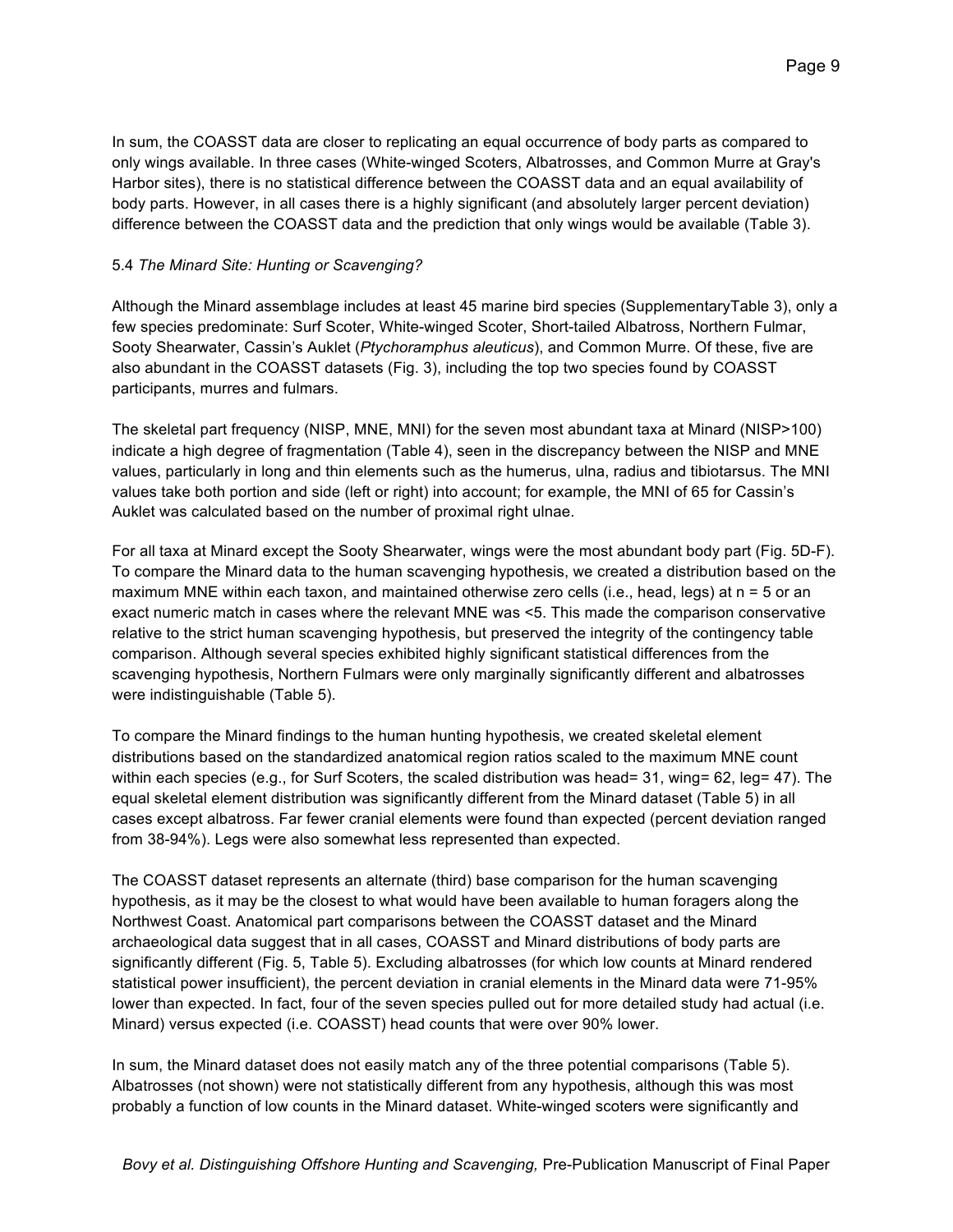equally different from all three hypotheses. Of the remaining species, chi-square minima indicate that Surf Scoters, Northern Fulmars and Cassin's Auklets were relatively more similar to the human scavenging hypothesis, while Sooty Shearwaters and Common Murres were relatively more similar to the human hunting hypothesis. None of the species were most similar to the COASST dataset.

#### **6. Discussion**

The COASST data demonstrate that contemporary beached bird carcasses are closer to replicating the human hunting hypothesis (equal body part representation) than the human scavenging hypothesis (wings only), throwing into doubt the use of theoretical constructs of body part ratios (Bovy 2012, Lyman 2003; Ulrich 2009) as indicators of the foraging behaviors of indigenous peoples. For all species examined, there was a highly significant difference between the COASST data and the prediction that only wings would be available. Although there were few completely intact birds in the COASST dataset (7-33%, depending on species and location), most (>75%) carcasses had a combination of head, wings and legs (Fig. 4).

An important caveat to our analysis is that the COASST data does not speak to the relative presence of the pectoral girdle. Thus the presence of wings on a carcass does not necessarily indicate the availability of breast musculature; and the condition "wings only" is indicative of this absence. Because the presence of an intact breast was not uniformly recorded by COASST participants, we did not include these data in our analysis; however, these percentages are, by definition, additional to the most conservative COASST carcass condition category "intact." Globally across the dataset, 16.6% of the carcasses were intact, or 3,261 birds found. Given that the COASST data represents a small fraction of what washes ashore (because survey effort represents a fraction of all kilometers of shoreline and a very small fraction of all days), this would translate into tens of thousands of such carcasses available to coastal residents assuming the contemporaneous carcass-fall is not larger than it was historically.

Many factors may affect the integrity of beached carcasses, including the cause of death (predation, storm, starvation, old age), the length of time a bird floats at sea before being beached, ocean temperatures, the distance traveled due to wind drift and oceanic currents, whether or not the carcass is scavenged, the species, and the age and/or size of the bird (Bibby and Lloyd 1977; Wiese and Jones 2001). Various experiments, including tethering tests (Ford et al. 1991) and drifter studies (e.g. Camphuysen 1989), have tested the effects of the ocean on carcass sinking times and recovery on beaches; these factors impact the number and preservation of birds that wash up onshore. In fact, some of these factors may have been at play in the COASST dataset, as skeletal part frequencies were species specific (Fig. 4). For instance, the relative lack of heads and legs in small-bodied birds (shorebirds, small ducks) combined with a higher prevalence of "wings-only" carcasses suggests raptor predation. Throughout coastal regions including along the NWC COASST region, Peregrine Falcons, *Falco peregrinus*, are known to prey preferentially on small seabirds, shorebirds and waterfowl (Garcia et al. 2014; Olsen et al. 2008), often leaving only wings at beach kill sites (Paine et al. 1990). Clearly, archaeologists need to consider skeletal part patterns for individual taxa, not all birds together, when attempting to assess whether an assemblage was scavenged, and ideally with relatively large sample sizes (e.g. hundreds).

Comparison of the COASST and Minard datasets reveals a relative lack of skulls and mandibles for all species at Minard (Fig. 5), which may result from a number of factors such as screen size, bone density, preservation, fragmentation, and identification bias. Additionally, cultural factors (harvesting, processing, transport, cooking) and taphonomic agents (soil acidity, bioturbation, weathering) impact the final archaeological assemblage unearthed at this and other sites. Despite this difference, scavenging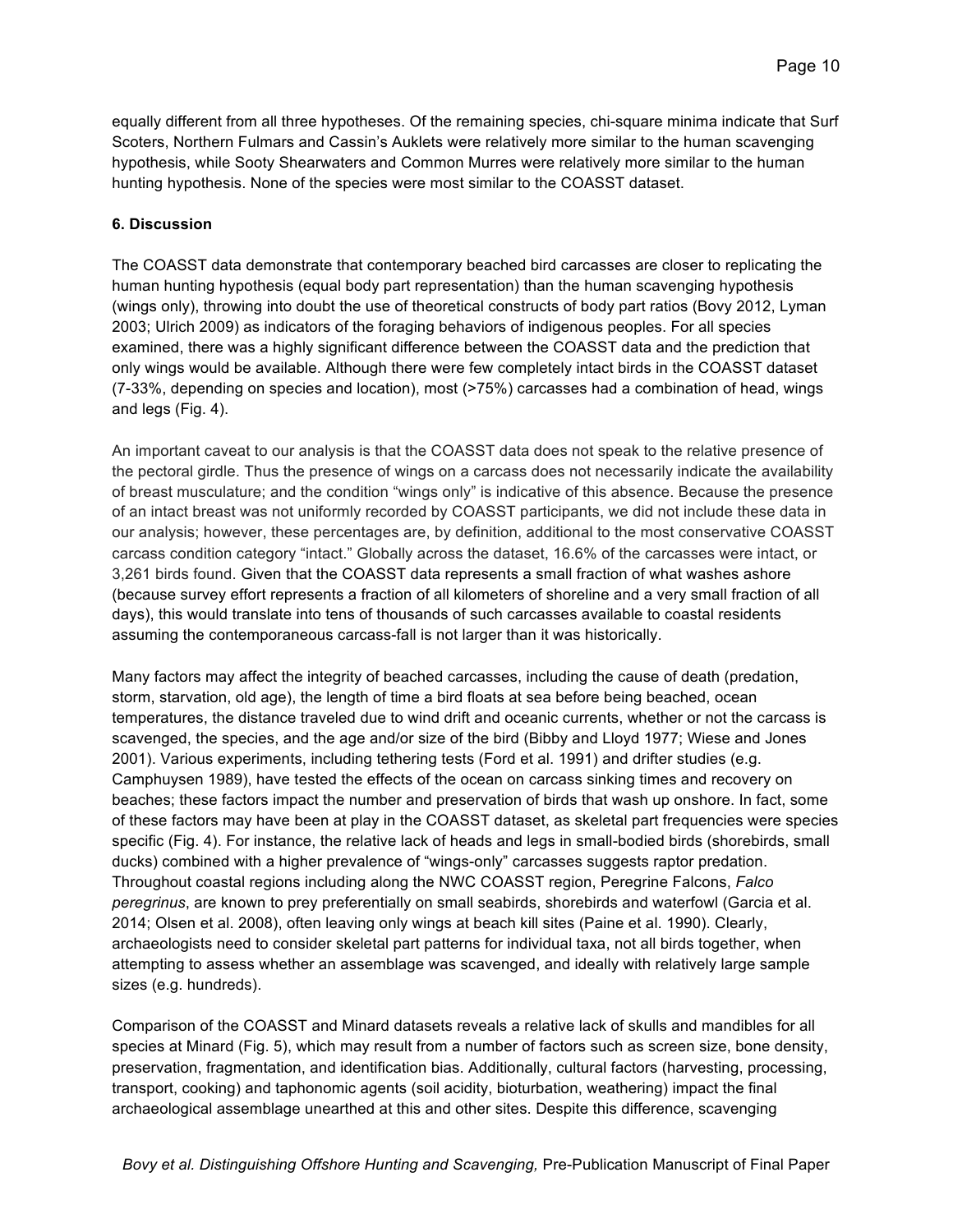beached bird carcasses may have been one of the many subsistence strategies used by Minard site occupants. While native peoples in the region were certainly capable of hunting birds effectively (e.g. Elmendorf 1960; Olson 1936), there are several reasons to believe that scavenged carcasses were also obtained at this particular site. First, the most abundant species recovered from Minard include many of the most frequently beached carcasses in the COASST dataset. All of the top four marine bird species recovered at Minard – Sooty Shearwaters, Cassin's Auklets, Common Murres and Northern Fulmars (using NISP, Table 4, Supplemental Table 3) – were among the top 10 species beached along the Northwest Coast region in the contemporary dataset (Fig. 3). In fact, the overlap between Minard species and COASST species breaks down in only three cases: relative absence of Rhinoceros Auklets and cormorants in the Minard dataset as compared to COASST, and a significantly higher occurrence of Short-tailed Albatross in the Minard versus contemporary data. The latter pattern is easily explained as this species was driven to the brink of extinction during the early 1900s and only a few thousand individuals comprise the current world's population (Hasegawa and DeGange 1982). The lack of cormorants and Rhinoceros Auklets is more difficult to explain, although the former harbor extremely high parasite loads (Dziekonska-Rynko and Dzika 2011; El-Dakhly et al. 2012) and may have been avoided by Minard occupants.

Second, the COASST and Minard species distributions include species that would have required varying degrees of effort to hunt in large numbers. Common Murres and large-bodied gulls (Glaucous-winged, Western) are ubiquitous local breeders that frequent nearshore waters throughout the Northwest Coast region (McGowan et al. 2013; Zamon et al. 2014). These species may have been equally available by scavenging or hunting (e.g., on the breeding colonies). By contrast, both Northern Fulmars and Sooty Shearwaters are pelagic migrants to the Northwest Coast region. These species, although extremely numerous within the California Current large marine ecosystem (Adams et al. 2012; McGowan et al. 2013), are principally found in offshore waters at the edge of and off the coastal shelf (Hatch et al. 2010). Hunting would have required both boats capable of navigating offshore (5-50 miles offshore) waters and systems for attracting these birds within range. On the other hand, not only would scavenging have been comparatively simple, both of these species occur at predictable times of year (fall and spring-summer, respectively; COASST unpub. data). In fact, the Minard site is located in an area – the Columbia River Plume - that has been shown to be prolific for both local and migrant marine bird species (Kudela et al. 2010; Zamon et al. 2014), with oceanographic forcing bringing large amounts of flotsam, including carcasses, to shore especially during fall-winter-early spring months (Hickey and Banas 2003; Parrish et al. 2007). Within the Gray's Harbor region (Fig. 1), hundreds of carcasses per year have been observed by COASST participants, which scales to thousands of carcasses available annually within 10 kilometers of the Minard site (Parrish unpub. data).

Finally, up to hundreds of carcasses per kilometer may have washed up daily during less frequent massive mortality events known as "wrecks." Wrecks of many different types of marine top predators, including seabirds, have been noted in recent years (Materna et al. 2011). Species-specific wrecks are associated with severe cold weather (Mallory et al. 2009; Schreiber 2001:204), winter storms (Camphuysen et al. 1999, Philipson 2014), and more broadly with changing climate conditions (Parrish et al. 2007). Five of the most abundant species recovered at Minard, including both pelagic migrants, were involved in at least one wreck during the NWC COASST sampling interval: Surf Scoter, Cassin's Auklet, Sooty Shearwater, Northern Fulmar and Common Murre (Parrish et al. 2007, COASST unpub. data). While scavenged carcasses are often assumed to be primarily useful as a source of feathers or bones for tools (Eda et al. 2015; Lyman 2003; Schalk 2003), wrecks may have also been valuable sources of meat. Common to all monitored shorelines, wrecks are most predictable during the post-breeding and winter months when relatively poor body condition and degrading environmental conditions push many individuals beyond their capabilities (Fort and Gremillet 2009). Of import to Minard occupants, wrecks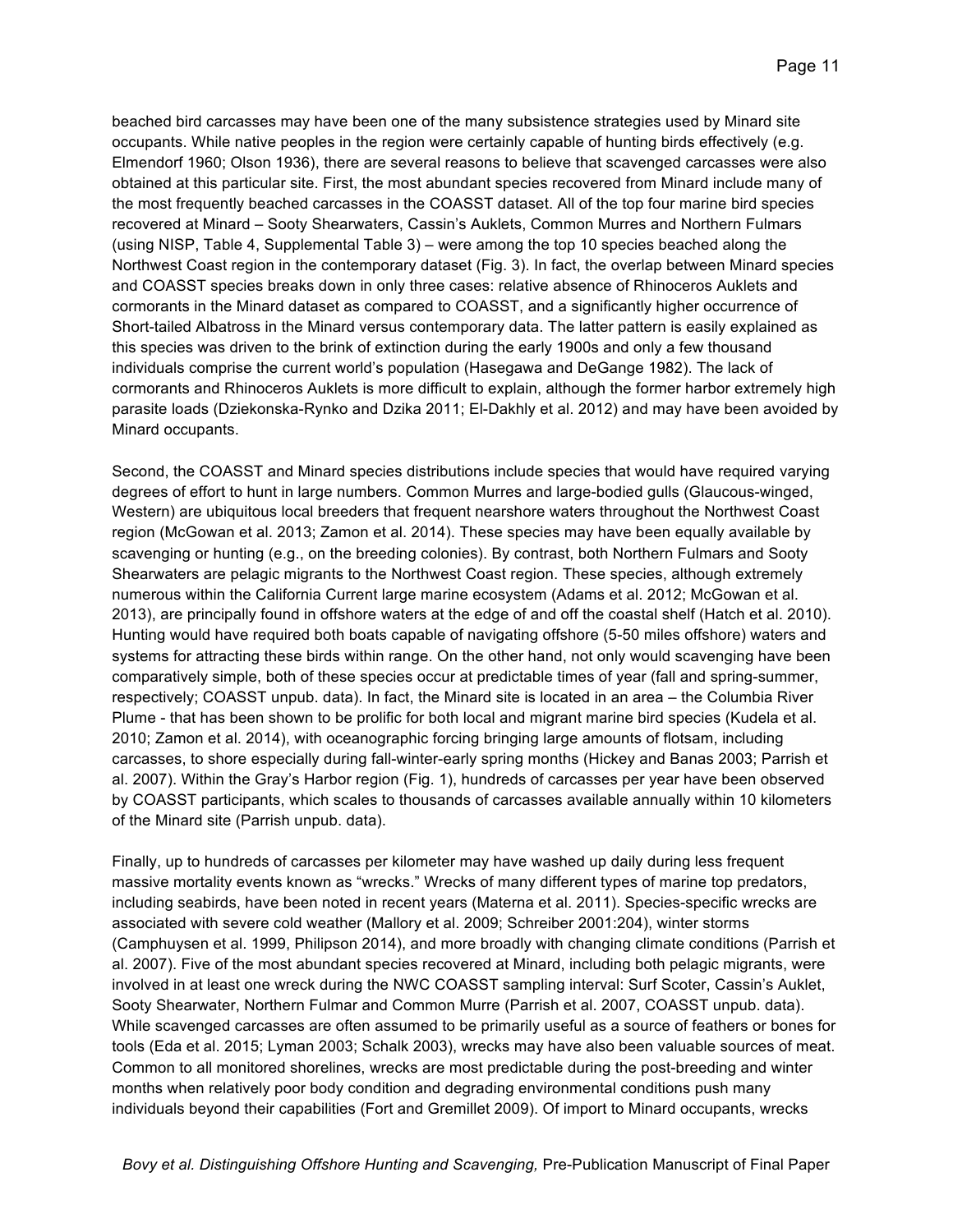typically deliver large numbers of intact, relatively fresh carcasses, occasionally numbering in the tens of thousands (Camphuysen et al. 1999; Harris and Wanless 1996; Piatt and VanPelt 1997). During such events, moribund specimens are not uncommon (Work and Rameyer 1999), providing scavengers with a ready supply of fresh meat.

#### **7. Conclusions and Future Research**

The COASST data presented here strongly support a rejection of at least the idealized version of the human scavenging hypothesis based on a theoretical distribution of the skeletal part frequencies of drift carcasses. The results from this study also reinforce Serjeantson's (2009:240) assertion that "the survival of the different skeletal elements is affected by so many different processes [e.g. bone density, human butchery, preservation] that *on its own* it is an unreliable guide to the origin of a deposit" (emphasis in original). Similarities between the Minard and COASST datasets suggest that use of contemporaneous beached bird data may provide zooarchaeology with a statistically defensible baseline of information on the phenology, abundance, and condition of bird carcasses. We suggest that archaeologists should redefine the material expectations of scavenging versus hunting of marine birds, using multiple lines of evidence including but not limited to: consideration of the natural histories and life histories of the birds found at archeological sites (e.g. migration patterns, breeding locations, seasonal abundance, habitat tendencies, molt cycles); the species distribution and abundance, and species-specific body part distribution in spatially coincident contemporaneous beached bird datasets; and the relative incidence of mass mortality events or wrecks in these same areas.

*Acknowledgements*: The COASST data is the result of tens of thousands of hours of rigorous beach surveying by hundreds of citizen science participants. The Museum of Anthropology (Washington State University) and the Zoology Division of the Burke Museum of Natural History and Culture provided access to the archaeological and comparative osteological collections respectively. We thank Tom Minichillo and Steve Wolverton for providing timely advice on this manuscript, and Randall Schalk, who first got KMB interested in the idea of beached bird carcasses. Helpful comments by R. Lee Lyman and two anonymous reviewers improved the final version of the manuscript. JKP and JD were partially supported by NSF-DRL 1322820. KMB was partially supported by a grant from the US Environmental Protection Agency's Science to Achieve Results (STAR) program (grant #U-91576301), an NSF Dissertation Improvement Grant (#BCS-0242632), and the Department of Anthropology at the University of Washington.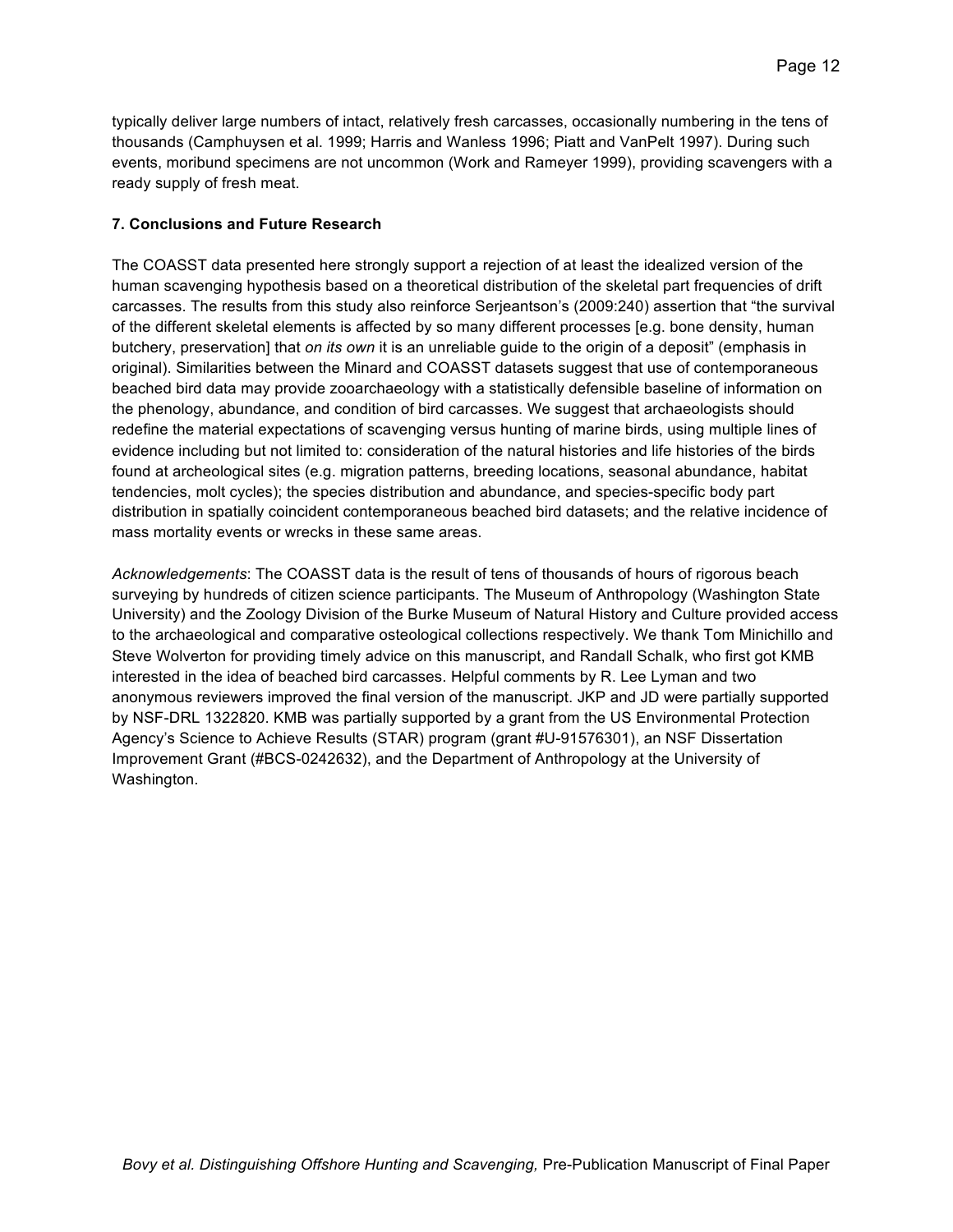#### References Cited

Adams, J., C. MacLeod, R.M. Suryan, K.D. Hyrenbach, and J.T. Harvey

2012 Summer-time use of west coast US National Marine Sanctuaries by migrating Sooty Shearwaters (*Puffinus griseus*). *Biological Conservation* 156:105-116.

Avery, G.

1981 Late Holocene avian remains from Rooiels Cave, southwestern Cape Province, South Africa. *South African Archaeological Bulletin* 36:84-87.

2011 Holocene avian remains, human behavior and seasonality on the South African Coast. In *People and Animals in Holocene Africa: Recent Advances in Archaeozoology*, edited by H. Jousse and J. Lesur, pp. 110-122. Reports in African Archaeology.

Avery, G. and L.G. Underhill

1986 Seasonal exploitation of Seabirds by Late Holocene coastal foragers: analysis of modern and archaeological data from the Western Cape, South Africa. *Journal of Archaeological Science* 13:339-360.

Bibby, C.J. and C.S. Lloyd

1977 Experiments to determine the fate of dead birds at sea. *Biological Conservation* 12:295-309. Bovy, K.M.

2002 Differential avian skeletal part distribution: explaining the abundance of wings. *Journal of Archaeological Science* 29:965-978.

2005 Effects of Prehistoric Cultural and Natural Processes on Waterbirds in the Northwest Coast. Unpublished Ph.D. dissertation, Department of Anthropology, University of Washington, Seattle. 2007 Global human impacts or climate change?: explaining the Sooty Shearwater decline at the Minard site, Washington State, USA. *Journal of Archaeological Science* 34(7):1087-1097. 2011a Archaeological evidence for a Double-crested Cormorant (*Phalacrocorax auritus*) Colony in the Pacific Northwest, USA. *Waterbirds* 34(1):89-95.

2011b Chapter 10: Faunal analysis: birds. In *Is it a House? Archaeological Excavations at English Camp, San Juan Island, Washington,* edited by A.K. Taylor and J.K. Stein, pp. 117-135. Burke Museum of Natural History and Culture Research Report No. 9, University of Washington Press, Seattle.

2012 Why so many wings? a re-examination of avian skeletal part representation in the southcentral Northwest Coast, USA. *Journal of Archaeological Science* 39(7):2049-2059.

Braun, D.R., J.W.K. Harris, N.E. Levin, J.T. McCoy, A.I.R. Herries, M.K. Bamford, L.C. Bishop, B.G. Richmond, and M. Kibunjia

2010 Early hominin diet included diverse terrestrial and aquatic animals 1.95 Ma in East Turkana, Kenya. *Proceedings of the National Academy of Science* 107(22):10002-10007.

Camphuysen, C.J.

1989 *Beached Bird Surveys in the Netherlands, 1915-1988. Seabird Mortality in the Southern North Sea since the Early Days of Oil Pollution*. Technisch Rapport Vogelbescherming 1. Werkgroep Noordzee, Amsterdam.

Camphuysen, C.J., P.J. Wright, M. Leopold, O. Hüppop, and J.B. Reid

1999 A review of the causes, and consequences at the population level, of mass mortalities of seabirds. In *Diets of Seabirds and Consequences of Changes in Food Supply*, edited by R.W. Furness and M.L. Tasker. ICES Cooperative Research Report No. 232:51-66.

deFrance, S.D.

2005 Late Pleistocene marine birds from southern Peru: distinguishing human capture from El Niño-induced windfall. *Journal of Archaeological Science* 32:1131-1146.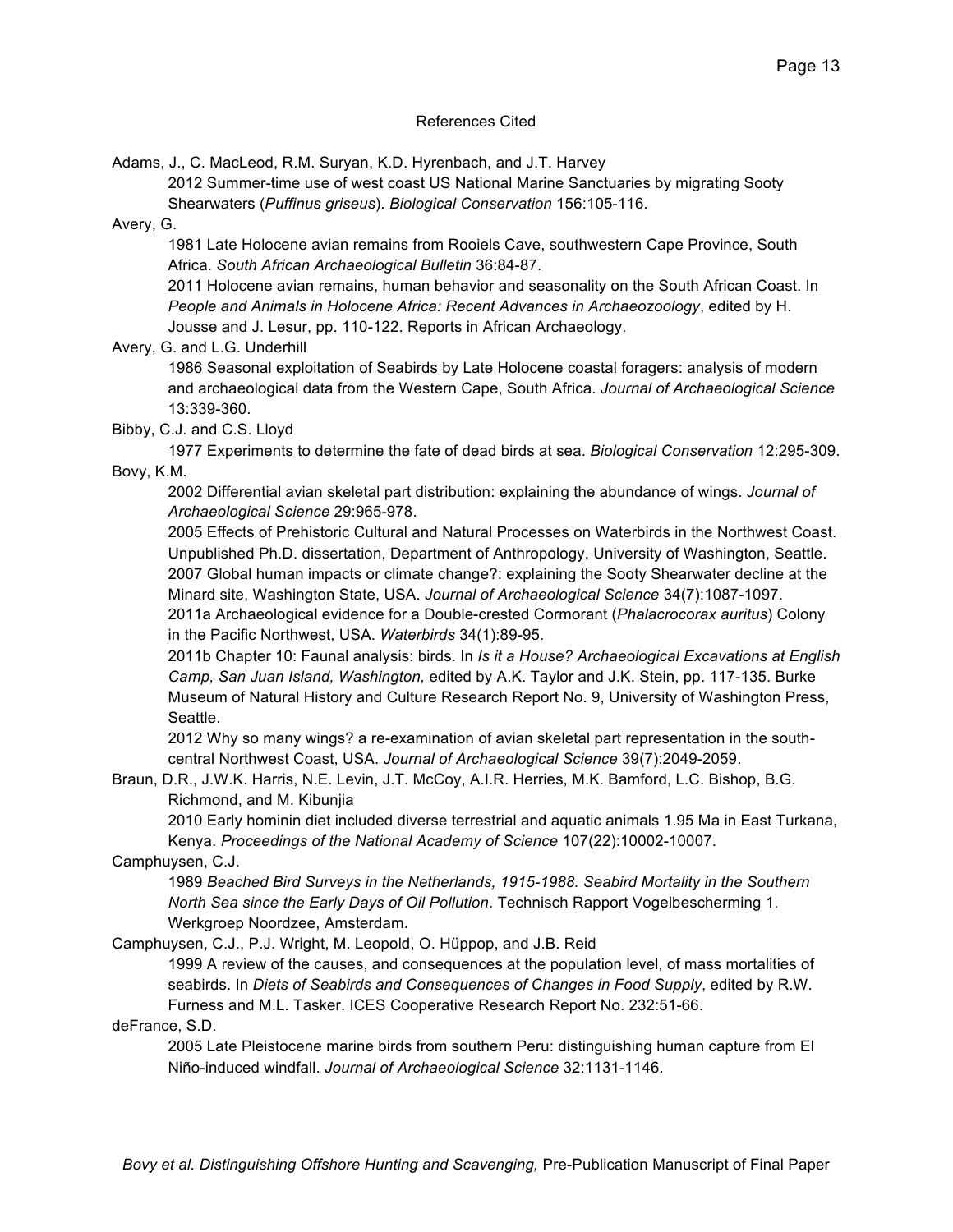DePuydt, R.T.

1994 Cultural implications of avifaunal remains from the Ozette Site. In *Ozette Archaeological Project Research Reports, Vol. II Fauna, Reports of Investigation 66*, edited by S.R. Samuels, pp. 199-263. Department of Anthropology, Washington State University, Pullman, and National Park Service, Pacific Northwest Regional Office, Seattle.

Dunnett, G.

1992 Prion Beach Rockshelter: seabirds and offshore islands in southwest Tasmania. *Australian Archaeology* 34:22-28.

Dziekonska-Rynko, J. and E. Dzika

2011 The tapeworm *Paradilepis scolecina* (Rudolphi, 1819) (Cestoda: Cyclophyllidea) invasion in Great Cormorant [*Phalacrocorax carbo sinensis* (Blumenbach, 1798)] from the breeding colony in Lake Selment Wielki (northern Poland). *Helminthologia* 48(1):23-28.

Eda, M., Y. Baba, H. Koike, and H. Higuchi

2006 Do temporal size differences influence species identification of archaeological albatross remains when using modern reference samples? *Journal of Archaeological Science* 33:349-359. 2015 Understanding prehistoric maritime adaptations in northern Japan: indirect evidence from ancient DNA and histological observations of albatross (Aves: Diomedeidae) bones. *Quaternary International* in press:1-6.

El-Dakhly, Kh.M., E. El-Nahass, S. Uni, H. Tuji, H. Sakai, and T. Yanai 2012 Levels of infection of gastric nematodes in a flock of great cormorant (*Phalacrocorax carbo*) from Lake Biwa, Japan. *Journal of Helminthology* 86:54-63.

Elmendorf, W. W. 1960 The Structure of Twana Culture. *Research Studies: A Quarterly Publication of Washington State University* (Monograph Supplement No. 2) 28(3):1-576

Emslie, S.D., W.D. Allmon, F.J. Rich, J.H. Wrenn, and S.D. deFrance 1996 Integrated taphonomy of an avian death assemblage in marine sediments from the late Pliocene of Florida. *Palaeogeography, Palaeoclimatology, Palaeoecology* 124:107-136.

Ericson, P.G.P.

1987 Interpretations of archaeological bird remains: a taphonomic approach. *Journal of Archaeological Science* 14:65-75.

Erlandson, J.M.

2001 The archaeology of aquatic adaptations: paradigms for a new millennium. *Journal of Archaeological Research* 9(4):287-350.

#### Erlandson, J.M. and T.J. Braje

2011 From Asia to the Americas by boat? Paleogeography, paleoecology, and stemmed points of the northwest Pacific. *Quaternary International* 239:28-37.

#### Erlandson, J.M. and S.M. Fitzpatrick

2006 Oceans, islands, and coasts: current perspectives on the role of the sea in human prehistory. *Journal of Island and Coastal Archaeology* 1:5-32.

Erlandson, J.M., M.A. Tveskov, and R.S. Byram

1998 The development of maritime adaptations on the southern northwest coast of North America. *Arctic Archaeology* 35(1):6-22.

Ford, R.G., D.H. Varoujean, D.R. Warrick, W.A. Williams, D.B. Lewis, C.L. Hewitt, and J.L. Casey 1991 Final Report: Seabird Mortality Resulting from the Nestucca Oil Spill Incident Winter 1988- 89. Ecological Consulting, Inc., Portland, OR.

Fort, J., W.P. Porter, and D. Gremillet

2009 Thermodynamic modelling predicts energetic bottleneck for seabirds wintering in the northwest Atlantic. *Journal of Experimental Biology* 212(15):2483-2490.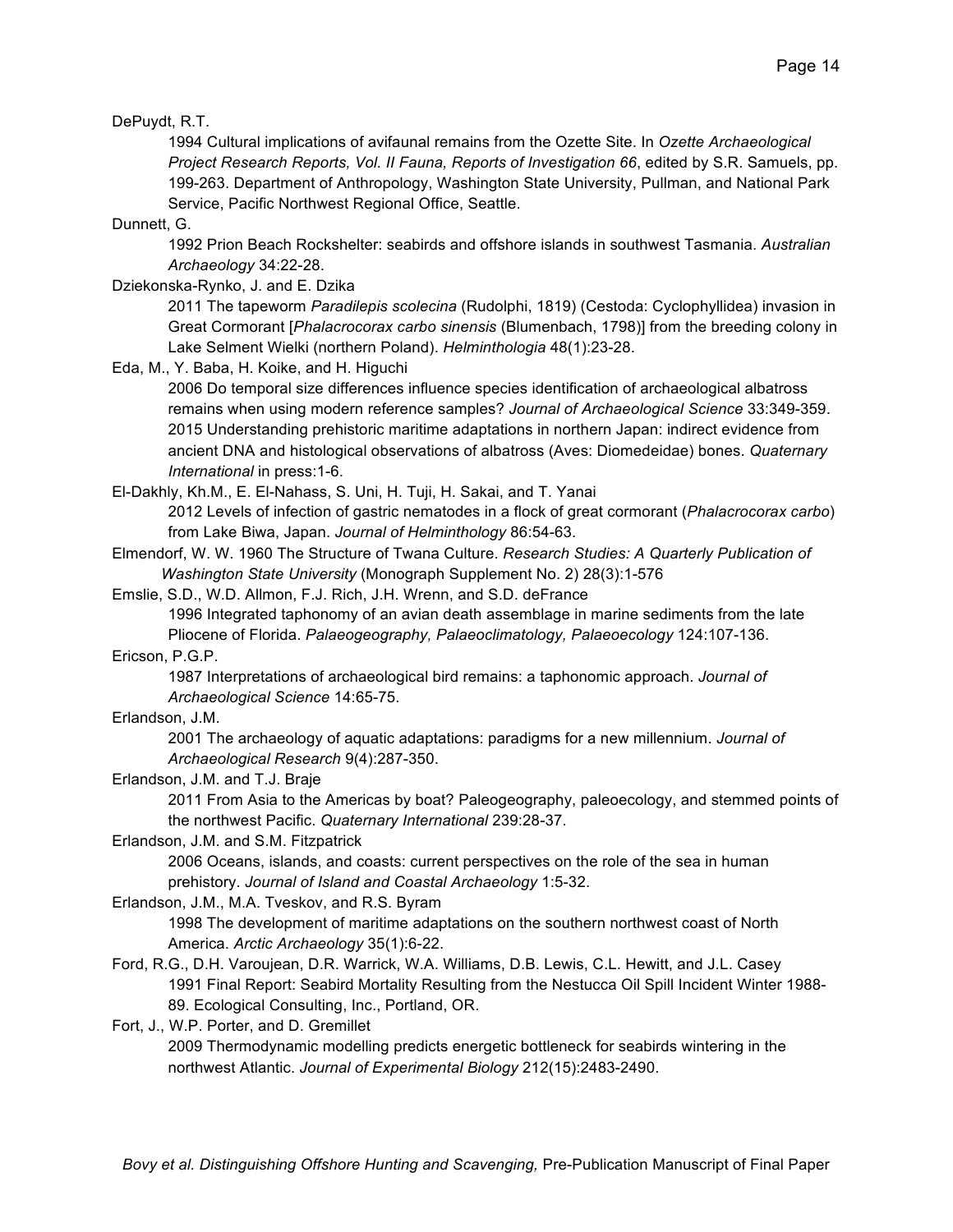Garcia, G.O., M.S. Bó, and P. Yorio

2014 Prey composition of peregrine falcons (*Falco peregrinus cassini*) preying upon a mixedspecies seabird colony in Argentine Patagonia. *Ornitologia Neotropical* 25:231-235.

Glørstad, H.

2013 Where are the missing boats? The pioneer settlement of Norway as long-term history. *Norwegian Archaeological Review* 46(1):57-120.

Grayson, D.K.

1984 *Quantitative Zooarchaeology: Topics in the Analysis of Archaeological Faunas.* Academic Press, Orlando.

Grayson, D.K. and C.J. Frey

2004 Measuring skeletal part representation in archaeological faunas. *Journal of Taphonomy* 2(1):27-42.

Greenspan, R.L. and R.J. Wigen

1991 Chapter 5: Vertebrate faunal remains. In *Yaquina Head: A Middle Archaic Settlement on the North-Central Oregon Coast*, edited by R. Minor, pp. 83-120. Heritage Research Associates Report No. 100. Report to Bureau of Land Management Office.

#### Harris, M.P. and S. Wanless

1996 Differential responses of guillemot *Uria aalge* and shag *Phalacrocorax aristotelis* to a late winter wreck. *Bird Study* 43:220-230.

#### Harrison, C.S.

1990 *Seabirds of Hawaii: Natural History and Conservation*. Comstock Publishing Associates, Ithaca, NY.

#### Hasegawa, H. and A.R. DeGange

1982 The Short-tailed Albatross *Diomedea albatrus*, its status, distribution and natural history. *American Birds* 36(5):806-814.

Hass, T. and J.K. Parrish

2000 *Beached Birds: A COASST Field Guide.* Wavefall Press, Seattle.

#### Hatch, S.A., V.A. Gill, and D.M. Mulcahy

2010 Individual and colony-specific wintering areas of Pacific Northern Fulmars (*Fulmarus glacialis*). *Canadian Journal of Fisheries and Aquatic Sciences* 67(2):386-400.

Hickey, B.M. and N.S. Banas

2003 Oceanography of the US Pacific Northwest coastal ocean and estuaries with application to coastal ecology. *Estuaries* 26(4B):1010-1031.

#### Hildebrandt, W.R., and T.L. Jones

1992 Evolution of marine mammal hunting: a view from the California and Oregon Coast. *Journal of Anthropological Archaeology* 11:360-401.

#### Jerardino, A. and J. Parkington

1993 New evidence for whales on archaeological sites in the south-western Cape. *South African Journal of Science* 89:6-7.

#### Klein, R.G.

1982 Age (mortality) profiles as a means of distinguishing hunted species from scavenged ones in Stone Age archaeological sites. *Paleobiology* 8:151-158.

Klein, R.G., G. Avery, K. Cruz-Uribe, D. Halkett, J.E. Parkington**,** T. Steele, T.P. Volman, and R. Yates 2004 The Ysterfontein 1 Middle Stone Age site, South Africa, and early human exploitation of coastal resources. *PNAS* 101(16):5708-5715.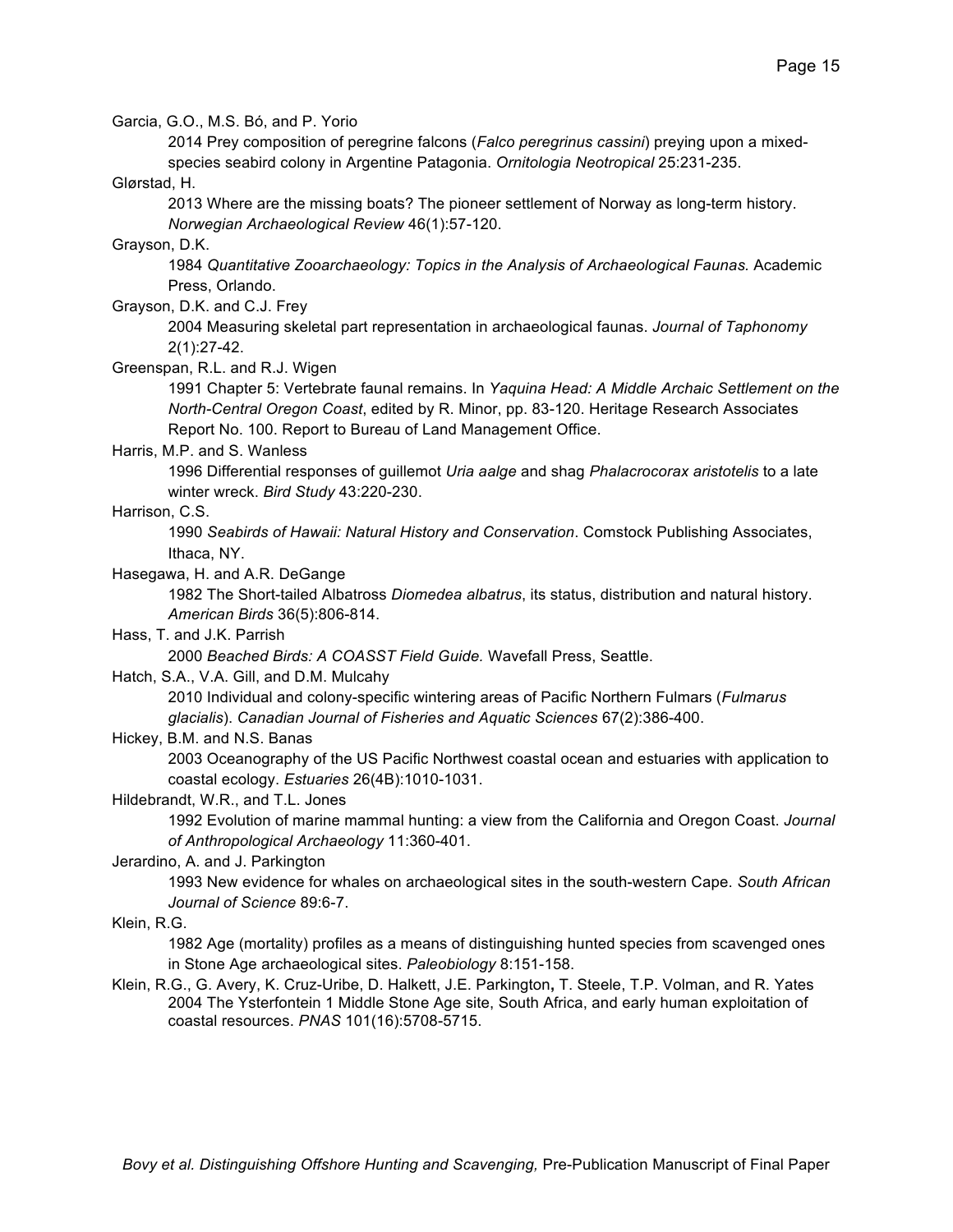Kudela, R.M., Horner-Devine, A.R., Banas, N.S., B.M. Hickey, T.D. Peterson, R.M. McCabe, E.J. Lessard, E. Frame, K.W. Bruland, D.A. Jay, J.O. Peterson, W.T. Peterson, P.M. Kosro, S.L. Palacios,

#### M.C. Lohan, and E.P. Dever

2010 Multiple trophic levels fueled by recirculating in the Columbia River Plume. Ge*ophysical Research Letters* 37:L18607.

LeFévre, C.

2010 Birds in maritime hunter-gatherers subsistence: case studies from southern Patagonia and the Aleutian Islands. In *Birds in Archaeology: Proceedings of the 6th Meeting of the ICAZ Bird Working Group in Groningen (23.8-27.8.2008)*, edited by W. Prummel, J.T. Zeiler, and D.C. Brinkhuizen, pp. 117-130. Barkhuis, Netherlands.

Losey, R.J.

2002 Communities and catastrophe: Tillamook responses to the AD 1700 earthquake and tsunami, Northern Oregon Coast. Unpublished PhD. Dissertation, Department of Anthropology, University of Oregon, Eugene, OR.

Losey, R.J., and D.Y. Yang

2007 Opportunistic whale hunting on the southern Northwest Coast: ancient DNA, artifact, and ethnographic evidence. *Journal of Archaeological Science* 72(4):657-676.

#### Lyman, R.L.

1989 Seal and Sea Lion Hunting: A Zooarchaeological Study from the Southern Northwest Coast of North America. *Journal of Anthropological Archaeology* 8:68–99.

1994 *Vertebrate Taphonomy*. Cambridge Manuals in Archaeology. Cambridge University Press, Cambridge.

2003 Appendix C: Zooarchaeology sites 45SJ169 and 45SJ165. In: Walker, S. L. (Ed.), Archaeological Investigations at Sites 45SJ165 and 45SH169, Decatur Island, San Juan County, Washington. Reports in Archaeology and History 100-118. Eastern Washington University, Cheney, pp. 235-274.

Mallory, M.L., A.J. Gaston, and H.G. Gilchrist

2009 Sources of breeding season mortality in Canadian Arctic seabirds. *Arctic* 62(3):333-341.

- Marean, C.W., M. Bar-Matthews, J. Bernatchez, E. Fisher, P. Goldberg, A.I.R. Herries, Z. Jacobs, A. Jerardino, P. Karkanas, T. Minichillo, P.J. Nilssen, E. Thompson, I. Watts, and H.M. Williams 2007 Early human use of marine resources and pigment in South Africa during the Middle Pleistocene. *Nature* 448:905-909.
- Materna, E., T. Buerger, J. Buck, R. Lowe, S.H. Newman, and J.C. Franson 2011 Investigation of Persistent Seabird Mortalities along the Oregon Coast. Department of the Interior U.S. Fish and Wildlife Service, Region 1: Environmental Contaminants Program On-Refuge Investigations Sub-Activity.
- McGowan, J., E. Hines, M. Elliott, J. Howar, A. Dransfield, N. Nur, and J. Jahncke 2013 Using seabird habitat modeling to inform marine spatial planning in central California's National Marine Sanctuaries. *PLOS One* 8(8):e71406.

#### Miller, L.

1960 Some Indian midden birds from the Puget Sound area. *Wilson Bulletin* 72:392-397.

Minor, R.

2001 Beyond stones and bones: what the people say about use of the offshore environment on the southernmost Northwest Coast. In *Changing Landscapes: "Telling Our Stories" Proceedings of the Fourth Annual Coquille Cultural Preservation Conference, 2000*, edited by J. Younker, M.A. Tveskov, and D.G. Lewis, pp. 25-41. Coquille Indian Tribe, North Bend, OR.

Moss, M.L. and R.J. Losey

2011 Native American use of seals, sea lions, and sea otters in estuaries of northern Oregon and southern Washington. In H*uman Impacts on Seals, Sea Lions, and Sea Otters: Integrating*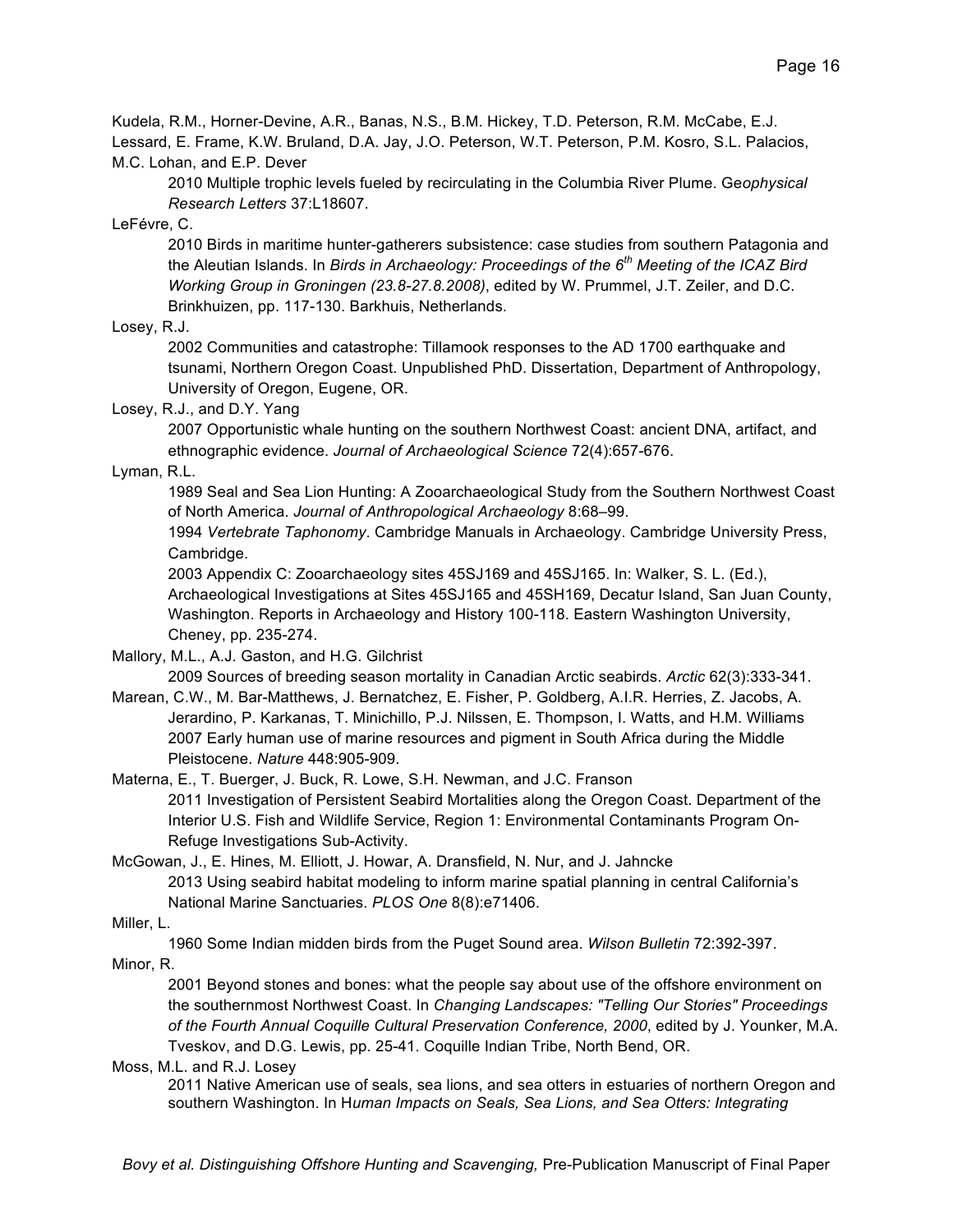*Archaeology and Ecology in the Northeast Pacific*, edited by T.J. Braje and T.C. Rick, pp 167- 195. University of California Press, Berkeley.

Oliver, J.S. and R.W. Graham

1994 A catastrophic kill of ice-trapped coots: time-averaged versus scavenger-specific disarticulation patterns. *Paleobiology* 20:229-244.

Olsen, J., E. Fuentes, D.M. Bird, A.B. Rose, and D. Judge 2008 Dietary shifts based upon prey availability in Peregrine Falcons and Australian Hobbies breeding ear Canberra, Australia. *Journal of Raptor Research* 42:125-137.

Olson, R. L.1936 The Quinault Indians*. University of Washington Publications in Anthropology* Vol 6, No 1.

Paine, R. T., J.T. Wootton, and P.D. Boersma

1990 Direct and indirect effects of Peregrine Falcon predation on seabird abundance. *Auk* 107:1- 9.

Parkington, J.

2006 *Shorelines, Strandlopers, and Shell Middens: Archaeology of the Cape Coast*. Creda Communications, Cape Town.

Parrish, J.K., N. Bond, H. Nevins, N. Mantua, R. Loeffel, W.T. Peterson, and J.T. Harvey 2007 Exploring the link between beached birds and physical forcing in the California Current System. *Marine Ecology Progress Series* 352:275-288.

#### Philipson, A.

2014 'Unprecedented' 40,000 seabirds dead after year of storms. *The Telegraph* 17 Aug. 2014. Piatt, J.F. and T.I VanPelt,

1997 Mass-mortality of guillemots (*Uria aalge*) in the Gulf of Alaska in 1993. *Marine Pollution Bulletin* 34(8):656-662.

Pitblado, B.L.

2011 A tale of two migrations: reconciling recent biological and archaeological evidence for the Pleistocene peopling of the Americas. *Journal of Archaeological Research* 19:327-375.

Plug, I. and J.L. Clark

2008 In the Air: A Preliminary Report on the Birds from Sibudu Cave, Kwazulu-Natal, South Africa. *Goodwin Series*, Vol. 10: Current Themes in Middle Stone Age Research (133-142).

Roll, T.E.

1974 *The Archaeology of Minard: A Case Study of a Late Prehistoric Northwest Coast Procurement System*. Unpublished PhD thesis, Department of Anthropology, Washington State University, Pullman.

Schäfer, W.

1972 *Ecology and Paleoecology of Marine Environments*. Oliver and Boyd, Edinburgh.

Schalk, R.

1993 *Birds Without Legs? Avian Skeletal Part Frequencies on the Northwest Coast*. Paper presented at the Northwest Anthropological Conference, Bellingham, WA.

2003 Explaining the scarcity of bird leg bones in Northwest Coast archaeological sites. In *Koukogaku teki Kenkyuhou karamita Ki no Bunka Hone no Bunka,* edited by A. Matsui, pp. 95**-** 110. Kubapuro, Tokyo. (in Japanese)

Schreiber, E.A.

2001 Climate and weather effects on seabirds. In *Biology of Marine Birds*, edited by E.A. Schreiber and J. Burger: 179-216. CRC Marine Biology Series, CRC Press, Boca Raton, FL.

Serjeantson, D.

2009 *Birds*. Cambridge Manuals in Archaeology. Cambridge University Press, Cambridge. Stiner, M.C.

1994 *Honor among Thieves: A Zooarchaeological Study of Neanderthal Ecology*. Princeton University Press, Princeton.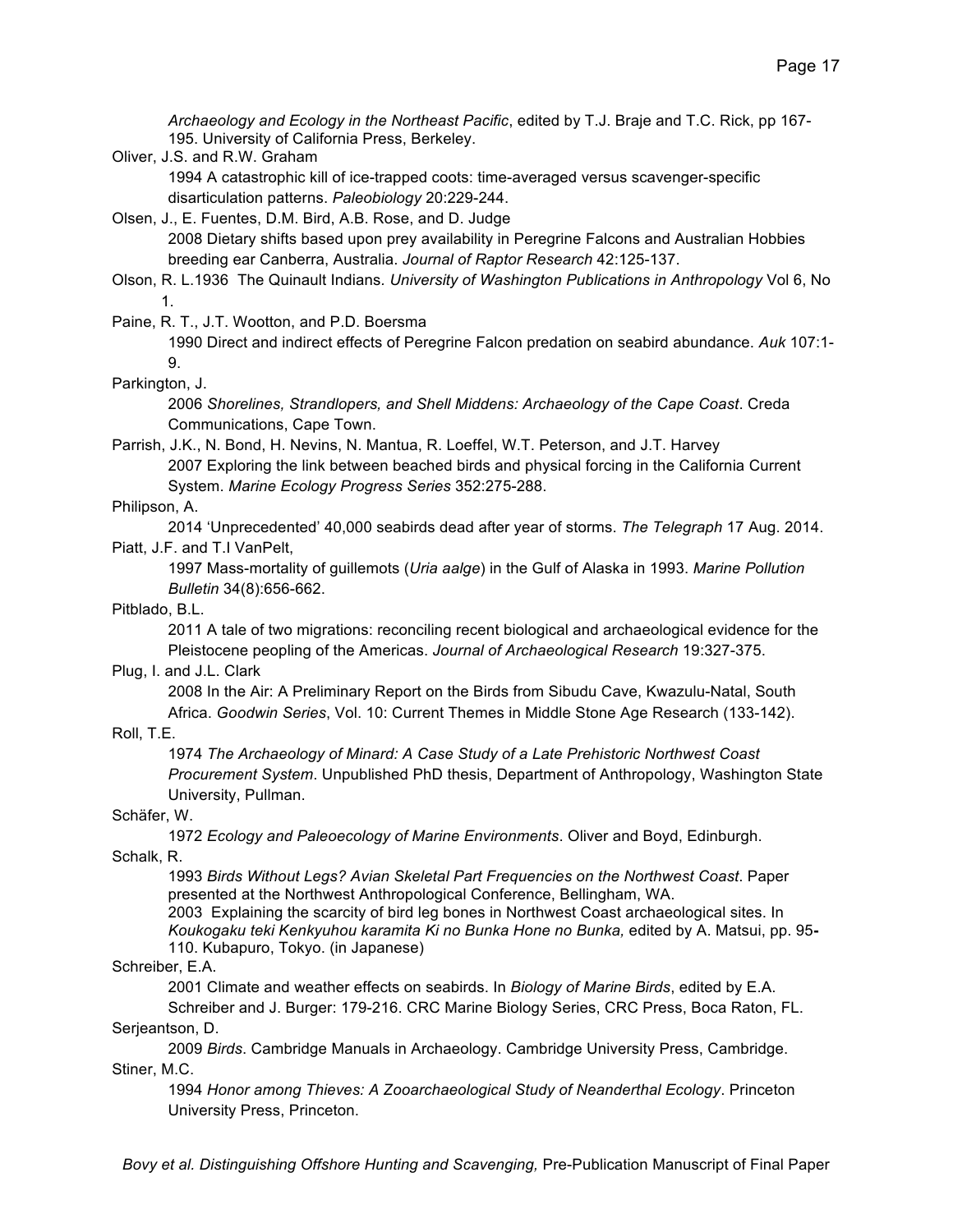Stringer, C.B., J.C. Finlayson, R. N.E. Barton, Y. Fernández-Jalvo, I. Cáceres, R.C. Sabin, E.J. Rhodes, A.P. Currant, J. Rodriguez-Vidal, F. Giles-Pacheco, and J.A. Riqueime-Cantal

2008 Neanderthal exploitation of marine mammals in Gibraltar. *PNAS* 105(38):14319-14324. Ulrich, H.A.

2009 *Analysis of Bird Remains from the Dunes Site (35-CLT-27), Northern Oregon Coast*. Unpublished master's thesis, Department of Anthropology, University of Oregon, Eugene.

Ward, C.

2010 Four ships of late antiquity in the Black Sea. *Ancient Civilizations from Scythia to Siberia* 16:189-198, 541-542.

#### Whitaker, A.R. and B.F. Byrd

2012 Boat-based foraging and discontinuous prehistoric red abalone exploitation along the California coast. *Journal of Anthropological Archaeology* 31(2):196-214.

#### Wiese, F.K. and I.L. Jones

2001 Experimental support for a new drift block design to assess seabird mortality from oil pollution. *The Auk* 118(4):1062-1068.

#### Work, T.M. and R.A. Rameyer

1999 Mass stranding of wedge-tailed shearwater chicks in Hawaii. *Journal of Wildlife Diseases* 35(3):487-495.

#### Zamon, J.E., E.M. Phillips, and T.J. Guy

2014 Marine bird aggregations associated with the tidally-driven plume and plume fronts of the Columbia River. *Deep-Sea Research Part II – Topical Studies in Oceanography* 107:85-95.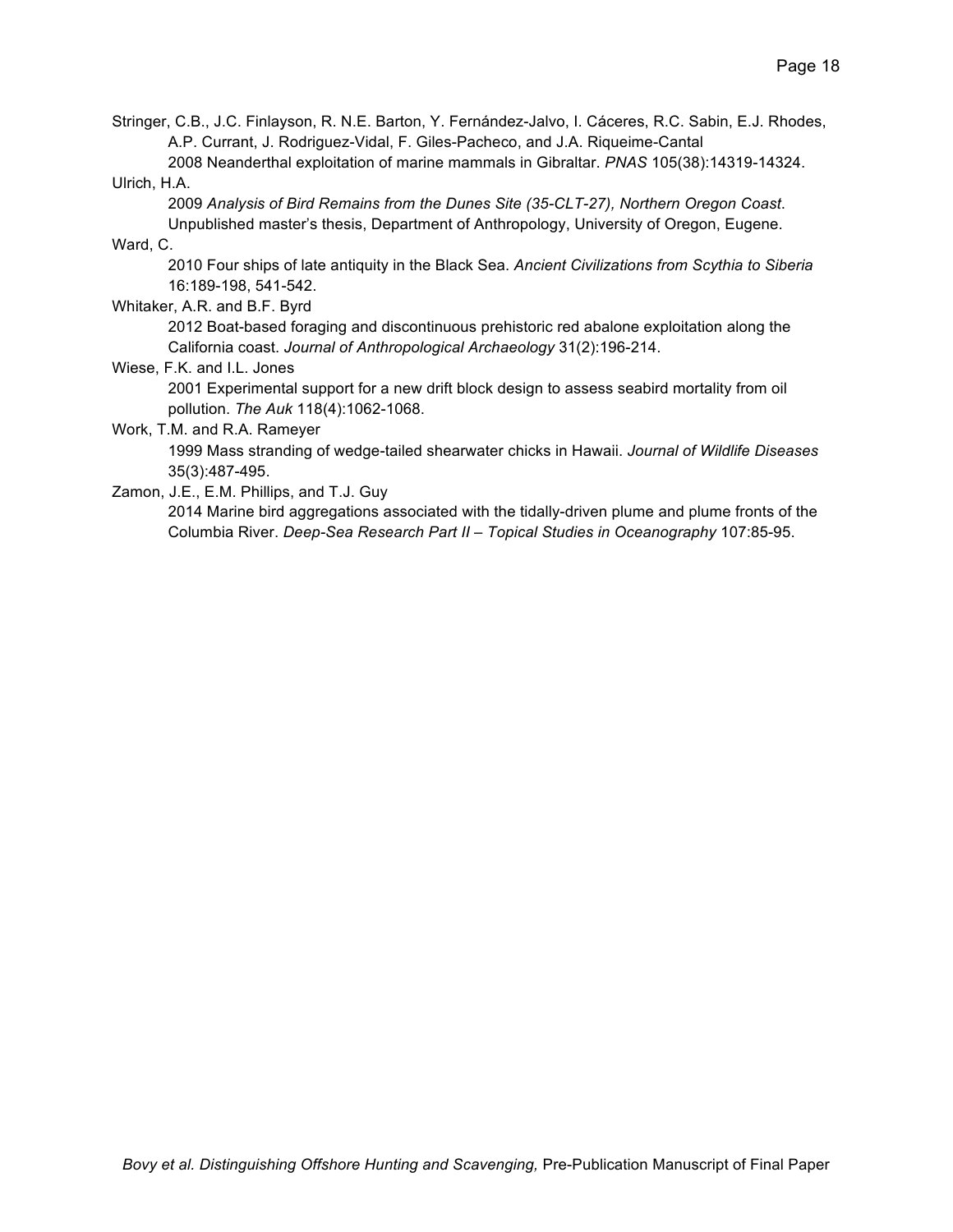| Taxonomic Name    | Common Name                | Intact | Head  | Legs  | Wings | Wings    | Total     |
|-------------------|----------------------------|--------|-------|-------|-------|----------|-----------|
|                   |                            |        |       |       |       | Only     | Carcasses |
| Anatidae - Goose  | geese                      | 0.12   | 0.80  | 0.84  | 0.99  | 0.12     | 103       |
|                   |                            |        |       |       |       |          | 29        |
| Anatidae - Duck   | dabbling ducks,            | 0.10   | 0.47  | 0.59  | 0.99  | 0.39     | 472       |
|                   | diving ducks               | 0.17   | 0.48  | 0.59  | 1.00  | 0.38     | 203       |
| Gaviidae          | loons                      | 0.28   | 0.87  | 0.93  | 1.00  | 0.05     | 233       |
|                   |                            | 0.41   | 0.94  | 0.97  | 1.00  | 0.02     | 64        |
| Podicipedae       | grebes                     | 0.29   | 0.97  | 0.94  | 0.99  | $\Omega$ | 606       |
|                   |                            | 0.40   | 0.95  | 0.93  | 0.98  | 0.01     | 185       |
| Diomedeidae       | albatrosses                | 0.07   | 0.81  | 0.81  | 0.95  | 0.11     | 95        |
|                   |                            |        |       |       |       |          | 26        |
| Procellariidae    | fulmar, shearwaters,       | 0.17   | 0.83  | 0.87  | 0.98  | 0.09     | 5259      |
|                   | petrels                    | 0.41   | 0.89  | 0.91  | 0.98  | 0.06     | 1666      |
| Hydrobatidae      | storm-petrels              | 0.24   | 0.68  | 0.79  | 0.98  | 0.18     | 8370      |
|                   |                            |        |       |       |       |          | 27        |
| Phalacrocoracidae | cormorants                 | 0.19   | 0.87  | 0.90  | 0.98  | 0.04     | 1065      |
|                   |                            | 0.35   | 0.93  | 0.90  | 0.98  | 0.02     | 125       |
| Pelecanidae       | pelicans                   | 0.15   | 0.82  | 0.87  | 0.93  | 0.06     | 246       |
|                   |                            |        |       |       |       |          | 40        |
| Charadriiformes   | shorebirds                 | 0.27   | 0.60  | 0.77  | 0.99  | 0.22     | 146       |
|                   |                            | 0.21   | 0.46  | 0.69  | 0.96  | 0.30     | 67        |
| Alcidae           | murre, guillemot, puffins, | 0.19   | 0.81  | 0.91  | 0.99  | 0.05     | 8370      |
|                   | auklets, murrelets         | 0.33   | 0.90  | 0.95  | 0.99  | 0.02     | 1434      |
| Laridae           |                            | 0.06   | 0.60  | 0.63  | 0.98  | 0.29     | 2887      |
|                   | gulls, kittiwakes, terns   | 0.07   | 0.66  | 0.64  | 0.99  | 0.26     | 838       |
|                   |                            | 0.166  | 0.783 | 0.851 | 0.982 | 0.104    | 19599     |
| All Species       |                            | 0.303  | 0.830 | 0.856 | 0.985 | 0.101    | 4704      |

| <b>Table 1:</b> Skeletal part frequencies of the most common taxonomic groups found in the COASST |  |
|---------------------------------------------------------------------------------------------------|--|
| datasets. <sup>a</sup>                                                                            |  |

mi opecies<br>about the proportion of total carcasses found with the relevant body part, and are not exclusive (e.g., an<br>about the relevant body part, and are not exclusive (e.g., an intact carcass would be represented in all categories except "wings only"). For each taxonomic group, the top line is the NWC dataset and the second line is the GH dataset. Frequencies are reported for all groups with count thresholds of N>100 (NWC; excepting albatrosses) and N>50 (GH).

| Common Name                                                                                                          | Intact | Head  | Legs  | Wings | Wings<br>Only | Total<br>Carcasses | $\chi^2$ | р     |
|----------------------------------------------------------------------------------------------------------------------|--------|-------|-------|-------|---------------|--------------------|----------|-------|
| Surf Scoter                                                                                                          | 0.153  | 0.548 | 0.669 | 0.994 | 0.287         | 157                |          |       |
| Melanitta perspicillata                                                                                              | 0.264  | 0.540 | 0.724 | 0.989 | 0.241         | 87                 | 0.21     | 0.900 |
| <b>White-winged Scoter</b>                                                                                           | 0.114  | 0.667 | 0.727 | 0.992 | 0.242         | 132                |          |       |
| Melanitta fusca                                                                                                      | 0.195  | 0.707 | 0.707 | 1.000 | 0.220         | 41                 | 0.08     | 0.961 |
| Albatrosses                                                                                                          | 0.074  | 0.811 | 0.811 | 0.947 | 0.105         | 95                 | 0.01     | 0.995 |
| Phoebastria spp.                                                                                                     | 0.154  | 0.846 | 0.846 | 0.962 | 0.115         | 26                 |          |       |
| Northern Fulmar                                                                                                      | 0.179  | 0.842 | 0.871 | 0.98  | 0.088         | 4281               | 2.52     | 0.284 |
| <b>Fulmarus glacialis</b>                                                                                            | 0.457  | 0.905 | 0.910 | 0.980 | 0.059         | 1327               |          |       |
| Sooty Shearwater                                                                                                     | 0.130  | 0.780 | 0.881 | 0.977 | 0.078         | 855                | 0.58     | 0.748 |
| <b>Puffinus griseus</b>                                                                                              | 0.223  | 0.838 | 0.890 | 0.977 | 0.074         | 309                |          |       |
| Cassin's Auklet                                                                                                      | 0.244  | 0.556 | 0.910 | 1.000 | 0.087         | 356                | 0.29     | 0.865 |
| Ptychoramphus aleuticus                                                                                              | 0.326  | 0.616 | 0.930 | 1.000 | 0.070         | 86                 |          |       |
| <b>Common Murre</b>                                                                                                  | 0.175  | 0.810 | 0.915 | 0.984 | 0.054         | 6125               | 6.43     | 0.040 |
| Uria aalge                                                                                                           | 0.335  | 0.918 | 0.952 | 0.991 | 0.019         | 1093               |          |       |
| <sup>a</sup> Data are as in Table 1. Chi-square contingency table results comparing counts of heads, wings, and legs |        |       |       |       |               |                    |          |       |

Table 2. Skeletal part comparison of the seven most prevalent taxa in the Minard data.<sup>a</sup>

are reported, with significant differences highlighted in bold print (df=2 in all cases). Albatrosses include both Black-footed and Laysan's.

*Bovy et al. Distinguishing Offshore Hunting and Scavenging,* Pre-Publication Manuscript of Final Paper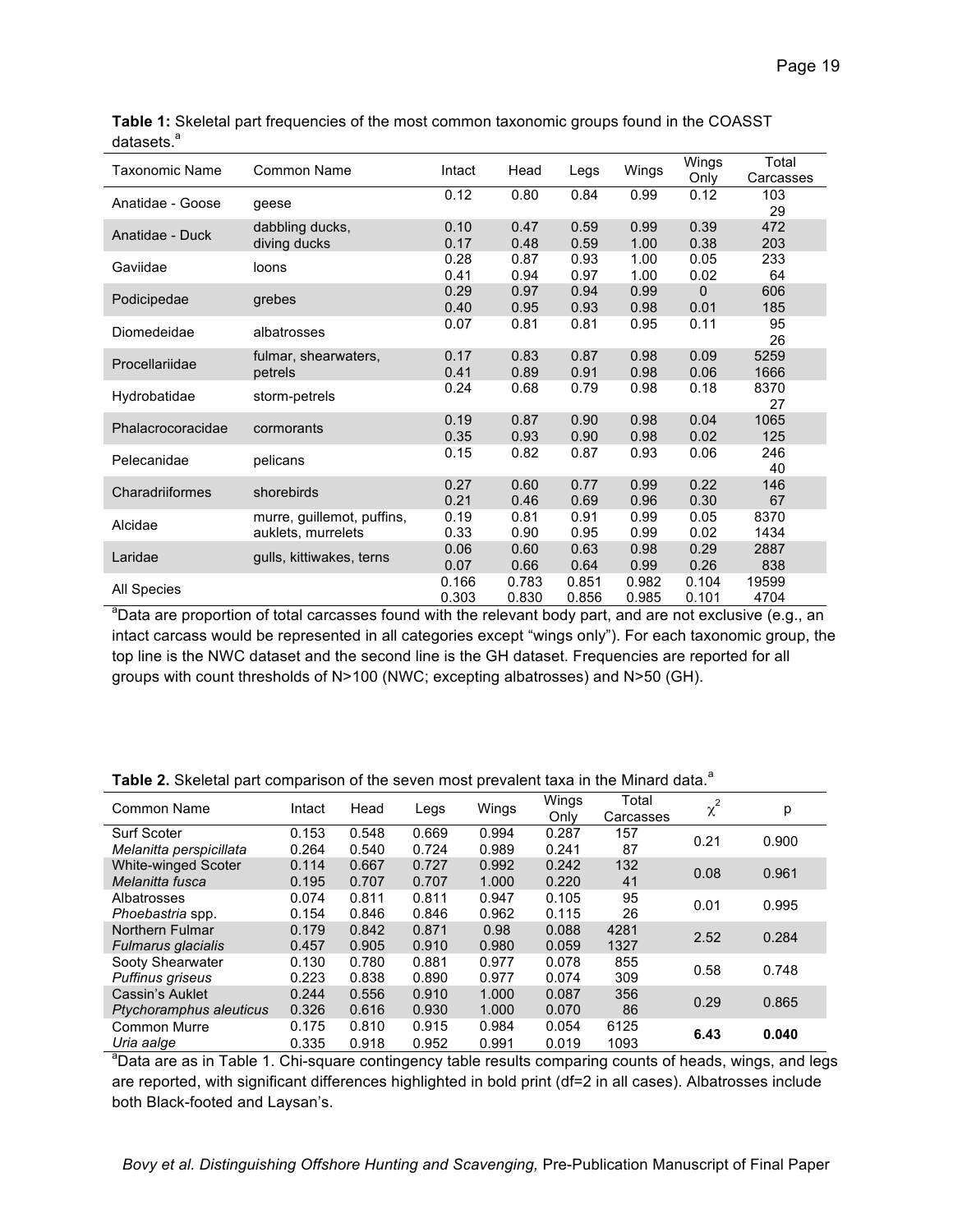| Common Name                | Intact | Head | Legs | Wings | Wings<br>Only | Total<br>Finds | <b>HS</b><br>$\chi^2$ , p | HН<br>$\chi^2$ , p |
|----------------------------|--------|------|------|-------|---------------|----------------|---------------------------|--------------------|
| Surf Scoter                | 24     | 86   | 105  | 156   | 45            | 157            | 113.95<br>< 0.0001        | 12.53<br>0.0019    |
| <b>White-winged Scoter</b> | 15     | 88   | 96   | 131   | 45            | 132            | 105.73<br>< 0.0001        | 5.31<br>0.0703     |
| Albatrosses                | 7      | 77   | 77   | 90    | 10            | 95             | 84.64<br>0.0109           | 0.71<br>0.7012     |
| Northern Fulmar            | 765    | 3604 | 3730 | 4197  | 376           | 4281           | 5049.17<br>< 0.0001       | 26.02<br>< 0.0001  |
| Sooty Shearwater           | 111    | 667  | 753  | 835   | 67            | 855            | 962.24<br>< 0.0001        | 9.92<br>0.0070     |
| Cassin's Auklet            | 87     | 198  | 324  | 356   | 31            | 356            | 339.60<br>< 0.0001        | 28.29<br>< 0.0001  |
| Common Murre               | 1071   | 4961 | 5605 | 6028  | 329           | 6125           | 7261.62<br>< 0.0001       | 55.07<br>< 0.0001  |
| Common Murre - GH          | 366    | 1003 | 1040 | 1083  | 21            | 1093           | 1355.75<br>< 0.0001       | 1.57<br>0.4561     |

**Table 3.** Comparison of the COASST dataset versus the human scavenging (HS) and human hunting  $(HH)$  hypotheses. $a$ 

**Produced are counts of carcasses with the relevant condition, where the maximum count is wings (in all <sup>a</sup>Data are counts of carcasses with the relevant condition, where the maximum count is wings (in all** cases). HS comparison: counts of head, legs and wings versus a manufactured "wings only" distribution scaled to actual total finds. HH comparison: counts of head, legs and wings versus a manufactured equal distribution scaled to the maximum actual count. Comparisons indicating no difference between the COASST dataset and the hypothesis are in bold (df=2 in all cases).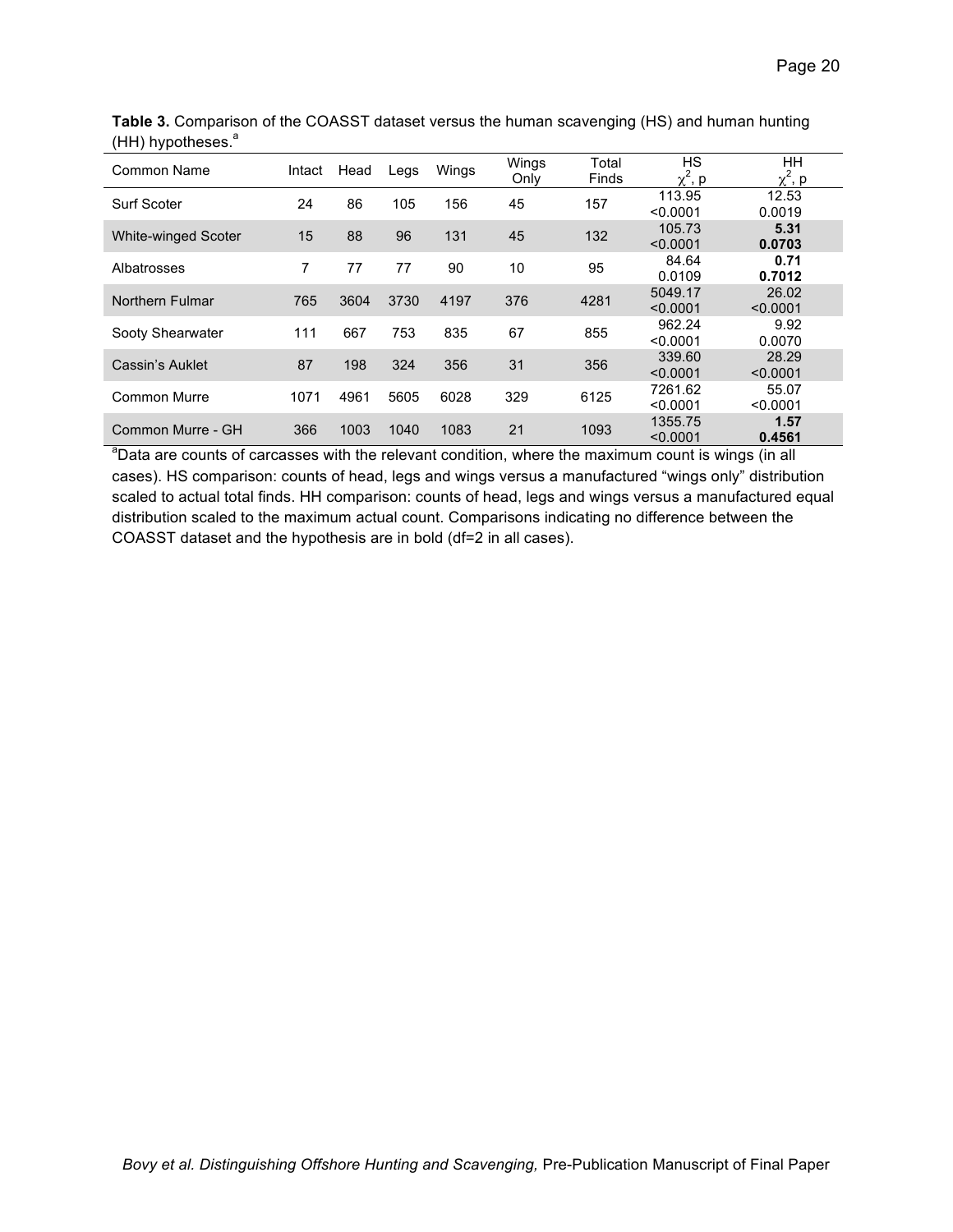|                             |     | <b>SUSC</b>    |          |                | <b>WWSC</b>  |    |                 | <b>STAL</b>    |                |                | <b>NOFU</b>    |                |                 | SOSH            |    |                 | COMU            |                |                 | CAAU            |              |
|-----------------------------|-----|----------------|----------|----------------|--------------|----|-----------------|----------------|----------------|----------------|----------------|----------------|-----------------|-----------------|----|-----------------|-----------------|----------------|-----------------|-----------------|--------------|
|                             |     | NISP MNE MNI   |          |                | NISP MNE MNI |    | NISP MNE        |                | <b>MNI</b>     | NISP MNE MNI   |                |                | NISP MNE MNI    |                 |    | NISP MNE MNI    |                 |                | <b>NISP</b>     | MNE MNI         |              |
| Axial Skeleton <sup>b</sup> |     |                |          |                |              |    |                 |                |                |                |                |                |                 |                 |    |                 |                 |                |                 |                 |              |
| skull                       |     |                |          | $\mathbf{1}$   | 1            | 1  | 1               | 1              | 1              | 1              | 1              | 1              | 5               | 4               | 4  | 2               |                 |                | 4               | 3               | 3            |
| quadrate                    |     |                |          |                |              |    | 3               | 3              | 3              |                |                |                |                 |                 |    | 1               | 1               | 1              |                 |                 |              |
| mandible                    |     |                |          | 5              | 4            | 4  | 4               | 2              | 1              |                |                |                | 3               | 3               | 3  | $\overline{7}$  | 4               | $\overline{2}$ |                 |                 |              |
| pelvis/ synsacrum           | n/a |                |          | n/a            |              |    | 5               | 3              | $\overline{2}$ | 7              | 4              | 4              | 64              | 36              | 36 | 21              | 17              | 17             | 24              | 19              | 19           |
| <b>Total Axial</b>          | 0   | $\Omega$       | $\Omega$ | 6              | 5            |    | $\overline{13}$ | $\overline{9}$ |                | 8              | 5              |                | $\overline{72}$ | $\overline{43}$ |    | $\overline{31}$ | $\overline{23}$ |                | $\overline{28}$ | $\overline{22}$ |              |
| <b>Pectoral Girdle</b>      |     |                |          |                |              |    |                 |                |                |                |                |                |                 |                 |    |                 |                 |                |                 |                 |              |
| sternum                     | 3   | 2              | 2        | 9              |              | 7  | 1               | 1              | 1              | 2              | 2              | 1              | 25              | 20              | 20 | 14              | 9               | 9              | $\overline{2}$  | 2               | 2            |
| furcula                     | 1   | 1              | 1        | $\overline{7}$ | 5            | 5  | 3               | 3              | 3              | 2              | $\overline{2}$ | $\overline{2}$ | 13              | 8               | 8  | 10              | 6               | 6              | 1               | 1               | $\mathbf{1}$ |
| coracoid                    | 24  | 23             | 13       | 33             | 30           | 16 | 4               | 3              | $\overline{2}$ | 4              | 4              | $\overline{2}$ | 70              | 70              | 36 | 30              | 30              | 30             | 40              | 39              | 21           |
| scapula                     | 5   | 5              | 4        | 8              | 8            | 4  | 1               | 1              | 1              | 2              | 2              | 1              | 27              | 27              | 18 | 13              | 13              | 8              | 1               | 1               | 1            |
| <b>Total Pectoral</b>       | 33  | 31             |          | 57             | 50           |    | 9               | 8              |                | 10             | 10             |                | 135             | 125             |    | 67              | 58              |                | 44              | 43              |              |
| Wing                        |     |                |          |                |              |    |                 |                |                |                |                |                |                 |                 |    |                 |                 |                |                 |                 |              |
| humerus                     | 26  | 18             | 9        | 42             | 32           | 17 | 15              | 11             | 6              | 23             | 12             | 6              | 174             | 101             | 62 | 54              | 35              | 20             | 147             | 91              | 53           |
| radius                      | 13  | 9              | 6        | 22             | 12           | 6  | $\overline{2}$  | $\overline{2}$ | $\mathbf{1}$   | 3              | $\overline{2}$ | 1              | 58              | 43              | 22 | 35              | 31              | 20             | 11              | 10              | 5            |
| ulna                        | 21  | 18             | 11       | 32             | 22           | 11 | 13              | 8              | 5              | 17             | 12             | 8              | 86              | 68              | 37 | 62              | 57              | 30             | 150             | 119             | 65           |
| carpometacarpus             | 20  | 17             | 10       | 22             | 20           | 10 | 5               | 4              | 3              | 14             | 12             | 6              | 60              | 57              | 35 | 50              | 46              | 24             | 45              | 44              | 24           |
| pollex                      | n/a |                |          | n/a            |              |    | 2               | $\overline{2}$ | $\mathbf{1}$   | n/a            |                |                | n/a             |                 |    |                 |                 |                |                 |                 |              |
| digit 2, phalanx 1          | n/a |                |          | n/a            |              |    | 9               | 8              | 4              | n/a            |                |                | n/a             |                 |    | 4               | 4               | 3              |                 |                 |              |
| digit 2, phalanx 2          | n/a |                |          | n/a            |              |    | 1               | 1              | 1              | n/a            |                |                | n/a             |                 |    | 1               | 1               |                |                 |                 |              |
| <b>Total Wing</b>           | 80  | 62             |          | 118            | 86           |    | 47              | 36             |                | 57             | 38             |                | 378             | 269             |    | 206             | 174             |                | 353             | 264             |              |
| Leg                         |     |                |          |                |              |    |                 |                |                |                |                |                |                 |                 |    |                 |                 |                |                 |                 |              |
| femur                       | 21  | 19             | 10       | 27             | 22           | 11 | 7               | 7              | 5              | 7              | 6              | 6              | 102             | 101             | 52 | 48              | 48              | 26             | 57              | 55              | 32           |
| tibiotarsus                 | 6   | 5              | 4        | 31             | 15           | 8  | 8               | 6              | 3              | $\overline{7}$ | 5              | 4              | 103             | 78              | 40 | 50              | 34              | 21             | 30              | 22              | 12           |
| fibula                      |     |                |          |                |              |    |                 |                |                |                |                |                |                 |                 |    | 3               | 3               | $\overline{2}$ |                 |                 |              |
| tarsometatarsus             | 7   | $\overline{7}$ | 5        | 16             | 12           | 6  | 3               | 3              | 2              | 8              | 8              | 6              | 124             | 106             | 54 | 27              | 26              | 14             | 25              | 24              | 14           |
| phalanx                     | n/a |                |          | n/a            |              |    | 16              | 14             | 3              | 7              | $\overline{7}$ | 1              | 49              | 49              | 10 | 6               | 6               | $\overline{2}$ |                 |                 |              |
| <b>Total Leg</b>            | 34  | 31             |          | 74             | 49           |    | 34              | 30             |                | 29             | 26             |                | 378             | 334             |    | 134             | 117             |                | 112             | 101             |              |
| Total                       | 147 | 124            | 13       | 255            | 190          | 17 | 103             | 83             | 6              | 104            | 79             | 8              | 963             | 771             | 62 | 438             | 372             | 30             | 537             | 430             | 65           |

**Table 4.** Skeletal part frequency for the seven most abundant species recovered at Minard (NISP, MNE,  $MNI)^a$ 

<sup>a</sup>Species abbreviations follow Figure 5 (except STAL= Short-tailed Albatross). n/a= not available (not identified to species).

<sup>b</sup>= vertebra not identified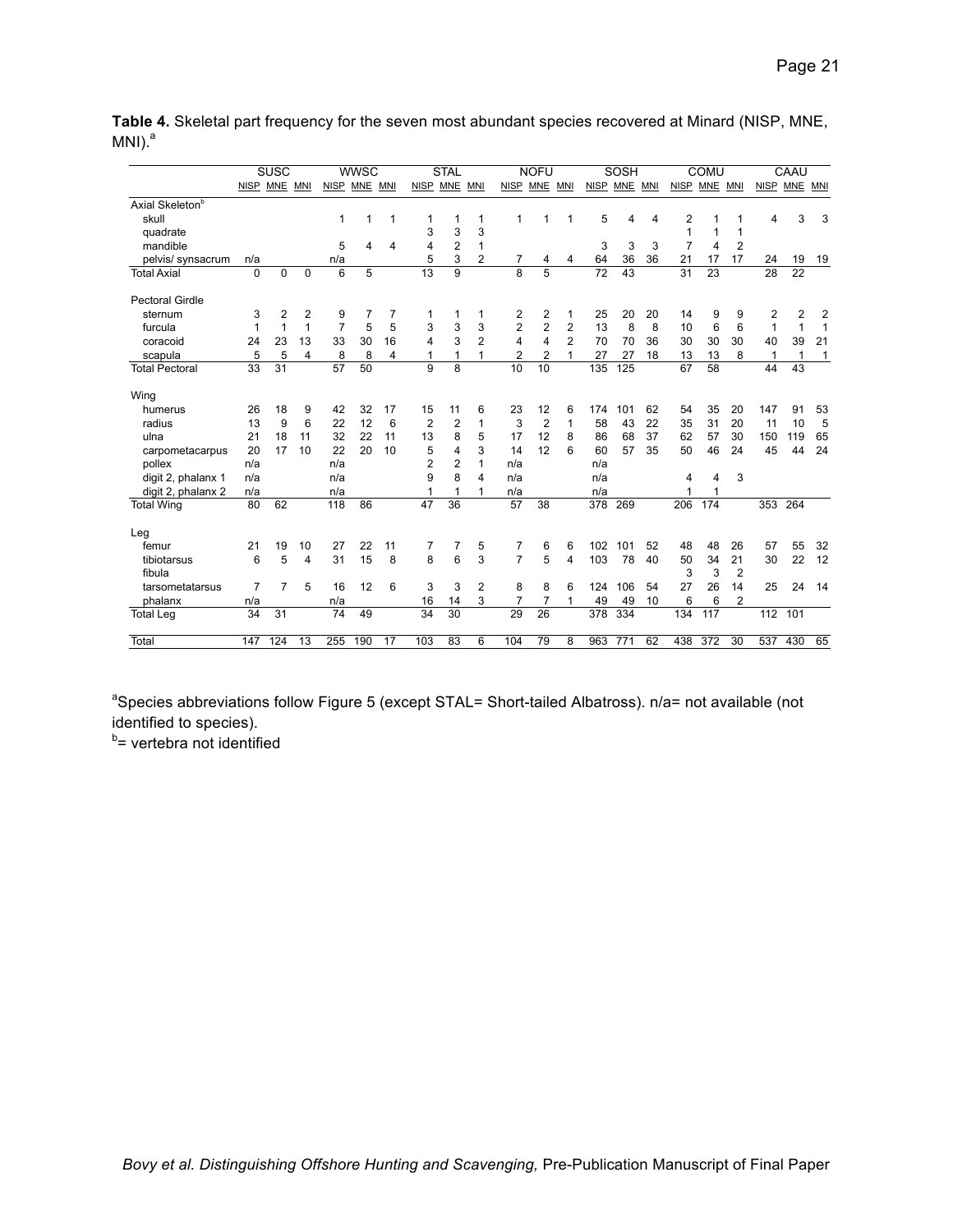| <b>Common Name</b>         | <b>HS</b> | HH       | <b>COASST</b> |
|----------------------------|-----------|----------|---------------|
|                            | χ", p     | χ-, p    | χ-, p         |
| Surf Scoter                | 14.95     | 25.85    | 31.19         |
|                            | 0.0006    | < 0.0001 | < 0.0001      |
| <b>White-winged Scoter</b> | 28.64     | 24.23    | 33.94         |
|                            | < 0.0001  | < 0.0001 | < 0.0001      |
| Northern Fulmar            | 6.37      | 13.34    | 26.28         |
|                            | 0.0414    | 0.0013   | < 0.0001      |
|                            | 208.63    | 129.00   | 277.10        |
| Sooty Shearwater           | < 0.0001  | < 0.0001 | < 0.0001      |
| Cassin's Auklet            | 74.21     | 107.58   | 110.11        |
|                            | < 0.0001  | < 0.0001 | < 0.0001      |
| Common Murre               | 74.33     | 56.89    | 113.01        |
|                            | < 0.0001  | < 0.0001 | < 0.0001      |
| Common Murre - GH          | <b>NA</b> | NA       | 122.04        |
|                            |           |          | < 0.0001      |

**Table 5.** By taxon statistical comparison of the distribution of skeletal elements found at the Minard site versus the human scavenging and human hunting hypotheses, and the COASST dataset.<sup>a</sup>

EXALMON MARK COLLEGATION MARK COLLEGATION MARK COLLEGATION MARK COLLEGATION CONTROLLEGATION CONTROLLEGATION CO<br>A Distributions for the HS and HH comparisons were manufactured using a standardized anatomical region approach (see text). To compare the Minard data to the COASST data, the MNE of the former was standardized using the anatomical ratios, allowing direct comparison to body part ratios. Based on chisquare values, the comparison that is least significant (that is, most similar) is in bold. Albatrosses were removed from the comparison due to a lack of sufficient sample size to discern differences among comparisons.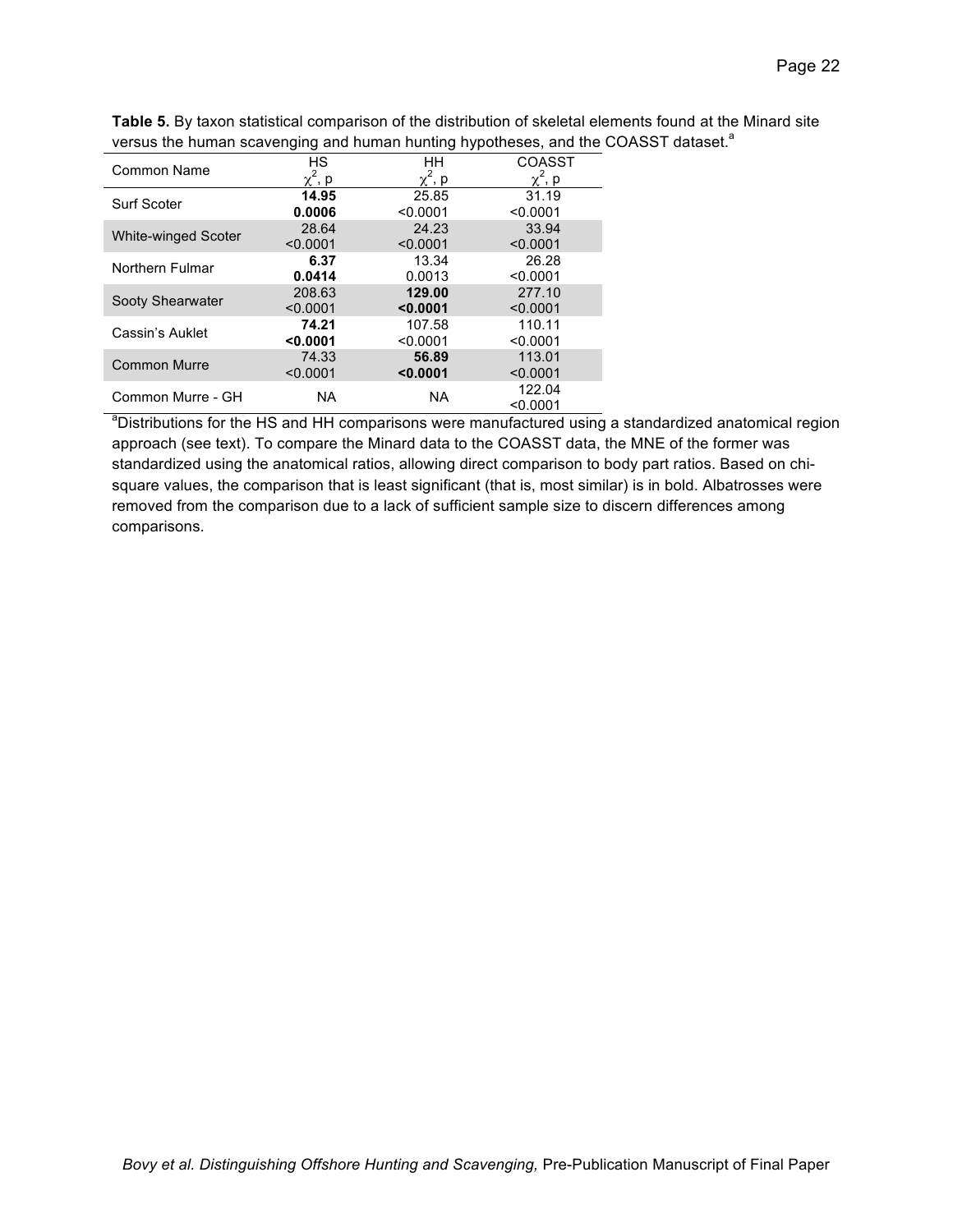

**Figure 1:** Map of Washington and Oregon coasts, showing the location of the Minard site, and the COASST regions used in this study (all three are combined and referred to as the "Northwest Coast" dataset in subsequent analyses). The beaches used in the Grays Harbor COASST dataset are within a 10-kilometer radius of Minard.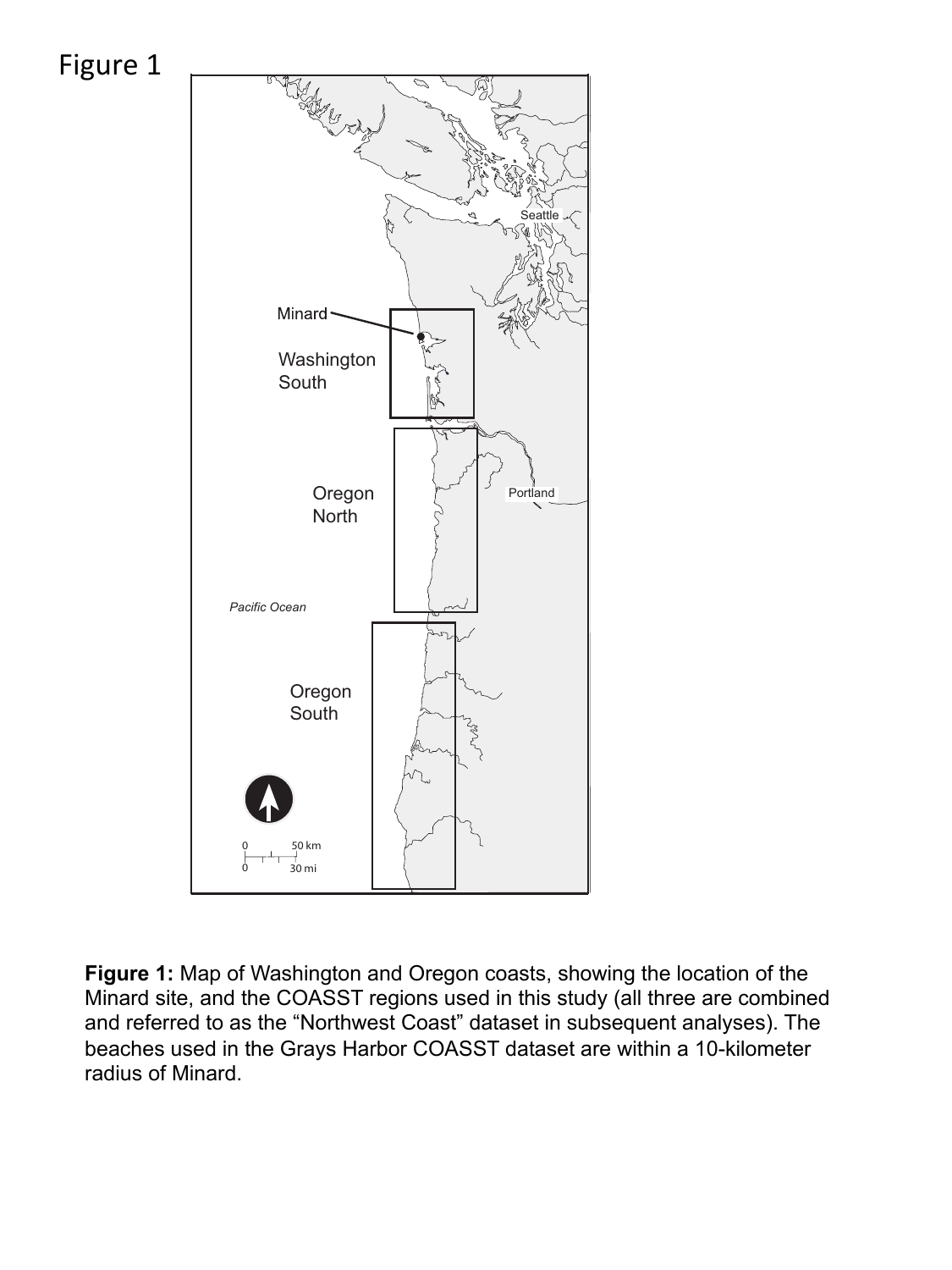

**Figure 2:** Body part present in COASST protocol. "Intact" includes all body parts shown; "Head", "Legs", "Wings", and "Wings only" are highlighted in black. The bones observed in archaeological assemblages for each category have been highlighted here. Image used with permission from DG Mackean and www.biology-resources.com .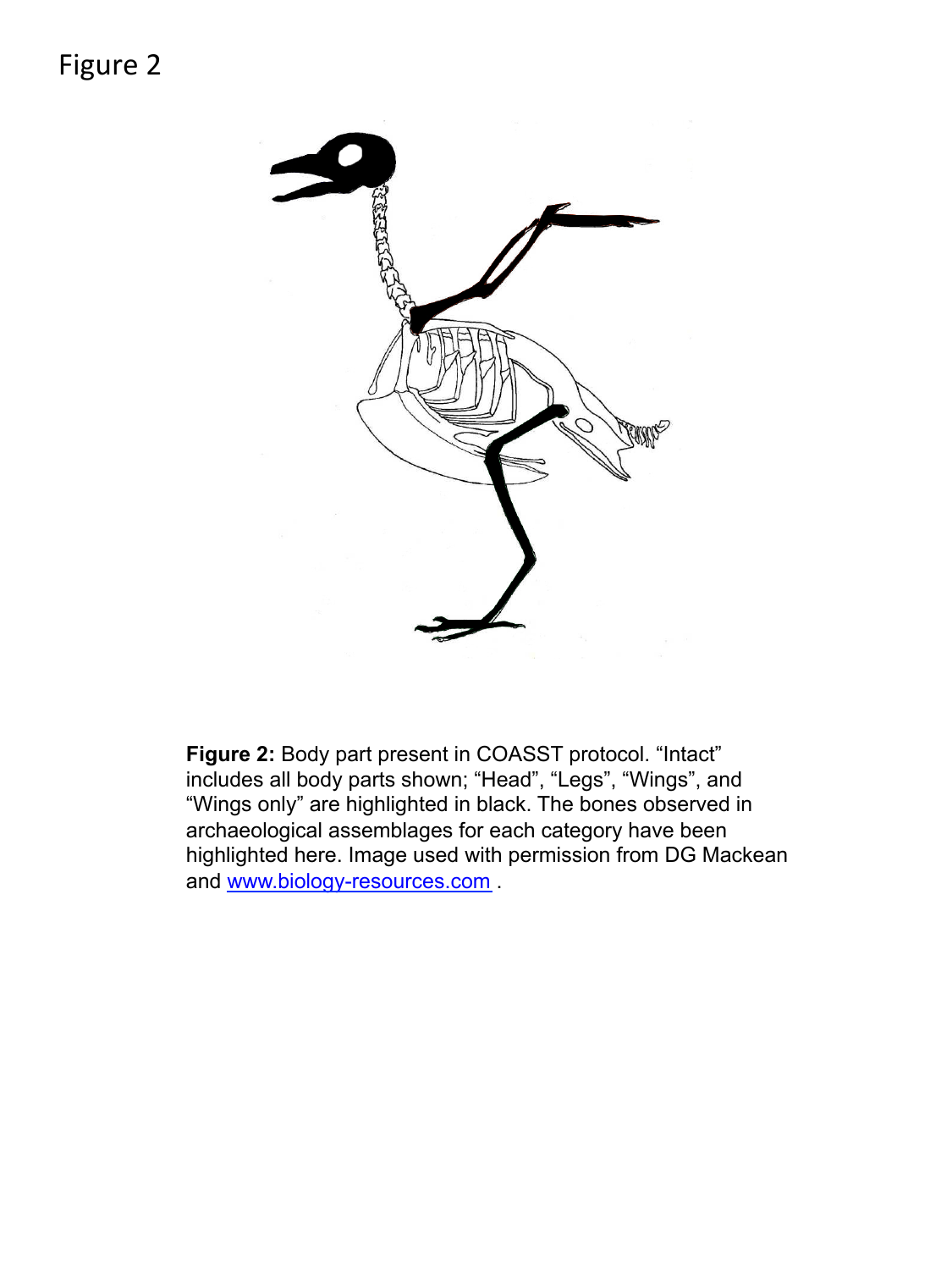

**Figure 3:** Differences in percent of total for major species in COASST dataset. Bars are the frequency of occurrence (percent of total specimens) for each species (or species group in the case of "large immature gulls") in the COASST datasets, respectively. White insets indicate the residual (absolute value) of the dataset comparison. Asterisks indicate species well represented in the Minard site archeological data. + indicate species involved in at least one "wreck" (massive mortality event) during the Northwest Coast sampling interval.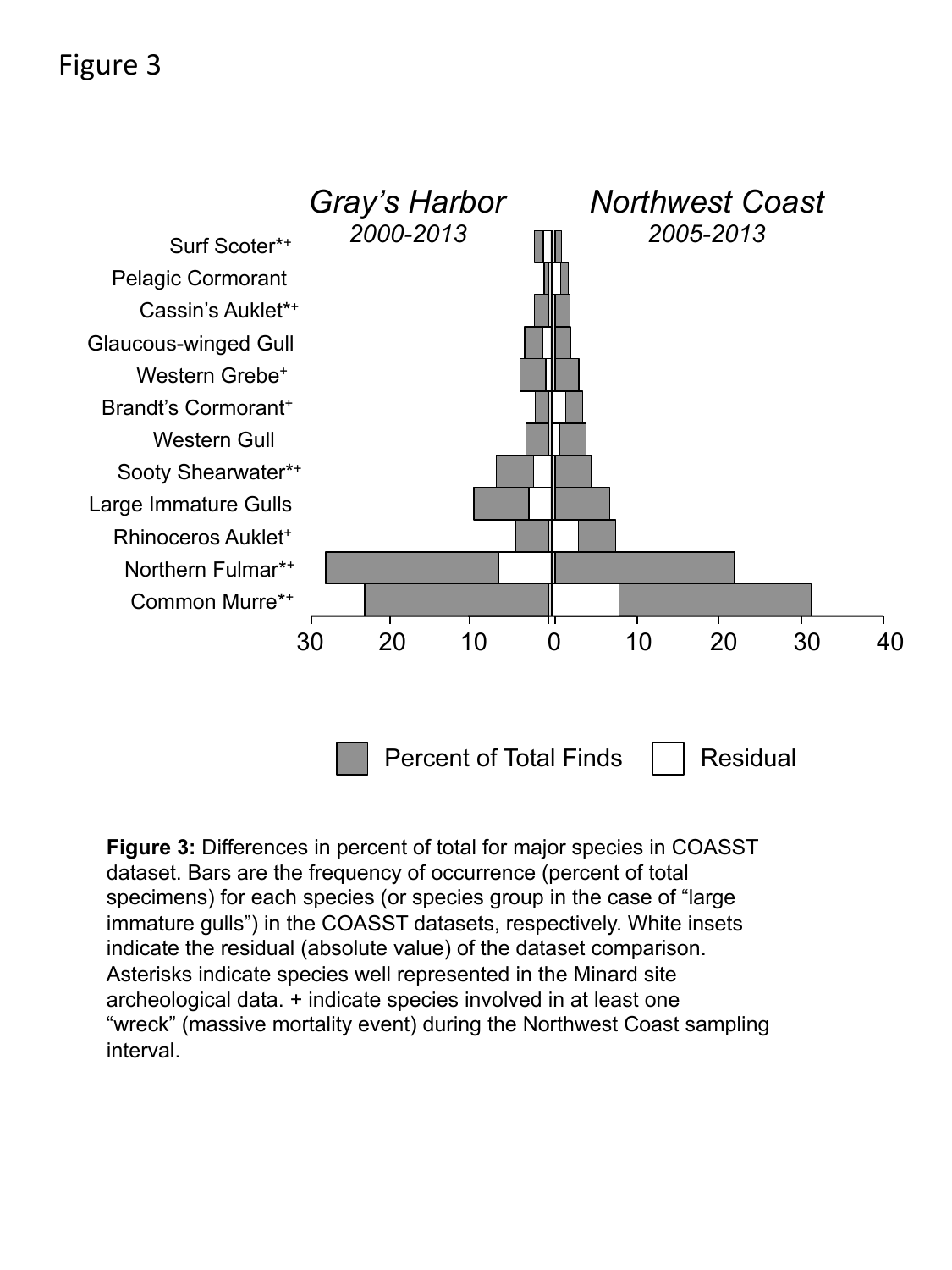

Anomaly (relative to global percentage; %)

**Figure 4:** Body part occurrence as a function of taxonomic grouping displayed as the anomaly relative to the global (all carcasses) percentage. Intact – all parts present, no wounds; Has head and has feet – carcasses with these parts, regardless of the presence of any other part; Wings only – carcass is only wings (i.e., without head, feet or breast musculature). Taxonomic groups with <100 representative specimens are noted in *italics*. Dashed box is +/- 10%; groups with higher than a 10% anomaly are highlighted (negative – white; positive – black). Data are NWC COASST 2005-2013 (n=19,599 carcasses).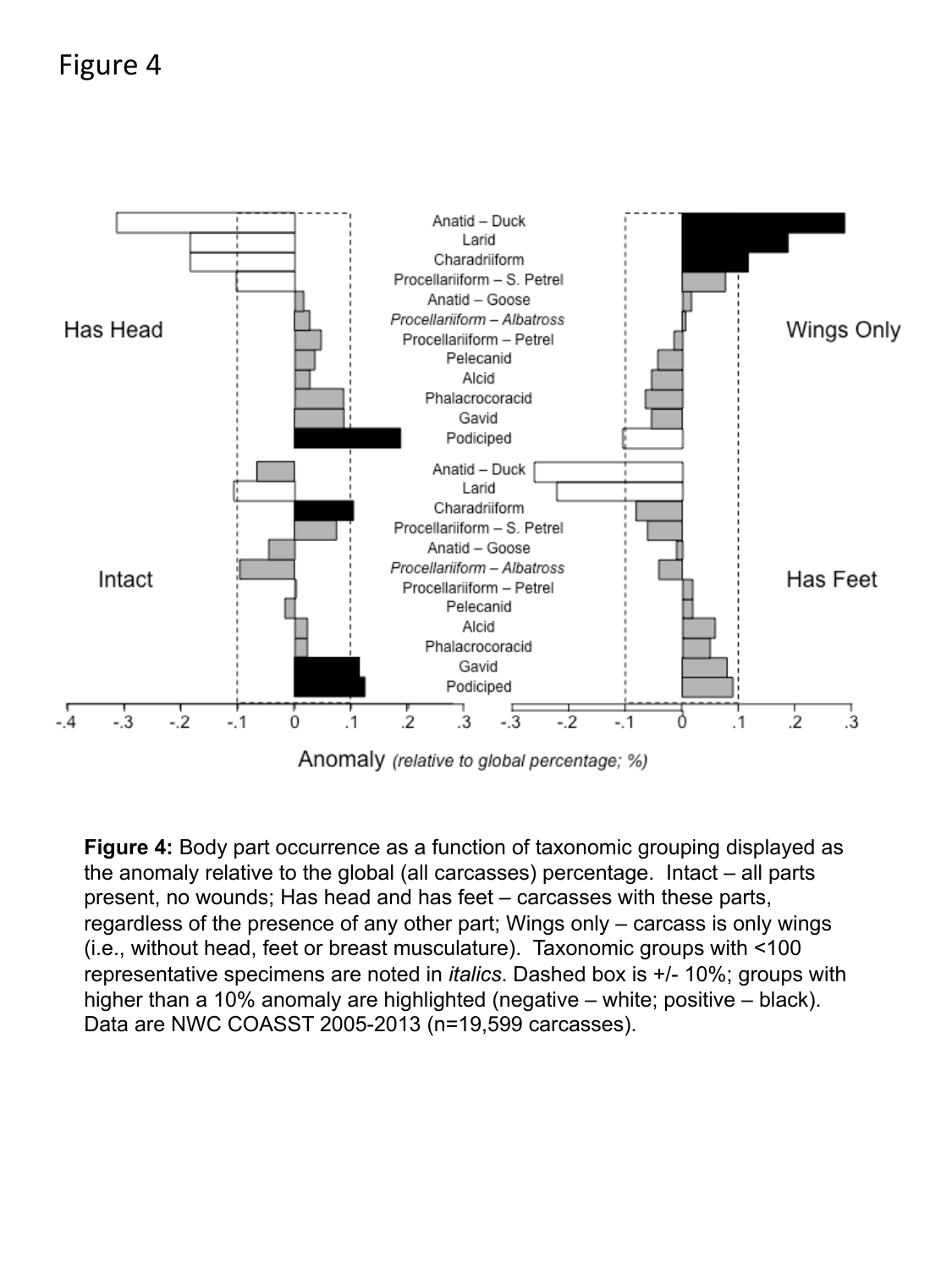

**Figure 5:** The percent of maximum element count for the NWC COASST (left) and Minard (right) datasets. COASST data are counts of total carcasses identified to species and possessing the relevant skeletal element (for wings and legs – at least one present). Inset white bars in the wing graph are those carcasses possessing "wings only." Minard site data are scaled MNE values, which allow for direct comparison with the COASST dataset. Inset graphic (top right) depicts the theoretical relative occurrence of head, wing and leg element predictions as a function of hunting versus scavenging. Species abbreviations are as follows: CAAU – Cassin's Auklet; COMU – Common Murre; SOSH – Sooty Shearwater; NOFU – Northern Fulmar; ALBs – albatrosses (in the COASST dataset these are Laysan Albatross and Black-footed Albatross, in the Minard dataset this is Short-tailed Albatross); WWSC – White-winged Scoter; SUSC – Surf Scoter.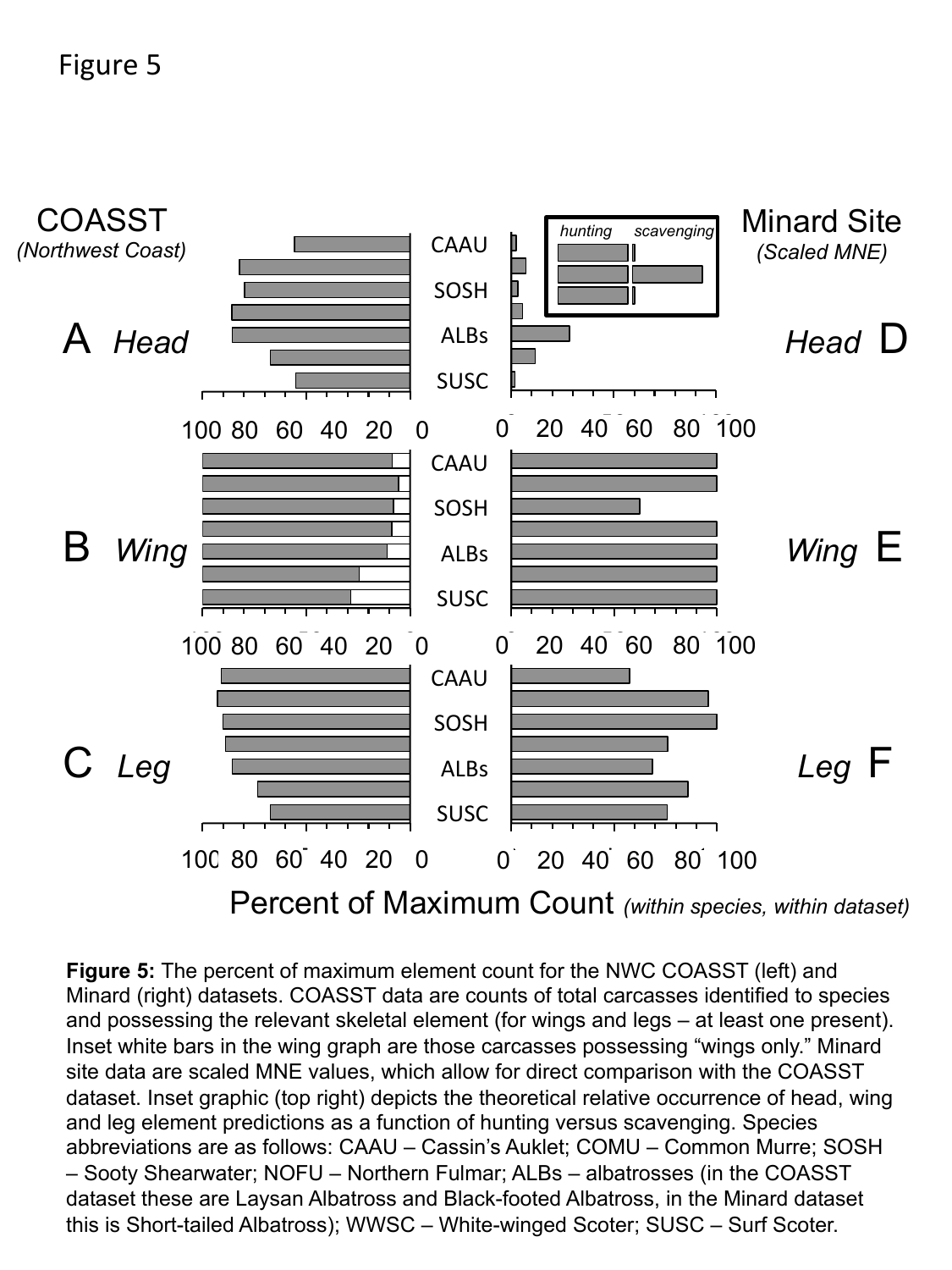| <b>Scientific Name</b>       | <b>Common Name</b>                 | <b>Intact</b>  | Head           | Legs           | <b>Wings</b> | <b>Wings</b><br>Only | <b>Total</b><br><b>Finds</b> |
|------------------------------|------------------------------------|----------------|----------------|----------------|--------------|----------------------|------------------------------|
| Anser albifrons              | <b>Greater White-fronted Goose</b> | 3              | 26             | 26             | 31           | 2                    | 31                           |
| Chen canagica                | <b>Emperor Goose</b>               |                | $\overline{2}$ | $\overline{2}$ | 1            |                      | 2                            |
| Branta bernicla              | <b>Brant</b>                       | 1              | 2              | 3              | 5            | $\overline{2}$       | 5                            |
| Branta canadensis            | Canada Goose (aleutian)            | 2              | 21             | 20             | 21           |                      | 21                           |
| Branta canadensis            | Canada Goose (canadensis)          |                | 4              | 4              | 5            | 1                    | 5                            |
| Branta canadensis            | Canada Goose (minima)              | 6              | 27             | 32             | 39           | 7                    | 39                           |
| Anas strepera                | Gadwall                            |                |                | 0              | 1            | 1                    | 1                            |
| Anas penelope                | Eurasian Wigeon                    |                |                | 0              | 1            | 1                    | 1                            |
| Anas americana               | American Wigeon                    | 1              | 1              | $\overline{2}$ | 10           | 8                    | 10                           |
| Anas platyrhynchos           | Mallard                            | 2              | 6              | 7              | 18           | 10                   | 18                           |
| Anas clypeata                | Northern Shoveler                  | 1              | 3              | 3              | 8            | 5                    | 8                            |
| Anas acuta                   | Northern Pintail                   | 3              | 18             | 28             | 51           | 23                   | 52                           |
| Anas crecca                  | Green-winged Teal                  |                | 4              | 8              | 33           | 25                   | 33                           |
| Aythya marila                | <b>Greater Scaup</b>               | 1              | 7              | 11             | 24           | 13                   | 24                           |
| Aythya affinis               | Lesser Scaup                       |                | 1              | 1              | 3            | $\overline{2}$       | 3                            |
| Melanitta perspicillata      | Surf Scoter                        | 24             | 86             | 105            | 156          | 45                   | 157                          |
| Melanitta fusca              | White-winged Scoter                | 15             | 88             | 96             | 131          | 32                   | 132                          |
| Melanitta americana          | <b>Black Scoter</b>                |                | $\overline{2}$ | 5              | 4            |                      | 5                            |
| Bucephala albeola            | <b>Bufflehead</b>                  |                | $\overline{2}$ | 6              | 20           | 14                   | 20                           |
| Bucephala clangula           | Common Goldeneye                   |                |                | 0              | 3            | 3                    | 3                            |
| Lophodytes cucullatus        | <b>Hooded Merganser</b>            |                |                | 1              |              |                      |                              |
| Mergus merganser             | Common Merganser                   |                | 1              | 1              | 1            |                      |                              |
| Mergus serrator              | Red-breasted Merganser             |                |                | 1              | 1            |                      |                              |
| Oxyura jamaicensis           | <b>Ruddy Duck</b>                  | 1              | 1              | 2              | 2            |                      | 2                            |
| Gallus gallus                | Red Junglefowl (Chicken)           |                | 4              | 5              | 6            |                      | 6                            |
| Phasianus colchicus          | Ring-necked Pheasant               |                |                | 1              | 1            |                      |                              |
| Meleagris gallopavo          | <b>Wild Turkey</b>                 |                |                | 1              | 0            |                      |                              |
| Gavia stellata               | Red-throated Loon                  | 15             | 46             | 47             | 52           | 2                    | 52                           |
| Gavia pacifica               | Pacific Loon                       | 22             | 91             | 100            | 103          | 3                    | 104                          |
| Gavia immer                  | Common Loon                        | 29             | 65             | 69             | 76           | 7                    | 76                           |
| Gavia adamsii                | Yellow-billed Loon                 |                |                | 1              | 1            |                      |                              |
| Podiceps auritus             | <b>Horned Grebe</b>                | 2              | 9              | 14             | 16           | $\boldsymbol{2}$     | 16                           |
| Podiceps grisegena           | Red-necked Grebe                   | 1              | 4              | 3              | 5            |                      | 5                            |
| Podiceps nigricollis         | <b>Eared Grebe</b>                 |                | 1              | 3              | 3            |                      | 3                            |
| Aechmophorus occidentalis    | <b>Western Grebe</b>               | 163            | 559            | 534            | 559          | 0                    | 565                          |
| Aechmophorus clarkii         | Clark's Grebe                      | 8              | 16             | 17             | 17           | 0                    | 17                           |
| Phoebastria immutabilis      | Laysan Albatross                   | $\overline{c}$ | 11             | 11             | 11           |                      | 11                           |
| Phoebastria nigripes         | <b>Black-footed Albatross</b>      | 5              | 66             | 66             | 79           | 10                   | 84                           |
| Fulmarus glacialis           | Northern Fulmar                    | 765            | 3604           | 3730           | 4197         | 376                  | 4281                         |
| Pterodroma inexpectata       | <b>Mottled Petrel</b>              | 1              | 4              | 4              | 6            | $\overline{2}$       | 6                            |
| Puffinus creatopus           | <b>Pink-footed Shearwater</b>      | 5              | 12             | 15             | 14           |                      | 15                           |
| Puffinus pacificus           | Wedge-tailed Shearwater            |                | 1              | 1              | 1            |                      | 1                            |
| Puffinus bulleri             | <b>Buller's Shearwater</b>         | 1              | 2              | $\overline{2}$ | 2            |                      | $\overline{2}$               |
| Puffinus griseus             | Sooty Shearwater                   | 111            | 667            | 753            | 835          | 67                   | 855                          |
| <b>Puffinus tenuirostris</b> | Short-tailed Shearwater            | 19             | 80             | 90             | 97           | 7                    | 97                           |
| Oceanodroma furcata          | Fork-tailed Storm-Petrel           | 18             | 53             | 63             | 82           | 18                   | 84                           |
| Oceanodroma leucorhoa        | Leach's Storm-Petrel               | 10             | 27             | 29             | 33           | 3                    | 33                           |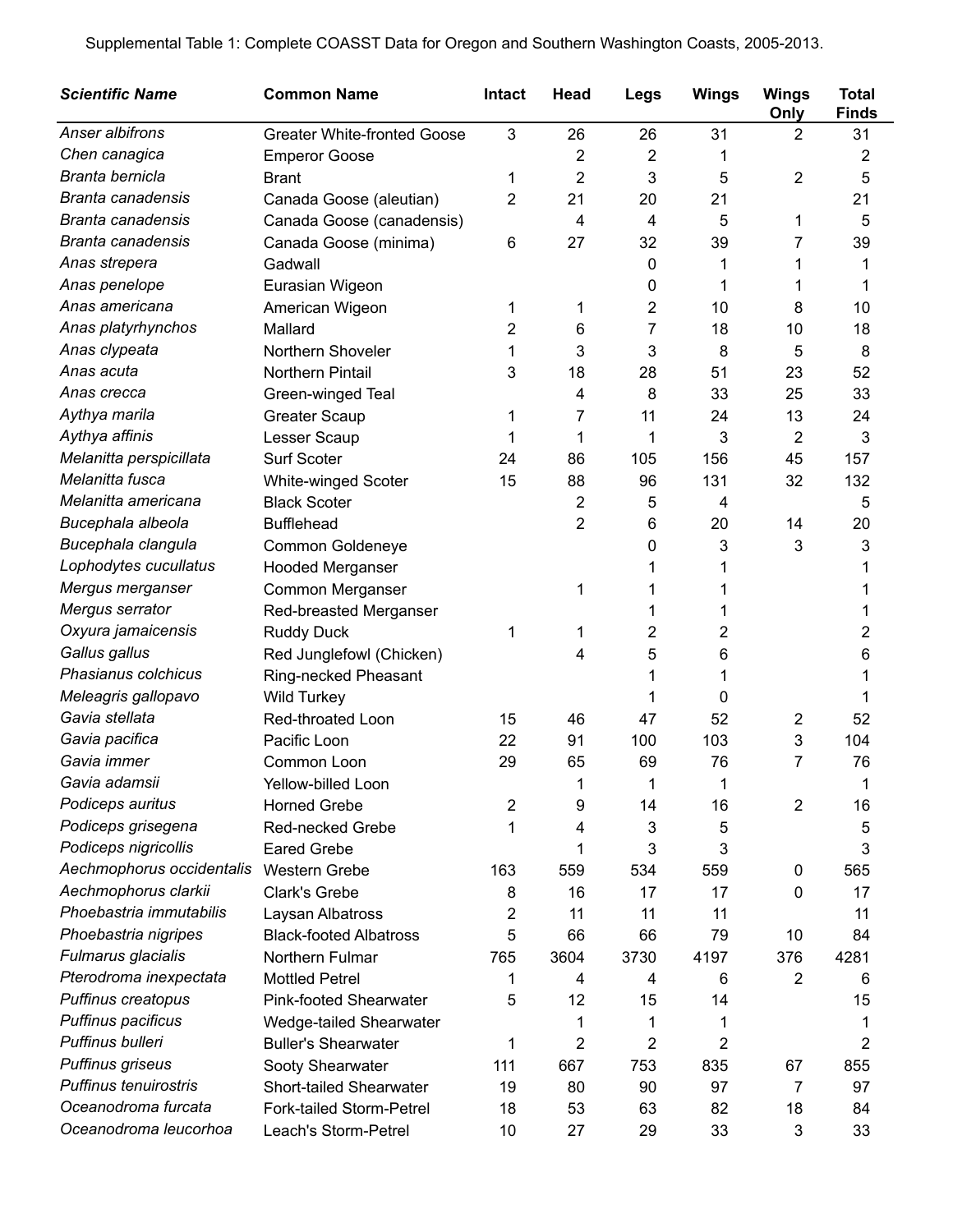| <b>Scientific Name</b>                        | <b>Common Name</b>            | Intact | Head           | Legs           | <b>Wings</b>   | <b>Wings</b><br>Only | <b>Total</b><br><b>Finds</b> |
|-----------------------------------------------|-------------------------------|--------|----------------|----------------|----------------|----------------------|------------------------------|
| Sula nebouxii                                 | <b>Blue-footed Booby</b>      | 1      | $\overline{2}$ | $\overline{2}$ | $\overline{2}$ |                      | $\overline{2}$               |
| Phalacrocorax penicillatus                    | <b>Brandt's Cormorant</b>     | 145    | 623            | 604            | 639            | 3                    | 660                          |
| Phalacrocorax auritus                         | Double-crested Cormorant      | 9      | 79             | 76             | 99             | 16                   | 99                           |
| Phalacrocorax pelagicus                       | Pelagic Cormorant             | 52     | 224            | 280            | 301            | 20                   | 306                          |
| Pelecanus erythrorhynchos                     | American White Pelican        |        | 1              | 0              | 1              |                      | 1                            |
| Pelecanus occidentalis                        | <b>Brown Pelican</b>          | 37     | 200            | 213            | 228            | 15                   | 245                          |
| Ardea herodias                                | <b>Great Blue Heron</b>       | 3      | 12             | 10             | 12             |                      | 12                           |
| Cathartes aura                                | <b>Turkey Vulture</b>         |        | $\overline{2}$ | 2              | 2              |                      | 2                            |
| Accipiter cooperii                            | Cooper's Hawk                 |        |                | 1              | 1              |                      | 1                            |
| <b>Buteo jamaicensis</b>                      | Red-tailed Hawk               |        | 1              | 1              | 1              |                      | 1                            |
| Fulica americana                              | American Coot                 | 6      | 10             | 18             | 26             | 9                    | 27                           |
| Haematopus bachmani                           | <b>Black Oystercatcher</b>    | 2      | 4              | 5              | 5              |                      | 5                            |
| Pluvialis squatarola                          | <b>Black-bellied Plover</b>   |        | 1              | 1              | 6              | 4                    | 6                            |
| Tringa melanoleuca                            | <b>Greater Yellowlegs</b>     |        | 1              | $\overline{2}$ | 2              |                      | 2                            |
| Tringa semipalmata                            | Willet                        |        |                | 1              | 1              |                      | 1                            |
| Numenius phaeopus                             | Whimbrel                      | 1      | 3              | $\overline{2}$ | 11             | 9                    | 12                           |
| Numenius americanus                           | Long-billed Curlew            |        |                | 0              | 1              | 1                    | 1                            |
| Limosa fedoa                                  | <b>Marbled Godwit</b>         |        |                | 0              | 1              | 1                    | 1                            |
| Arenaria melanocephala                        | <b>Black Turnstone</b>        |        |                | 1              | 1              |                      |                              |
| Calidris virgata                              | Surfbird                      |        |                | 1              | 1              | 0                    | 1                            |
| Calidris alba                                 | Sanderling                    | 3      | 3              | 4              | 6              | 2                    | 6                            |
| Calidris alpina                               | Dunlin                        | 18     | 35             | 36             | 39             | 3                    | 39                           |
| Calidris mauri                                | Western Sandpiper             | 5      | 8              | 8              | 8              |                      | 8                            |
| Limnodromus griseus                           | Short-billed Dowitcher        |        |                | 0              | 1              | 1                    | 1                            |
| Phalaropus lobatus                            | Red-necked Phalarope          |        | 1              | $\overline{2}$ | $\overline{2}$ |                      | 2                            |
| Phalaropus fulicarius                         | <b>Red Phalarope</b>          | 11     | 32             | 49             | 60             | 11                   | 60                           |
| Stercorarius maccormicki                      | South Polar Skua              |        | 2              | $\overline{2}$ | 2              |                      | $\overline{2}$               |
| Stercorarius pomarinus                        | Pomarine Jaeger               |        | 2              | $\overline{2}$ | 2              |                      | 2                            |
| Stercorarius parasiticus                      | Parasitic Jaeger              |        |                | 1              | 1              |                      | 1                            |
| Stercorarius longicaudus                      | Long-tailed Jaeger            |        | 1              | 1              | 1              |                      | 1                            |
| Uria aalge                                    | <b>Common Murre</b>           | 1071   | 4961           | 5605           | 6028           | 329                  | 6125                         |
| Cepphus columba                               | Pigeon Guillemot              | 19     | 73             | 102            | 131            | 26                   | 132                          |
| Brachyramphus marmoratus Marbled Murrelet     |                               | 5      | 15             | 24             | 24             |                      | 24                           |
| Synthliboramphus antiquus                     | <b>Ancient Murrelet</b>       | 6      | 16             | 30             | 37             | 6                    | 37                           |
| Ptychoramphus aleuticus                       | <b>Cassin's Auklet</b>        | 87     | 198            | 324            | 356            | 31                   | 356                          |
| Aethia psittacula                             | <b>Parakeet Auklet</b>        | 2      | 5              | 8              | 8              |                      | 8                            |
| Cerorhinca monocerata                         | <b>Rhinoceros Auklet</b>      | 336    | 1293           | 1351           | 1435           | 38                   | 1449                         |
| Fratercula corniculata                        | Horned Puffin                 | 20     | 76             | 73             | 80             | 2                    | 82                           |
| Fratercula cirrhata                           | <b>Tufted Puffin</b>          | 29     | 152            | 139            | 151            | $\overline{2}$       | 157                          |
| Rissa tridactyla                              | <b>Black-legged Kittiwake</b> | 10     | 70             | 74             | 117            | 35                   | 118                          |
| Rissa brevirostris                            | Red-legged Kittiwake          |        | 1              | 2              | 3              | 1                    | 3                            |
| Laridae                                       | Large Immature Gull           | 57     | 731            | 818            | 1274           | 393                  | 1313                         |
| Xema sabini                                   | Sabine's Gull                 |        | 1              | 1              | 4              | 3                    | 4                            |
| Chroicocephalus philadelphic Bonaparte's Gull |                               |        |                | 4              | 15             | 11                   | 15                           |
| Larus heermanni                               | Heermann's Gull               | 2      | 22             | 23             | 39             | 14                   | 41                           |
| Larus canus                                   | Mew Gull                      |        | 4              | 6              | 15             | 8                    | 15                           |
| Larus delawarensis                            | Ring-billed Gull              | 1      | 6              | 6              | 10             | 3                    | 10                           |

Supplemental Table 1: Complete COASST Data for Oregon and Southern Washington Coasts, 2005-2013.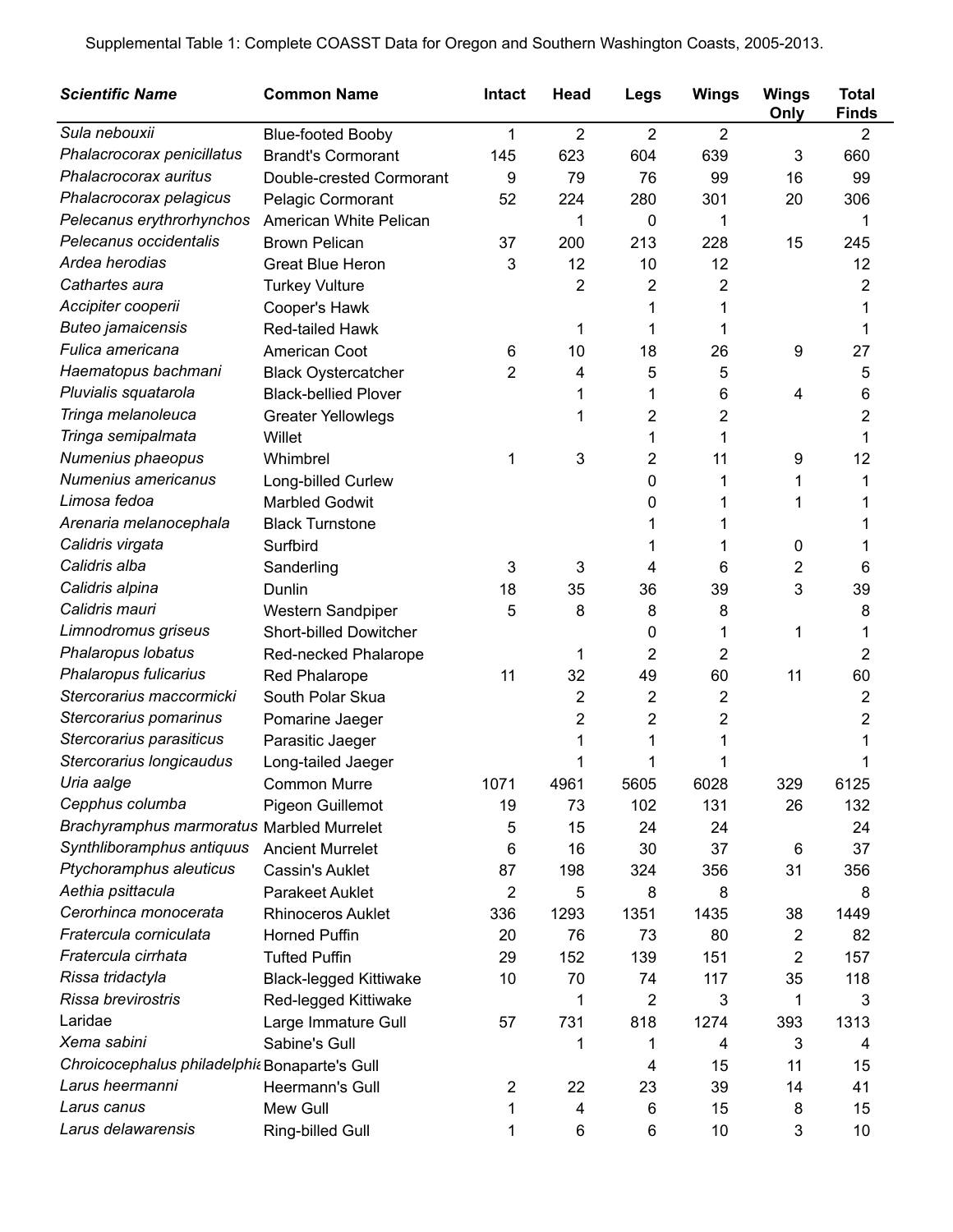| <b>Scientific Name</b>                          | <b>Common Name</b>        | Intact | Head           | Legs  | <b>Wings</b>   | <b>Wings</b><br>Only | <b>Total</b><br><b>Finds</b> |
|-------------------------------------------------|---------------------------|--------|----------------|-------|----------------|----------------------|------------------------------|
| Larus occidentalis                              | <b>Western Gull</b>       | 49     | 480            | 496   | 731            | 176                  | 738                          |
| Larus californicus                              | California Gull           | 19     | 124            | 129   | 170            | 32                   | 172                          |
| Larus argentatus                                | <b>Herring Gull</b>       | 1      | 19             | 18    | 29             | 10                   | 31                           |
| Larus thayeri                                   | Thayer's Gull             |        | 1              | 1     | 1              |                      | 1                            |
| Larus glaucescens                               | Glaucous-winged Gull      | 21     | 224            | 217   | 377            | 128                  | 378                          |
| Larus hyperboreus                               | <b>Glaucous Gull</b>      | 1      | 4              | 4     | 4              |                      | 4                            |
| Hydroprogne caspia                              | Caspian Tern              | 2      | 27             | 22    | 35             | 9                    | 37                           |
| Sterna hirundo                                  | Common Tern               |        | 3              | 3     | 3              |                      | 3                            |
| Columba livia                                   | Rock Pigeon               |        | 3              | 4     | 9              | 4                    | 10                           |
| Patagioenas fasciata                            | <b>Band-tailed Pigeon</b> |        |                |       | 1              |                      | 1                            |
| <b>Bubo virginianus</b>                         | <b>Great Horned Owl</b>   |        | 1              |       |                |                      |                              |
| <b>Bubo scandiacus</b>                          | Snowy Owl                 |        |                | 1     | 1              |                      | 1                            |
| Strix varia                                     | <b>Barred Owl</b>         |        | 7              | 8     | 15             | 6                    | 15                           |
| Asio flammeus                                   | Short-eared Owl           |        |                | 2     | $\overline{2}$ |                      | 2                            |
| Megaceryle alcyon                               | <b>Belted Kingfisher</b>  |        |                | 0     | 1              | 1                    | 1                            |
| Colaptes auratus                                | Northern Flicker          |        | $\overline{2}$ | 1     | 6              | 4                    | 6                            |
| Falco peregrinus                                | Peregrine Falcon          |        |                |       |                |                      |                              |
| Cyanocitta stelleri                             | Steller's Jay             |        | 1              | 1     | 1              |                      |                              |
| Corvus brachyrhynchos                           | American Crow             | 3      | 18             | 21    | 24             | 3                    | 25                           |
| Corvus corax                                    | Common Raven              |        |                | 1     | 2              | 1                    | 2                            |
| Troglodytes pacificus                           | Pacific Wren              |        |                | 1     | 1              |                      |                              |
| Catharus guttatus                               | <b>Hermit Thrush</b>      |        |                | 1     | 1              |                      |                              |
| Turdus migratorius                              | American Robin            |        |                | 1     | 1              |                      | 1                            |
| <i><b>Ixoreus naevius</b></i>                   | Varied Thrush             | 1      | 3              | 5     | 15             | 10                   | 15                           |
| Sturnus vulgaris                                | European Starling         |        | 2              | 3     | 3              |                      | 3                            |
| Cardellina pusilla                              | Wilson's Warbler          | 3      | 3              | 3     | 3              |                      | 3                            |
| Passerculus sandwichensis                       | Savannah Sparrow          |        |                | 1     |                |                      |                              |
| Passerella iliaca                               | Fox Sparrow               | 1      |                | 1     |                |                      |                              |
| Melospiza melodia                               | Song Sparrow              |        |                |       |                |                      |                              |
| Zonotrichia atricapilla                         | Golden-crowned Sparrow    |        |                |       |                |                      |                              |
| Junco hyemalis                                  | Dark-eyed Junco           | 1      | 2              | 2     | 2              |                      | 2                            |
| Piranga ludoviciana                             | Western Tanager           |        |                |       |                |                      |                              |
| Pheucticus melanocephalus Black-headed Grosbeak |                           |        |                |       |                |                      |                              |
| Unknown                                         |                           | 120    | 643            | 977   | 1418           | 474                  | 1530                         |
| <b>Grand Total</b>                              |                           | 3403   | 16076          | 17769 | 20820          | 2546                 | 21280                        |
| % of Total Finds                                |                           | 16.0   | 75.5           | 83.5  | 97.8           | 12.0                 |                              |

Supplemental Table 1: Complete COASST Data for Oregon and Southern Washington Coasts, 2005-2013.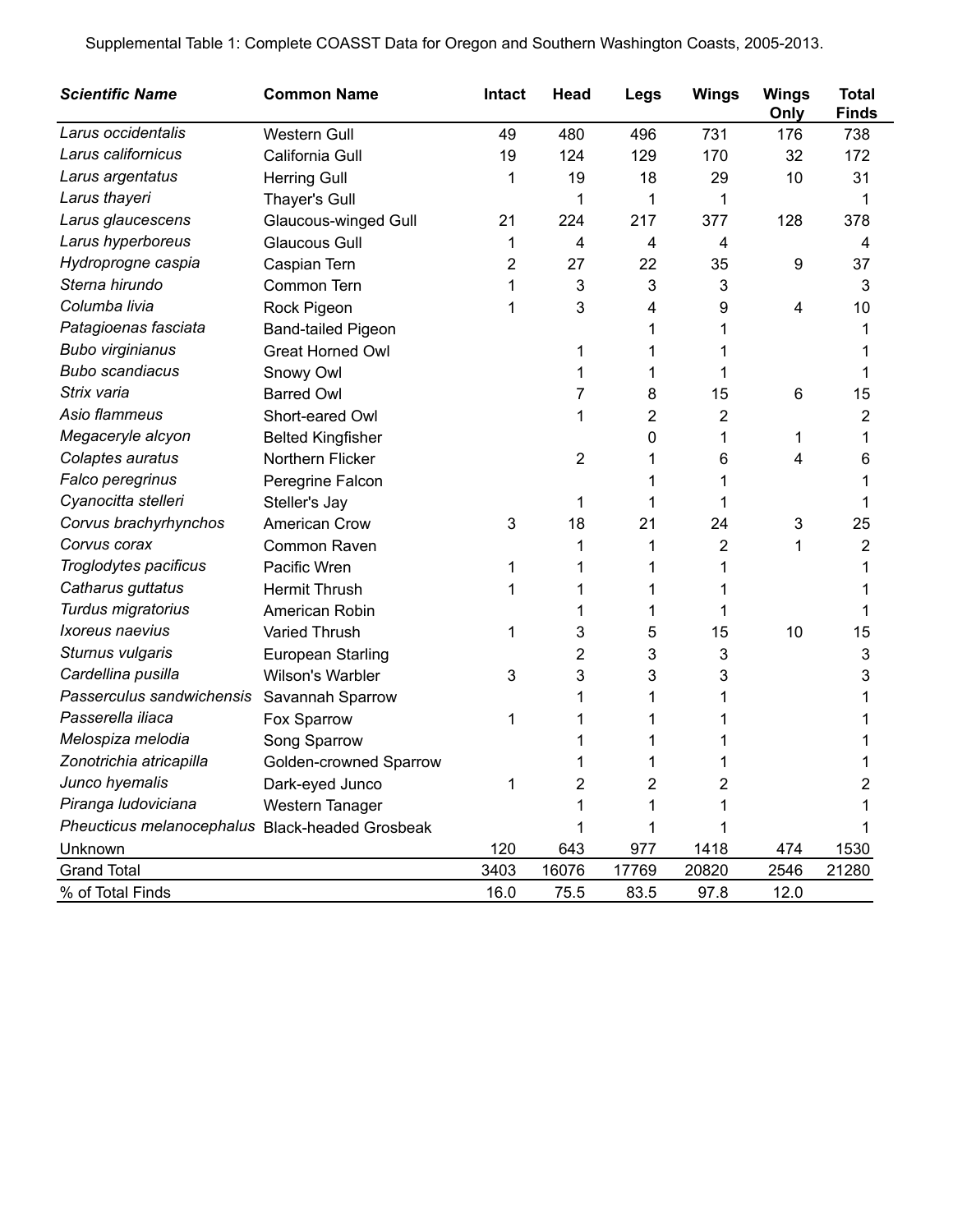### Supplemental Table 2: COASST Data for the Grays Harbor Region, 2000- 2013.

| <b>Scientific Name</b>       | <b>Common Name</b>                 | <b>Intact</b>  | Head           | Feet           | <b>Wings</b>   | <b>Wings</b><br>Only | <b>Total</b><br><b>Finds</b> |
|------------------------------|------------------------------------|----------------|----------------|----------------|----------------|----------------------|------------------------------|
| Anser albifrons              | <b>Greater White-fronted Goose</b> | 1              | 7              | $6\phantom{1}$ | 9              | $\overline{2}$       | 9                            |
| Branta bernicla              | <b>Brant</b>                       | 1              | 1              | 2              | 3              | 1                    | 3                            |
| Chen caerulescens            | Snow Goose                         |                |                | 1              | 1              |                      |                              |
| Branta canadensis            | Canada Goose (aleutian)            |                |                | 1              | 1              |                      |                              |
| Branta canadensis            | Canada Goose (canadensis)          |                | 6              | 6              | 6              |                      | 6                            |
| Branta canadensis            | Canada Goose (minima)              | 1              | 5              | 6              | 9              | 3                    | 9                            |
| Anas strepera                | Gadwall                            |                |                | 0              | 1              | 1                    | 1                            |
| Anas americana               | American Wigeon                    |                |                | 1              | 5              | 4                    | 5                            |
| Anas platyrhynchos           | Mallard                            | 1              | 1              | 1              | 3              | $\overline{2}$       | 3                            |
| Anas clypeata                | Northern Shoveler                  |                | 1              | 1              | 3              | $\overline{2}$       | 3                            |
| Anas acuta                   | Northern Pintail                   |                | 7              | 11             | 22             | 11                   | 22                           |
| Anas crecca                  | Green-winged Teal                  |                | 3              | 4              | 25             | 21                   | 25                           |
| Aythya marila                | <b>Greater Scaup</b>               | 1              | 4              | 5              | 9              | 4                    | 9                            |
| Melanitta perspicillata      | Surf Scoter                        | 23             | 47             | 63             | 86             | 21                   | 87                           |
| Melanitta fusca              | White-winged Scoter                | 8              | 29             | 29             | 41             | 9                    | 41                           |
| Bucephala albeola            | <b>Bufflehead</b>                  | 1              | $\overline{2}$ | $\overline{2}$ | 3              | 1                    | 3                            |
| Bucephala clangula           | Common Goldeneye                   |                |                | 0              | 1              | 1                    | 1                            |
| Mergus merganser             | Common Merganser                   |                | 1              | 1              | 1              |                      |                              |
| Mergus serrator              | Red-breasted Merganser             | 1              | 2              | 2              | 2              |                      | 2                            |
| Gallus gallus                | Red Junglefowl (Chicken)           | 1              | 2              | 1              | 2              |                      | 2                            |
| Gavia stellata               | Red-throated Loon                  | 3              | 9              | 8              | 10             | 1                    | 10                           |
| Gavia pacifica               | Pacific Loon                       | 9              | 27             | 29             | 29             |                      | 29                           |
| Gavia immer                  | Common Loon                        | 14             | 24             | 25             | 25             |                      | 25                           |
| Podiceps auritus             | <b>Horned Grebe</b>                | 1              | 1              | 1              | 2              | 1                    | 2                            |
| Podiceps grisegena           | Red-necked Grebe                   |                | 3              | 2              | 3              |                      | 3                            |
| Podiceps nigricollis         | <b>Eared Grebe</b>                 |                | 2              | 1              | 1              |                      | 2                            |
| Aechmophorus occidentalis    | <b>Western Grebe</b>               | 70             | 163            | 161            | 169            | 1                    | 171                          |
| Aechmophorus clarkii         | Clark's Grebe                      | 3              | 7              | 7              | $\overline{7}$ |                      | 7                            |
| Phoebastria immutabilis      | Laysan Albatross                   | 1              | 3              | 3              | 3              |                      | 3                            |
| Phoebastria nigripes         | <b>Black-footed Albatross</b>      | 3              | 19             | 19             | 22             | 3                    | 23                           |
| Fulmarus glacialis           | Northern Fulmar                    | 606            | 1201           | 1207           | 1301           | 78                   | 1327                         |
| Pterodroma inexpectata       | <b>Mottled Petrel</b>              |                | 1              | 1              | 2              | 1                    | $\overline{2}$               |
| Puffinus creatopus           | <b>Pink-footed Shearwater</b>      | $\overline{2}$ | 4              | 5              | 5              |                      | 5                            |
| Puffinus pacificus           | Wedge-tailed Shearwater            |                | 1              | 1              | 1              |                      | 1                            |
| Puffinus griseus             | Sooty Shearwater                   | 69             | 259            | 275            | 302            | 23                   | 309                          |
| <b>Puffinus tenuirostris</b> | Short-tailed Shearwater            | 6              | 17             | 19             | 21             | $\overline{2}$       | 21                           |
| Oceanodroma furcata          | Fork-tailed Storm-Petrel           | 7              | 14             | 16             | 17             | 1                    | 18                           |
| Oceanodroma leucorhoa        | Leach's Storm-Petrel               | 3              | 9              | 9              | 9              |                      | 9                            |
| Phalacrocorax penicillatus   | <b>Brandt's Cormorant</b>          | 31             | 80             | 76             | 82             |                      | 82                           |
| Phalacrocorax auritus        | Double-crested Cormorant           | 5              | 17             | 17             | 20             | $\overline{2}$       | 20                           |
| Phalacrocorax pelagicus      | Pelagic Cormorant                  | 8              | 19             | 20             | 21             | 1                    | 23                           |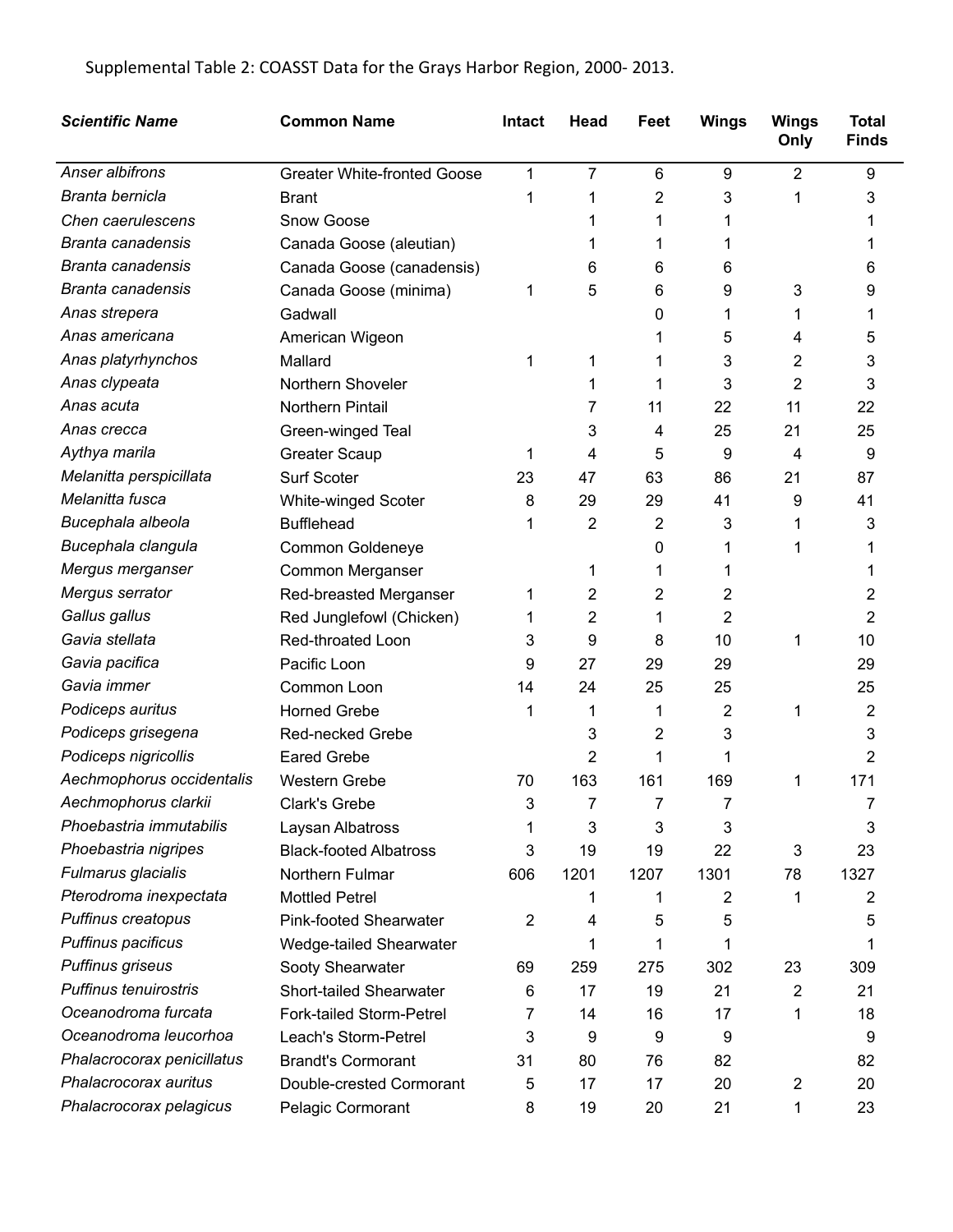### Supplemental Table 2: COASST Data for the Grays Harbor Region, 2000- 2013.

| <b>Scientific Name</b>       | <b>Common Name</b>            | <b>Intact</b> | Head | Feet | <b>Wings</b> | <b>Wings</b><br>Only | <b>Total</b><br><b>Finds</b> |
|------------------------------|-------------------------------|---------------|------|------|--------------|----------------------|------------------------------|
| Pelecanus occidentalis       | <b>Brown Pelican</b>          | 4             | 26   | 32   | 36           | 6                    | 40                           |
| Ardea herodias               | <b>Great Blue Heron</b>       | 3             | 5    | 4    | 5            |                      | 5                            |
| <b>Buteo jamaicensis</b>     | Red-tailed Hawk               |               | 1    | 1    | 1            |                      | 1                            |
| Fulica americana             | American Coot                 |               |      | 2    | 2            | 1                    | 3                            |
| Pluvialis squatarola         | <b>Black-bellied Plover</b>   |               |      | 0    | 4            | 4                    | 4                            |
| Tringa melanoleuca           | <b>Greater Yellowlegs</b>     |               | 1    | 2    | 2            |                      | 2                            |
| Numenius phaeopus            | Whimbrel                      |               |      | 0    | 2            | $\overline{2}$       | $\overline{2}$               |
| Limosa fedoa                 | <b>Marbled Godwit</b>         |               | 1    | 2    | 2            |                      | 2                            |
| Calidris alba                | Sanderling                    | 1             | 1    | 3    | 2            |                      | 3                            |
| Calidris alpina              | Dunlin                        |               | 2    | 1    | 2            | 1                    | 3                            |
| Calidris mauri               | Western Sandpiper             | 5             | 5    | 5    | 5            |                      | 5                            |
| Phalaropus fulicarius        | <b>Red Phalarope</b>          | 8             | 21   | 33   | 45           | 13                   | 46                           |
| Stercorarius maccormicki     | South Polar Skua              |               | 1    | 1    | 1            |                      | 1                            |
| Uria aalge                   | <b>Common Murre</b>           | 366           | 1003 | 1040 | 1083         | 21                   | 1093                         |
| Cepphus columba              | Pigeon Guillemot              | 3             | 6    | 8    | 9            | 1                    | 9                            |
| Brachyramphus marmoratus     | <b>Marbled Murrelet</b>       |               | 4    | 6    | 6            |                      | 6                            |
| Synthliboramphus antiquus    | <b>Ancient Murrelet</b>       | 1             | 5    | 7    | 9            | $\overline{2}$       | 9                            |
| Ptychoramphus aleuticus      | <b>Cassin's Auklet</b>        | 28            | 53   | 80   | 86           | 6                    | 86                           |
| Aethia psittacula            | <b>Parakeet Auklet</b>        |               | 1    | 1    | 1            |                      | 1                            |
| Cerorhinca monocerata        | <b>Rhinoceros Auklet</b>      | 60            | 190  | 191  | 196          | $\overline{2}$       | 198                          |
| Fratercula corniculata       | Horned Puffin                 | 4             | 9    | 8    | 9            |                      | 9                            |
| Fratercula cirrhata          | <b>Tufted Puffin</b>          | 6             | 23   | 22   | 23           |                      | 23                           |
| Rissa tridactyla             | <b>Black-legged Kittiwake</b> | 7             | 19   | 20   | 29           | 8                    | 29                           |
| Laridae                      | Large Immature Gull           | 26            | 284  | 286  | 435          | 117                  | 443                          |
| Xema sabini                  | Sabine's Gull                 |               |      | 0    | 1            | 1                    | 1                            |
| Chroicocephalus philadelphia | <b>Bonaparte's Gull</b>       |               | 1    | 2    | 3            | 1                    | 3                            |
| Larus heermanni              | Heermann's Gull               |               | 13   | 11   | 17           | 4                    | 17                           |
| Larus delawarensis           | Ring-billed Gull              | 1             | 3    | 3    | 5            | 1                    | 5                            |
| Larus occidentalis           | <b>Western Gull</b>           | 10            | 96   | 92   | 138          | 34                   | 138                          |
| Larus californicus           | California Gull               | 4             | 24   | 21   | 32           | 8                    | 33                           |
| Larus argentatus             | <b>Herring Gull</b>           |               | 7    | 8    | 12           | 4                    | 12                           |
| Larus glaucescens            | <b>Glaucous-winged Gull</b>   | 10            | 93   | 84   | 143          | 43                   | 143                          |
| Larus hyperboreus            | <b>Glaucous Gull</b>          |               | 1    | 1    | 1            |                      | 1                            |
| Hydroprogne caspia           | Caspian Tern                  | 1             | 11   | 10   | 12           | 1                    | 12                           |
| Sterna hirundo               | Common Tern                   | 1             | 1    | 1    | 1            |                      |                              |
| Columba livia                | Rock Pigeon                   |               |      | 1    | 1            |                      |                              |
| <b>Bubo scandiacus</b>       | Snowy Owl                     |               | 1    | 1    | 1            |                      |                              |
| Strix occidentalis           | Spotted Owl                   |               | 1    | 1    | 1            |                      |                              |
| Strix varia                  | <b>Barred Owl</b>             |               | 2    | 2    | 3            |                      | 3                            |
| Asio flammeus                | Short-eared Owl               |               | 1    | 1    | 1            |                      |                              |
| Colaptes auratus             | Northern Flicker              |               | 2    | 1    | 4            | $\overline{c}$       | 4                            |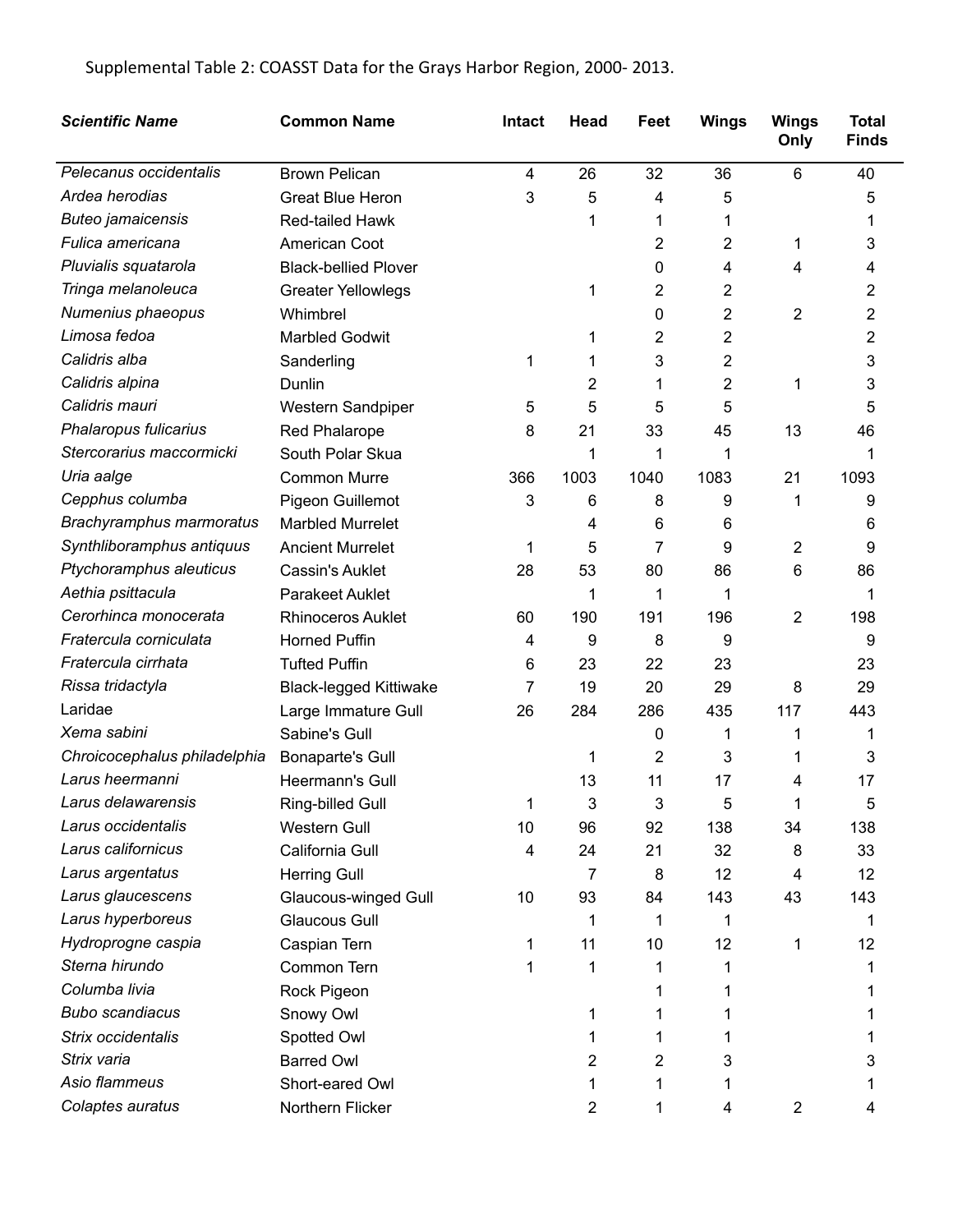Supplemental Table 2: COASST Data for the Grays Harbor Region, 2000- 2013.

| <b>Scientific Name</b>    | <b>Common Name</b> | <b>Intact</b> | Head | Feet | <b>Wings</b> | <b>Wings</b><br>Only | Total<br><b>Finds</b> |
|---------------------------|--------------------|---------------|------|------|--------------|----------------------|-----------------------|
| Cyanocitta stelleri       | Steller's Jay      |               |      |      |              |                      |                       |
| Corvus brachyrhynchos     | American Crow      |               | 3    | 5    | 4            |                      | 5                     |
| <i>Ixoreus naevius</i>    | Varied Thrush      |               |      |      | 2            |                      | 2                     |
| Cardellina pusilla        | Wilson's Warbler   |               |      |      |              |                      |                       |
| Passerculus sandwichensis | Savannah Sparrow   |               |      |      |              |                      |                       |
| Passerella iliaca         | Fox Sparrow        |               |      |      |              |                      |                       |
| Junco hyemalis            | Dark-eyed Junco    |               |      |      |              |                      |                       |
| <b>Unknown</b>            |                    | 63            | 271  | 343  | 498          | 155                  | 533                   |
| <b>Grand Total</b>        |                    | 1497          | 4198 | 4394 | 5165         | 636                  | 5271                  |
| % of Total Finds          |                    | 28.4          | 79.6 | 83.4 | 98.0         | 12.1                 |                       |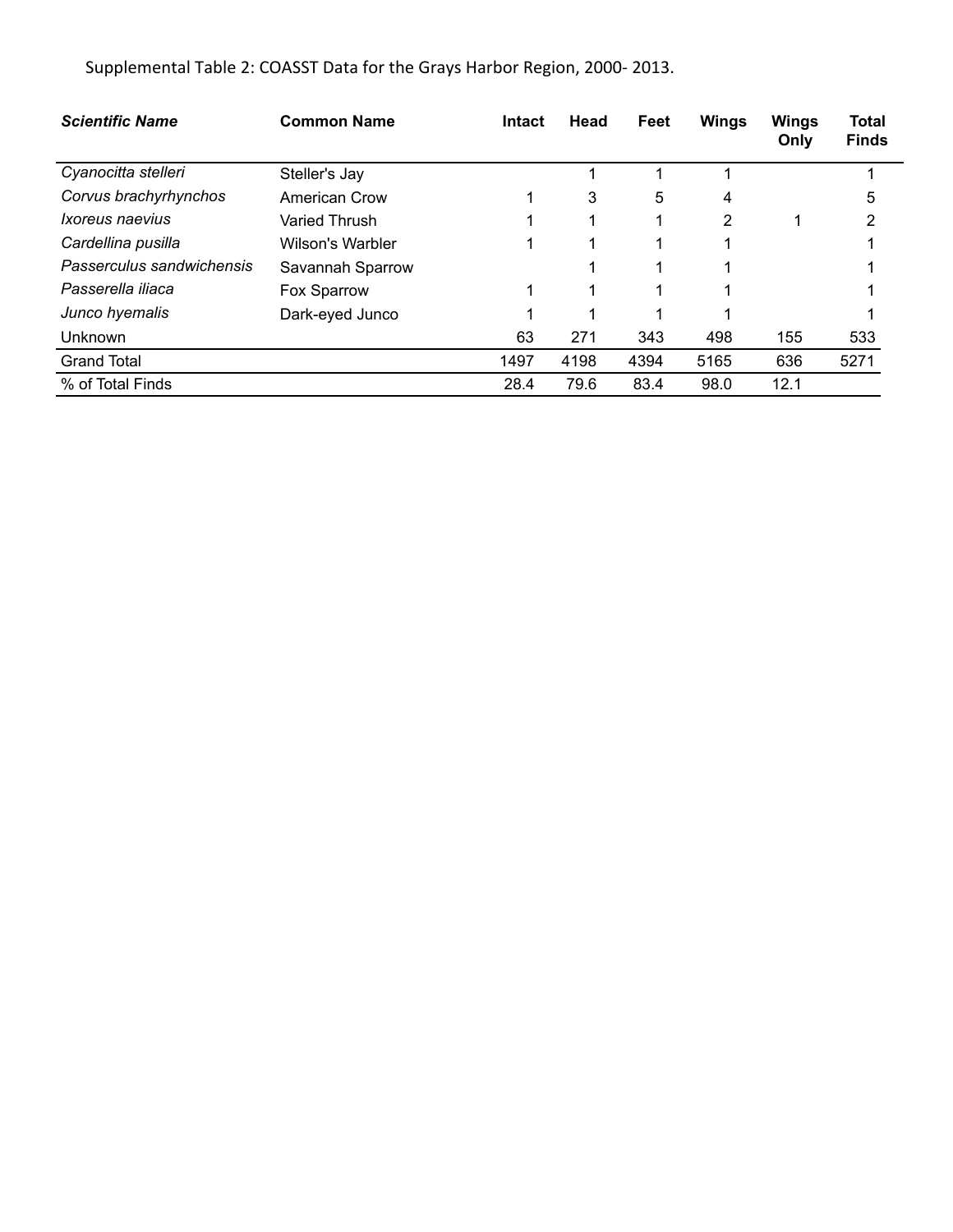Supplemental Table 3: Complete List of Identified Specimens from the Minard Site.

| <b>Scientific Name</b>        | <b>Common Name</b>                 | <b>NISP</b>    |
|-------------------------------|------------------------------------|----------------|
| Anatidae                      | Duck, Goose, Swan                  | 2              |
| Anserini-small                | Goose, small-sized                 | 10             |
| Anserini- medium              | Goose, medium-sized                | 94             |
| Chen caerulescens             | Snow Goose                         | $\overline{2}$ |
| cf. Chen caerulescens         | Snow Goose                         | 1              |
| Branta canadensis             | Canada Goose                       | $\overline{2}$ |
| Branta cf. canadensis         | Canada Goose                       | 17             |
| Cygnus sp.                    | Swan                               | 2              |
| Anatinae                      | <b>Duck</b>                        | 50             |
| Anatinae- medium              | Duck, medium-sized                 | 25             |
| Anatinae- medium/large        | Duck, medium/large-sized           | 17             |
| Anatinae-large                | Duck, large-sized                  | 24             |
| Anas sp.- small               | Dabbling Duck, small-sized         | 6              |
| Anas sp.- small/medium        | Dabbling Duck, small/medium-sized  | 1              |
| Anas sp.- medium              | Dabbling Duck, medium-sized        | 9              |
| Anas sp.- medium/large        | Dabbling Duck, medium/large-sized  | 18             |
| Anas sp.- large               | Dabbling Duck, large-sized         | 42             |
| Aythya sp.- medium            | Pochard, medium-sized              | 9              |
| Aythya sp.- large             | Pochard, large-sized               | 8              |
| Aythya sp. or Mergini- medium | Pochard or Sea Duck (medium-sized) | 4              |
| Mergini- medium               | Sea Duck, medium-sized             | 12             |
| Mergini-large                 | Sea Duck, large-sized              | 9              |
| Melanitta sp.- small          | Scoter, small-sized                | 57             |
| cf. Melanitta sp.- small      | Scoter, small-sized                | 33             |
| Melanitta sp.- medium         | Scoter, medium-sized               | 3              |
| Melanitta sp.- large          | Scoter, large-sized                | 139            |
| cf. Melanitta sp.- large      | Scoter, large-sized                | 55             |
| Melanitta perspicillata       | Surf Scoter                        | 26             |
| Melanitta cf. perspicillata   | Surf Scoter                        | 23             |
| Melanitta fusca               | White-winged Scoter                | 22             |
| Melanitta cf. fusca           | White-winged Scoter                | 33             |
| Bucephala albeola             | <b>Bufflehead</b>                  | 11             |
| Bucephala sp.- large          | Common or Barrow's Goldeneye       | 1              |
| Mergus sp.                    | Merganser                          | 3              |
| Mergus serrator               | Red-breasted Merganser             | 1              |
| Oxyura jamaicensis            | <b>Ruddy Duck</b>                  | 1              |
| Bonasa umbellus               | <b>Ruffed Grouse</b>               | 12             |
| Dendragapus fuliginosus       | Sooty Grouse                       | 6              |
| cf. Dendragapus fuliginosus   | Sooty Groue                        | 1              |
| Gavia sp.- small              | Red-throated or Pacific Loon       | 35             |
| Gavia sp.- large              | Common or Yellow-billed Loon       | 4              |
| Gavia stellata                | Red-throated Loon                  | 39             |
| Gavia cf. stellata            | Red-throated Loon                  | 3              |
| Gavia pacifica                | Pacific Loon                       | 11             |
| Gavia cf. immer               | Common Loon                        | 1              |
| Podicipedidae-large           | Grebe, large-sized                 | 5              |
| Podiceps sp.- small           | <b>Horned or Eared Grebe</b>       | 1              |
| Podiceps auritus              | <b>Horned Grebe</b>                | $\overline{2}$ |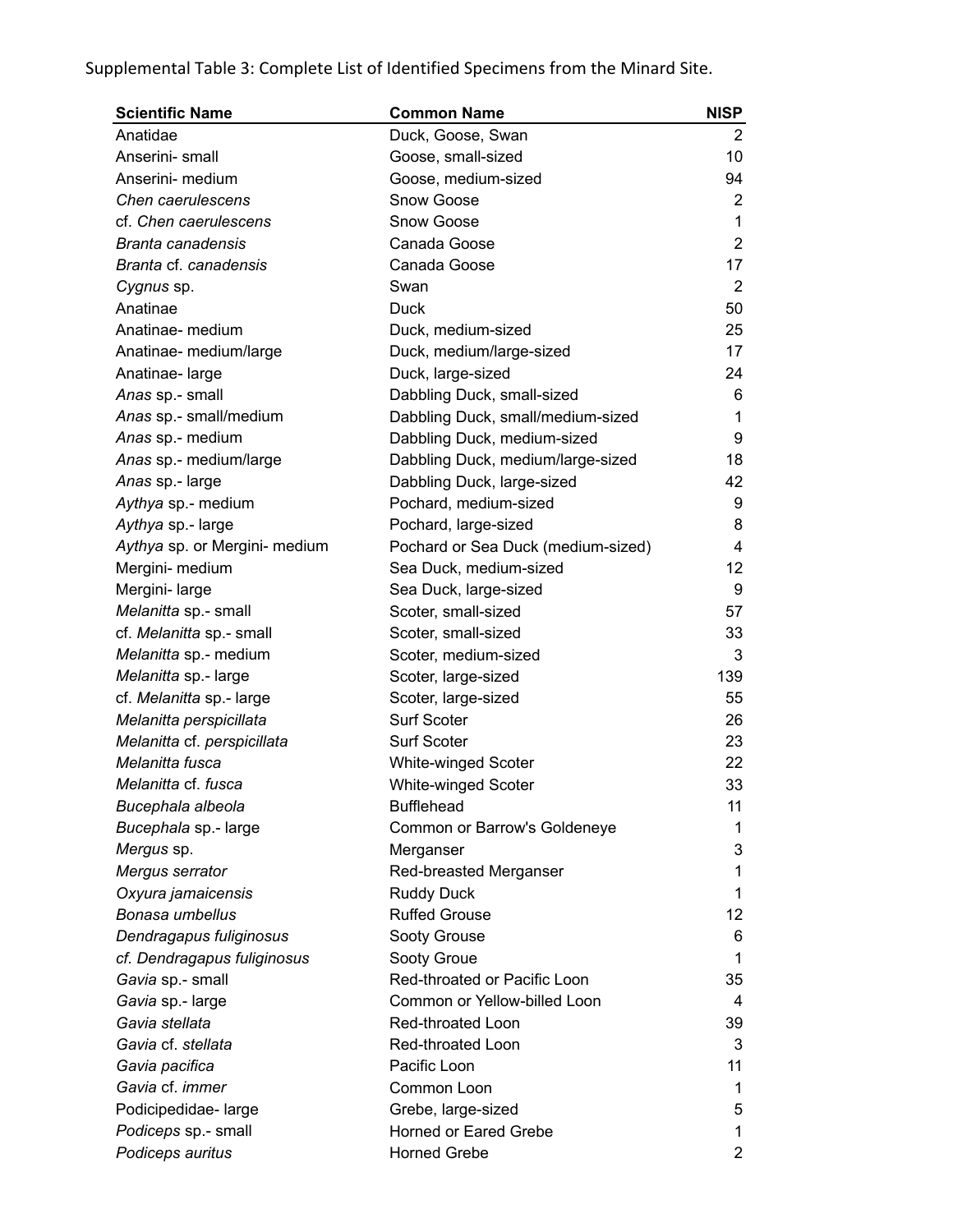Supplemental Table 3: Complete List of Identified Specimens from the Minard Site.

| <b>Scientific Name</b>            | <b>Common Name</b>                    | <b>NISP</b>    |
|-----------------------------------|---------------------------------------|----------------|
| Podiceps cf. auritus              | <b>Horned Grebe</b>                   | 1              |
| Aechmophorus sp.                  | Western or Clark's Grebe              | 27             |
| Phoebastria sp.                   | Albatross                             | 1              |
| Phoebastria cf. immutabilis       | Laysan Albatross                      | 1              |
| cf. Phoebastria immutabilis       | Laysan Albatross                      | 1              |
| P. immutabilis or P. nigripes     | Laysan or Black-footed Albatross      | 1              |
| Phoebastria albatrus              | <b>Short-tailed Albatross</b>         | 84             |
| Phoebastria cf. albatrus          | <b>Short-tailed Albatross</b>         | 17             |
| cf. Phoebastria albatrus          | <b>Short-tailed Albatross</b>         | 1              |
| Procellariidae                    | Shearwater, Fulmar, Petrel            | 20             |
| Fulmarus glacialis                | Northern Fulmar                       | 99             |
| cf. Fulmarus glacialis            | <b>Northern Fulmar</b>                | 5              |
| Puffinus sp.- small               | Shearwater, small-sized               | 1              |
| Puffinus sp.- medium              | Shearwater, medium-sized              | $\overline{2}$ |
| Puffinus sp.- large               | Shearwater, large-sized               | 1              |
| <b>Puffinus griseus</b>           | Sooty Shearwater                      | 961            |
| cf. Puffinus griseus              | Sooty Shearwater                      | 3              |
| Puffinus cf. tenuirostris         | Short-tailed Shearwater               | 1              |
| Phalacrocorax sp.                 | Cormorant                             | 11             |
| cf. Phalacrocorax sp.             | Cormorant                             | 1              |
| Phalacrocorax penicillatus        | <b>Brandt's Cormorant</b>             | $\overline{7}$ |
| Phalacrocorax auritus             | Double-crested Cormorant              | 5              |
| Phalacrocorax pelagicus           | Pelagic Cormorant                     | 9              |
| Phalacrocorax cf. pelagicus       | <b>Pelagic Cormorant</b>              | 1              |
| Pelecanus sp.                     | Pelican                               | 1              |
| Pelecanus occidentalis            | <b>Brown Pelican</b>                  | 4              |
| Ardea herodias                    | <b>Great Blue Heron</b>               | 1              |
| Accipitridae-large                | <b>Bald or Golden Eagle</b>           | 1              |
| Haliaeetus leucocephalus          | <b>Bald Eagle</b>                     | 19             |
| cf. Haliaeetus leucocephalus      | <b>Bald Eagle</b>                     | 6              |
| Circus cyaneus                    | Northern Harrier                      | 1              |
| <b>Accipiter striatus</b>         | Sharp-shinned Hawk                    | 1              |
| Accipiter gentilis                | Northern Goshawk                      | 1              |
| Buteo sp.- small                  | Hawk, small-sized                     | 1              |
| Buteo sp.- large                  | Hawk, large-sized                     | 5              |
| Buteo cf. jamaicensis             | Red-tailed Hawk                       | 1              |
| B. jamaicensis or B. lagopus      | Red-tailed or Rough-legged Hawk       | 1              |
| Grus canadensis                   | Sandhill Crane                        | 3              |
| Charadriiformes                   | Shorebird, Gull, Alcid                | 1              |
| Scolopacidae                      | Sandpiper                             | 1              |
| Tringini- medium                  | <b>Tringine Sandpiper</b>             | 3              |
| Actitis macularius                | Spotted Sandpiper                     | 1              |
| Limosa fedoa or Numenius phaeopus | Marbled Godwit or Whimbrel            | 5              |
| Limosa fedoa                      | <b>Marbled Godwit</b>                 | $\overline{2}$ |
| cf. Limosa fedoa                  | <b>Marbled Godwit</b>                 | 3              |
| Calidris sp.- smallest            | Calidrine Sandpiper, smallest-sized   | 9              |
| Calidris sp.- medium              | Calidrine Sandpiper, medium-sized     | 11             |
| Limnodromus sp.                   | Short-billed or Long-billed Dowitcher | $\overline{2}$ |